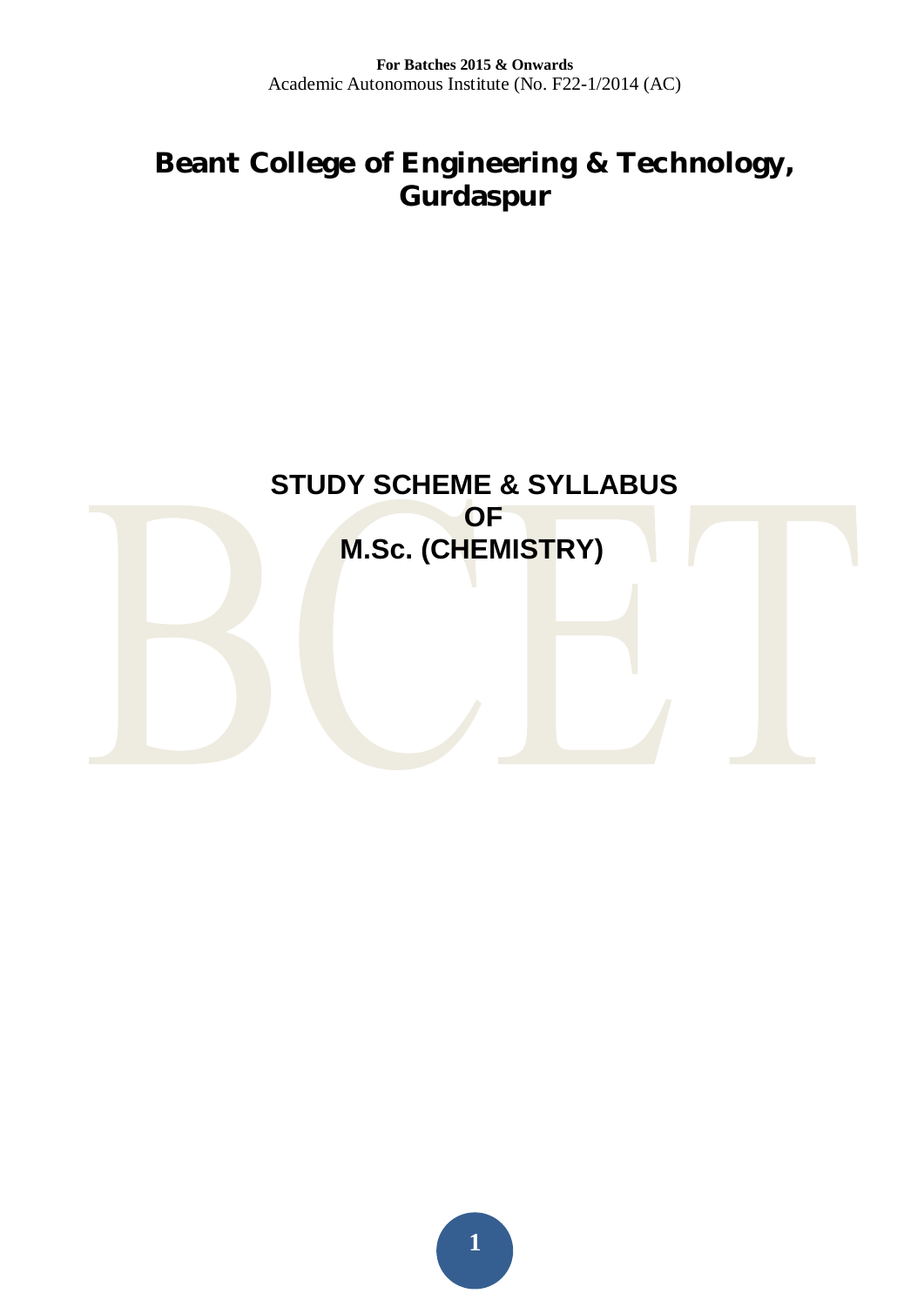Academic Autonomous Institute (No. F22-1/2014 (AC)

#### **Semester-I (Max. Marks: 900)**

| <b>Course</b>       | <b>Course Title</b>                                                     | <b>Load Allocation</b> |                         |                   | <b>Marks Distribution</b> | <b>Credits</b> |                |
|---------------------|-------------------------------------------------------------------------|------------------------|-------------------------|-------------------|---------------------------|----------------|----------------|
| Code                |                                                                         | P<br>L<br>т            |                         | Internal External |                           |                |                |
| <b>MSCH-</b><br>101 | Inorganic Chemistry-I                                                   | 3                      | 1                       | $\blacksquare$    | 50                        | 100            | $\overline{4}$ |
| <b>MSCH-</b><br>102 | <b>Organic Chemistry-I</b>                                              | 3                      | 1                       | $\blacksquare$    | 50                        | 100            | $\overline{4}$ |
| <b>MSCH-</b><br>103 | <b>Basic Biological</b><br><b>Chemistry/Mathematics</b><br>in Chemistry | 3                      | 1                       | ä,                | 50                        | 100            | $\overline{4}$ |
| <b>MSCH-</b><br>104 | <b>Physical Chemistry</b>                                               | 3                      | 1                       | $\blacksquare$    | 50                        | 100            | $\overline{4}$ |
| <b>MSCH-</b><br>105 | Inorganic Chemistry<br>Lab-I                                            |                        |                         | $\overline{4}$    | 50                        | 100            | $\overline{2}$ |
| <b>MSCH-</b><br>106 | <b>Organic Chemistry</b><br>Lab-I                                       |                        |                         | $\overline{4}$    | 50                        | 100            | $\overline{2}$ |
| <b>Total</b>        |                                                                         | 12                     | $\overline{\mathbf{4}}$ | 8                 | 300                       | 600            | 20             |

# **Semester-II Construction Construction Construction Construction (Max Marks: 900)**

| <b>Course</b>       | <b>Course Title</b>                 |                | <b>Load Allocation</b>  |                | <b>Marks Distribution</b> | <b>Credits</b>  |                |
|---------------------|-------------------------------------|----------------|-------------------------|----------------|---------------------------|-----------------|----------------|
| Code                |                                     | L              |                         | P              | <b>Internal</b>           | <b>External</b> |                |
| <b>MSCH-</b><br>201 | Organic<br>Chemistry-II             | 3              | 1                       | $\Omega$       | 50                        | 100             | $\overline{4}$ |
| <b>MSCH-</b><br>202 | Symmetry and<br><b>Group Theory</b> | 3              | 1                       | $\overline{0}$ | 100<br>50                 |                 | $\overline{4}$ |
| <b>MSCH-</b><br>203 | Spectroscopy-I                      | 3              | 1                       | $\Omega$       | 50                        | 100             | $\overline{4}$ |
| <b>MSCH-</b><br>204 | Quantum<br>Chemistry                | 3              | 1                       | $\overline{0}$ | 50                        | 100             | $\overline{4}$ |
| <b>MSCH-</b><br>205 | Physical<br><b>Chemistry Lab</b>    | 0              | $\overline{0}$          | 4              | 50                        | 100             | $\overline{2}$ |
| <b>MSCH-</b><br>206 | Organic<br><b>Chemistry Lab-II</b>  | $\overline{0}$ | $\overline{0}$          | $\overline{4}$ | 50                        | 100             | $\overline{2}$ |
| <b>Total</b>        |                                     | 12             | $\overline{\mathbf{4}}$ | 8              | 300                       | 600             | 20             |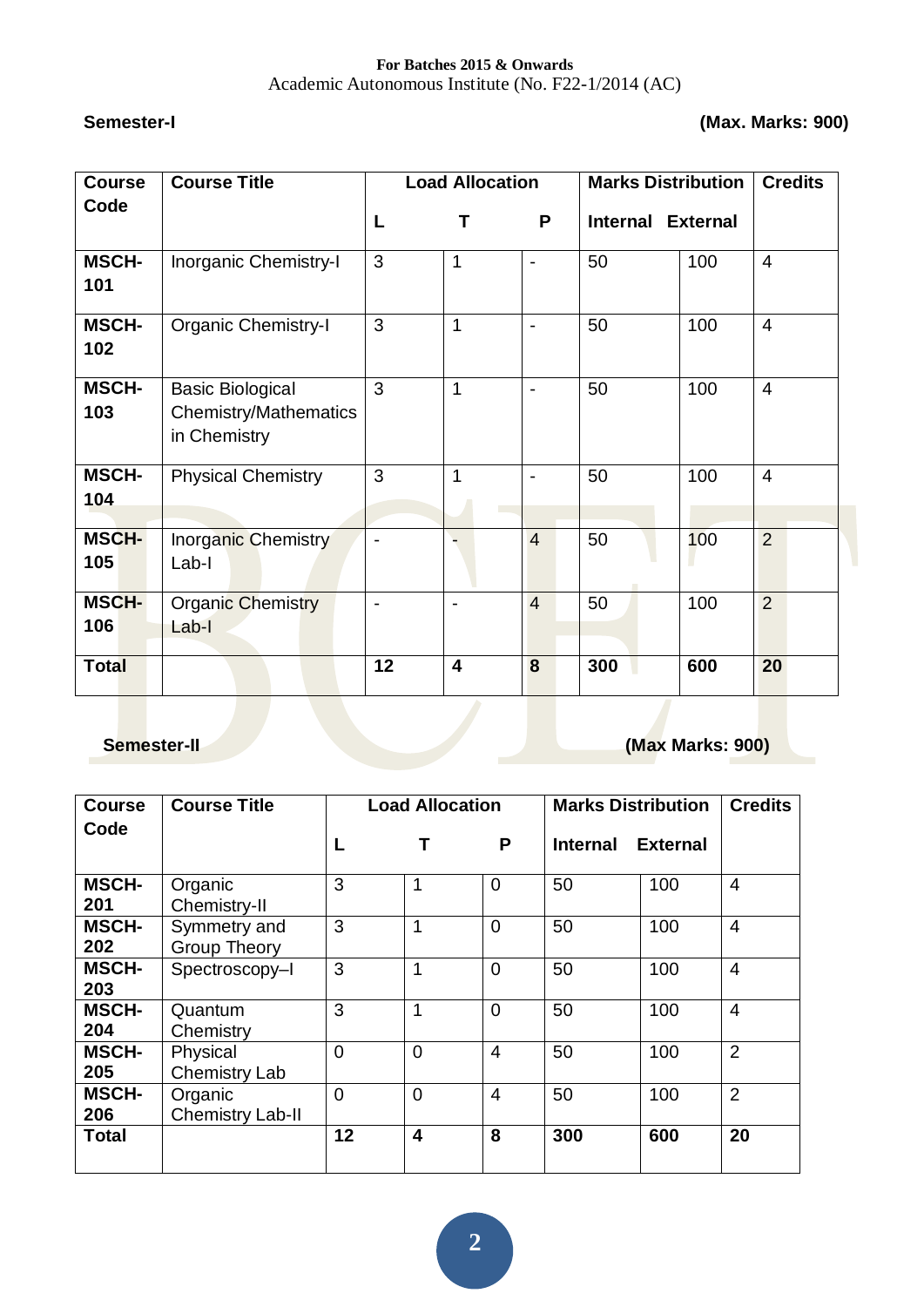#### **Semester-lll (Max. Marks: 900)**

| <b>Course</b>              | <b>Course Title</b>                                                   | <b>Load Allocation</b> |                         |                | <b>Marks Distribution</b>     | <b>Credits</b>  |                |
|----------------------------|-----------------------------------------------------------------------|------------------------|-------------------------|----------------|-------------------------------|-----------------|----------------|
| Code                       |                                                                       | L                      | т                       | P              | <b>Internal</b>               | <b>External</b> |                |
| <b>MSCH-</b><br>301        | Inorganic<br>Chemistry-II                                             | 3                      | $\mathbf{1}$            | 0              | 50                            | 100             | $\overline{4}$ |
| <b>MSCH-</b><br>302        | Spectroscopy-II                                                       | 3                      | 1                       | $\overline{0}$ | 50                            | 100             | $\overline{4}$ |
| <b>MSCH-</b><br>303        | Computational<br>Skills and<br>Simulations in<br>Chemistry            | 3                      | $\mathbf{1}$            | $\overline{0}$ | 50                            | 100             | $\overline{4}$ |
| <b>MSCH-</b><br><b>XXX</b> | Elective-I                                                            | 3                      | 1                       | $\overline{0}$ | 100<br>50                     |                 | $\overline{4}$ |
| <b>MSCH-</b><br>304        | Inorganic<br><b>Chemistry Lab-II</b>                                  | $\overline{0}$         | $\overline{0}$          | 4              | 100<br>50                     |                 | $\overline{2}$ |
| <b>MSCH-</b><br>305        | Computational<br><b>Skills and</b><br>Simulations in<br>Chemistry Lab | 0                      | $\overline{0}$          | $\overline{4}$ | 50                            | 100             | 2              |
| <b>MSCH-</b><br>306        | Project phase 1                                                       | $\overline{0}$         | $\overline{0}$          | $\overline{4}$ | Satisfactory/ Unstatisfactory |                 |                |
| <b>Total</b>               |                                                                       | 12                     | $\overline{\mathbf{4}}$ | 8              | 300                           | 600             | 20             |

### **Semester-IV Construction Construction Construction Construction Construction (Max. Marks: 900)**

| <b>Course</b>              | <b>Course Title</b>                                                   |    | <b>Load Allocation</b> |          | <b>Marks</b><br><b>Distribution</b><br><b>Internal External</b> |     | <b>Credits</b> |
|----------------------------|-----------------------------------------------------------------------|----|------------------------|----------|-----------------------------------------------------------------|-----|----------------|
| Code                       |                                                                       | L  |                        | P        |                                                                 |     |                |
| <b>MSCH-</b><br>401        | <b>Dissertation</b>                                                   |    | ۰.                     | ۰        |                                                                 | 450 | 8              |
| <b>MSCH-</b><br>402        | Environmental<br>Chemistry                                            | 3  |                        | $\Omega$ | 50                                                              | 100 | $\overline{4}$ |
| <b>MSCH-</b><br>403        | Analytical<br>Principles and<br>Instrumental<br>Method of<br>Analysis | 3  | 1                      | $\Omega$ | 50                                                              | 100 | $\overline{4}$ |
| <b>MSCH-</b><br><b>YYY</b> | Elective-II                                                           | 3  | 1                      | $\Omega$ | 50                                                              | 100 | $\overline{4}$ |
| <b>Total</b>               |                                                                       | 15 | 5                      | 8        | 150                                                             | 750 | 20             |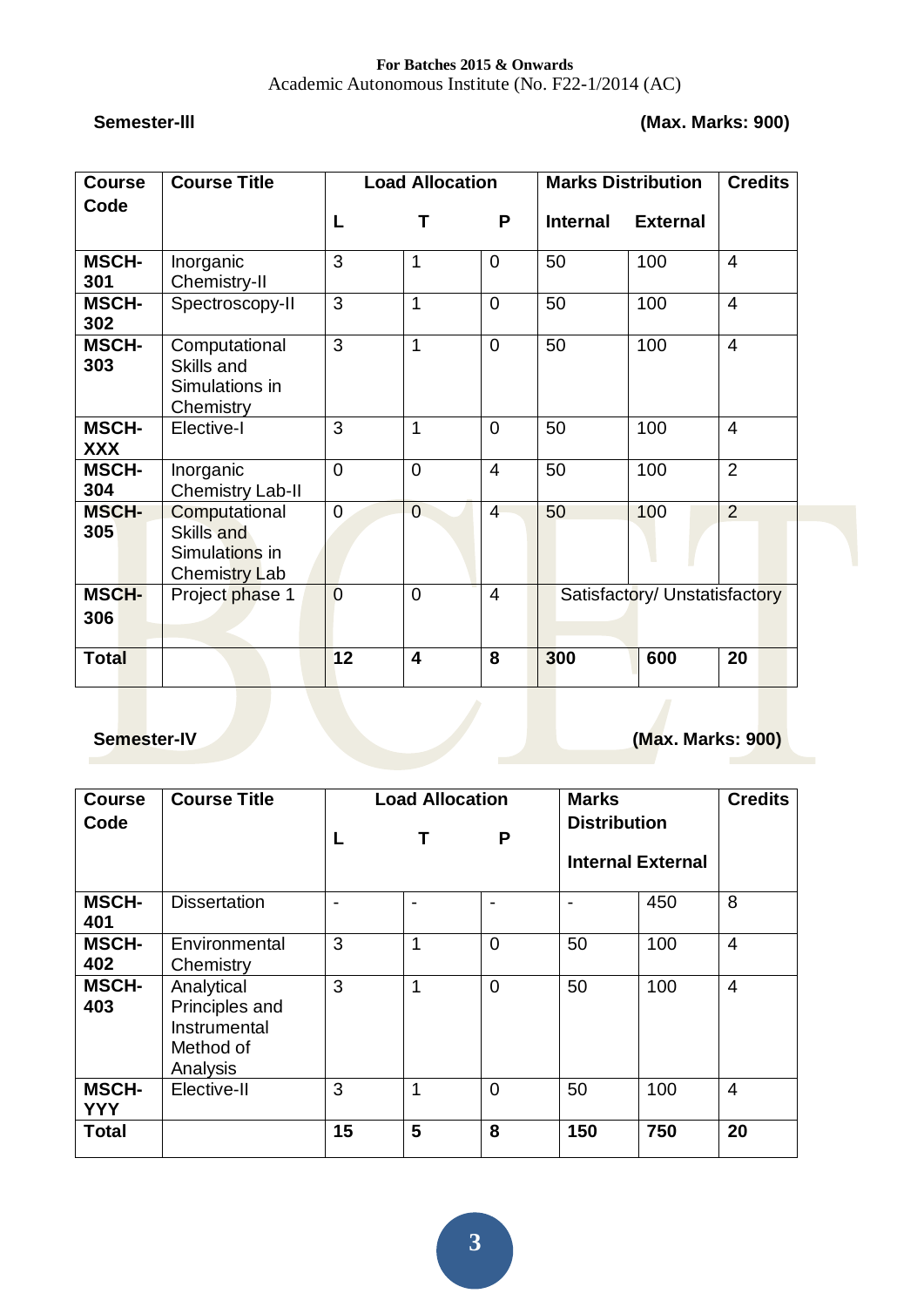Academic Autonomous Institute (No. F22-1/2014 (AC)

\* The evaluation of the Project Phase-I is based on the presentation of individual student about the progress report.

**Elective-I** MSCH 311 Polymers, MSCH 312 Medicinal Chemistry

**Elective-II** MSCH 411 Nanochemistry, MSCH 412 Photochemistry

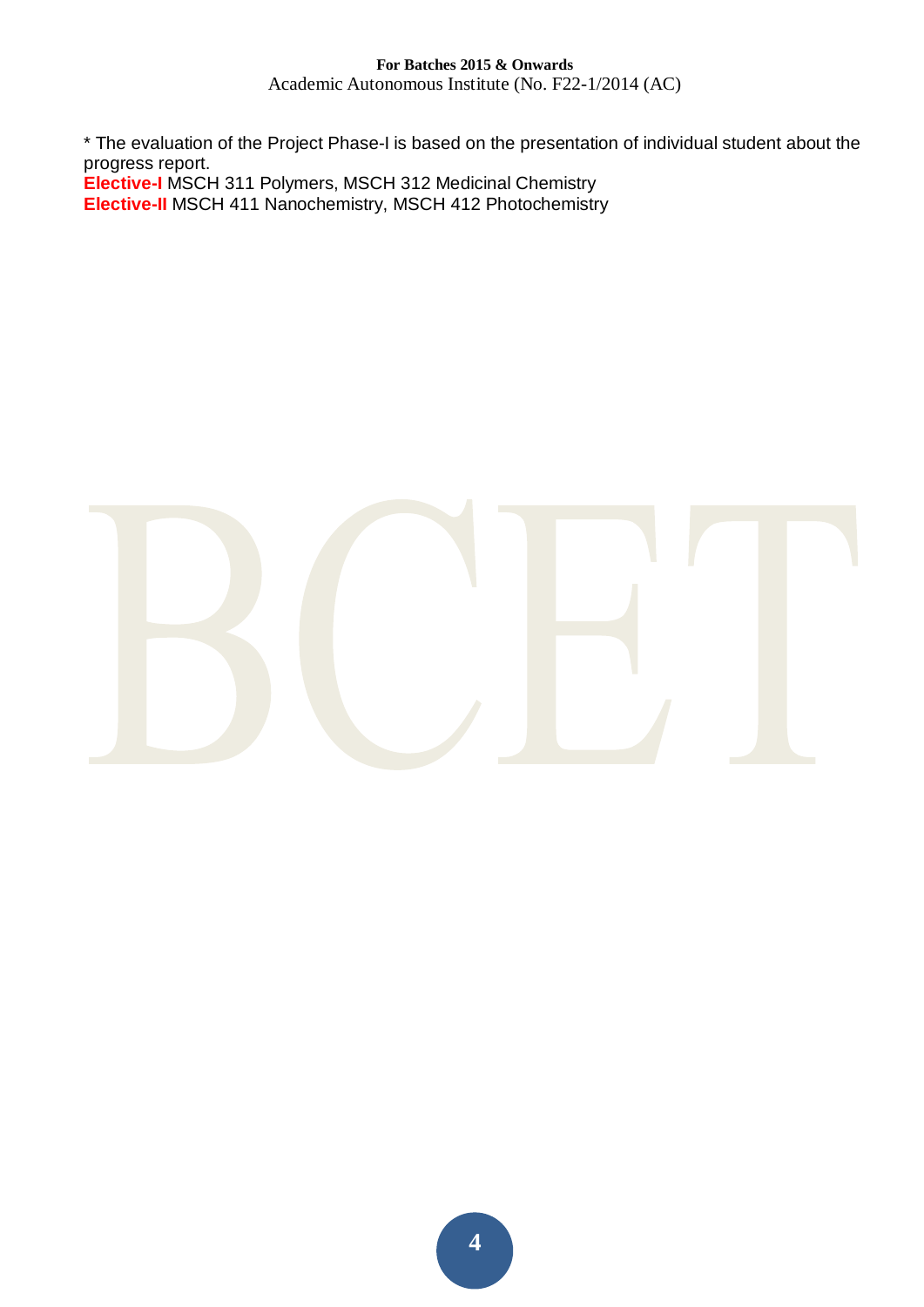# **First Semester**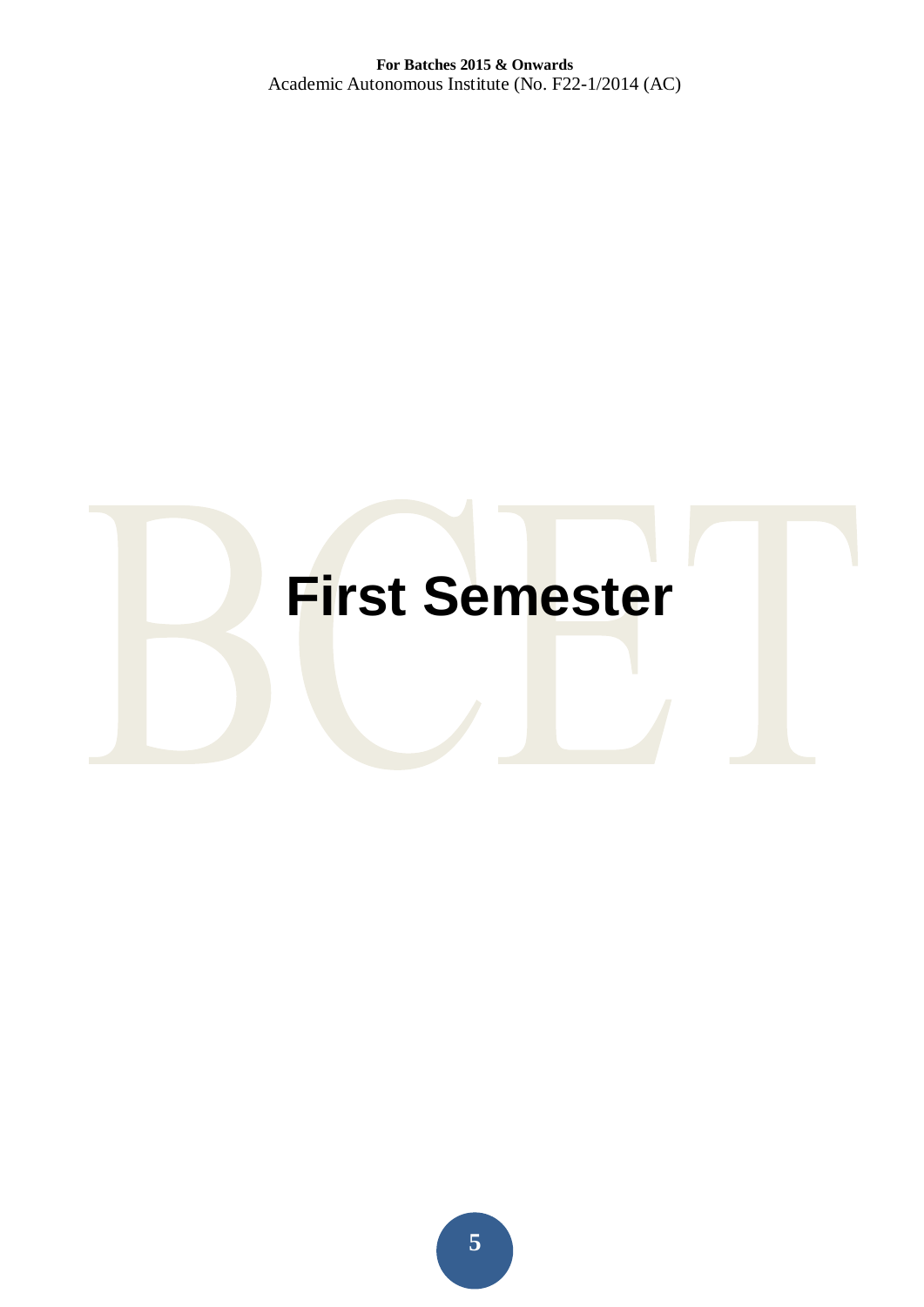Academic Autonomous Institute (No. F22-1/2014 (AC)

#### **MSCH-101 INORGANIC CHEMISTRY - I**

**External Marks: 100 L T P L T P Internal marks: 50 3 1 0 Total marks: 150** 

#### **LEARNING OBJECTIVES**:

- 1. To understand Principles of Molecular Orbital Theory and VSEPR theory completely.
- 2. To acquire full knowledge of main group chemistry and group 12 elements.
- 3. To know the structures of ionic solids.
- 4. To develop an understanding of the inorganic chemistry of elements with respect to their oxidation and reduction.

#### **UNIT-I**

**1. PRINCIPLES:** Molecular structure and bonding. A review of Lewis structures including formal charges and VSEPR model. Molecular orbital theory of homo- and heteronuclear diatomic molecules. Molecular orbital theory of solids. Periodicity and related concepts. Chemical forces. (07)

#### **UNIT-II**

2. CHEMISTRY OF **s-BLOCK METALS:** Hydrides, halides, oxides, peroxides, superoxides, suboxides, hydroxides, oxoacid salt complexes, crowns and crypts of alkali metals and coordination complexes of alkaline earth metals. (10)

#### **UNIT-III**

**3. CHEMISTRY OF p–BLOCK ELEMENTS:** Boranes, bonding in boranes, topology of boranes, synthesis and reactivity. Carboranes and metallocarboranes, borazine and boron nitride. Chemistry of aluminum halides, aluminum alkyls. Low oxidation state aluminium compounds. Organosilicon compounds. Sillicates and aluminosilicates. Low-valent silicon compounds, silylenes and R3Si+ , Polysilanes. Phosophazenes, cyclophosphazenes, polyphosphazenes and the polymers derived from them. (10)

**4. CHEMISTRY OF GROUP 12 ELEMENTS:** Halides & oxygen compounds, chalcogenides & related compounds, low-valent compounds. Formation of coordination complexes. (05)

#### **UNIT-IV**

**5. SOLID STATE**: Close-packing of solids, types and structures of ionic solids; radius ratio rules; lattice energy; Born–Haber cycles, defects in solids and properties of solids arising out of defects in structures, Perovskite structures, high Tc superconductors. (07)

**6. OXIDATION AND REDUCTION**: Reduction potentials, redox stability in water , diagrammatic presentation of potential data, acids and bases, Various definitions including HSAB principles, Thermodynamic acidity parameters, solvents as acids and bases. (06)

#### **INSTRUCTIONS FOR PAPER SETTERS AND CANDIDATES:**

1. Examiner will set total of **NINE** questions comprising **TWO** questions from each unit and **ONE**  compulsory question of short answer type covering whole syllabus.

**6**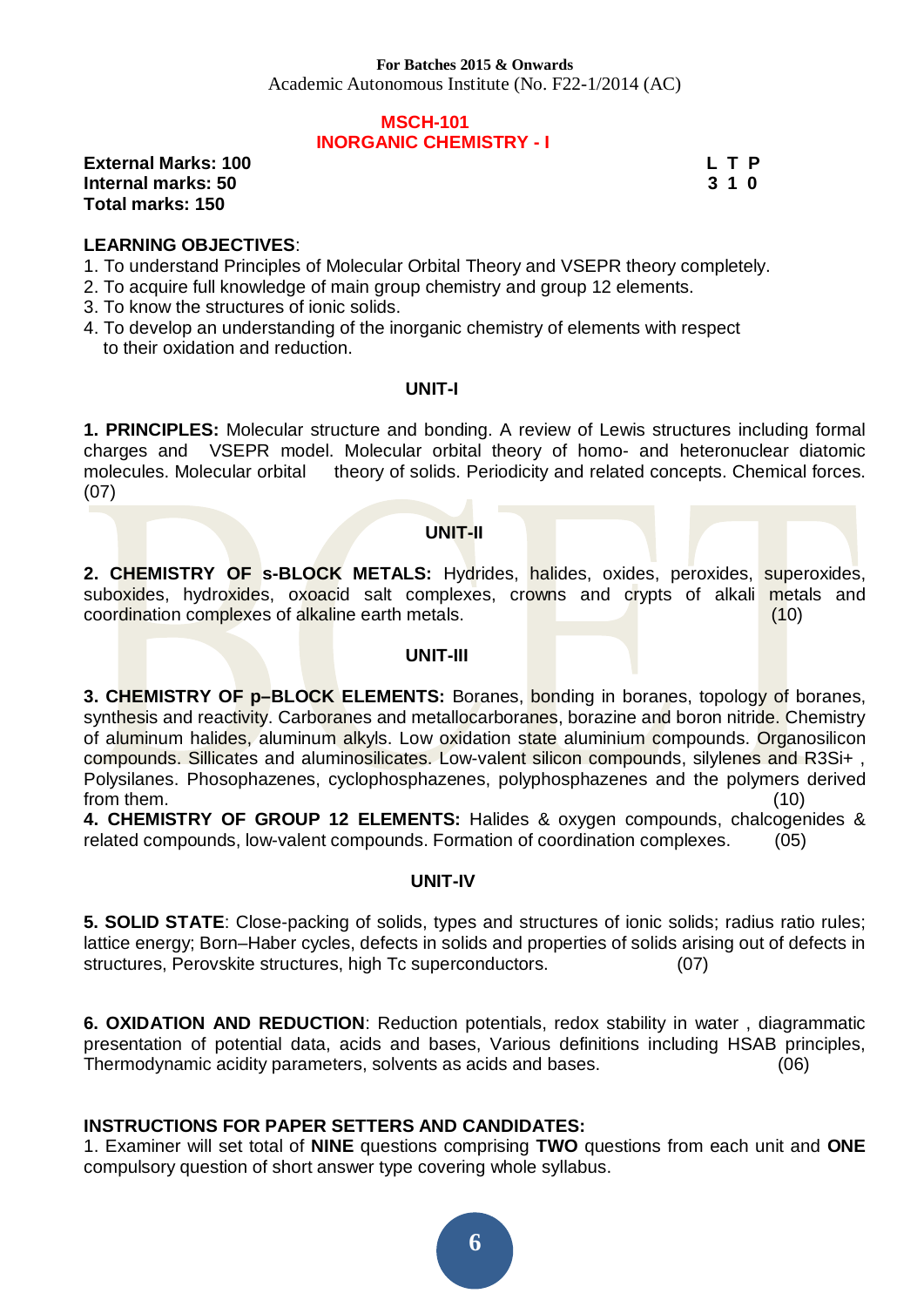Academic Autonomous Institute (No. F22-1/2014 (AC)

2. The students are required to attempt **FIVE** questions in all, **ONE** question from each unit and the compulsory question.3. All questions carry equal marks.

#### **BOOKS RECOMMENDED:**

1. W. Henderson, **Main Group Chemistry**, Royal Society of Chemistry, UK, 2000.

2. J. E. Huheey et. al, **Inorganic Chemistry, Principles of Structure and Reactivity,** Fourth edition, Pearson Education, India, 2006.

3*.* J. D. Lee, **Concise Inorganic Chemistry***,* Fifth edition, Wiley India Pvt, Ltd. 2008.

4. Norman Greenwood, Andrew Hughes, Mark Fox, Keith Dillon, Kenneth Wade, **Chemistry of Elements,** Elsevier, 2011.

5. Peter Atkins, Tina Overton, **Shriver and P. W. Atkins' Inorganic Chemistry,** 5th edition Oxford University Press, Oxford, 2009.

6*.* F. Albert Cotton, Carlos A. Murillo, Manfred Bochmann, Russell N. Grimes, **Advanced Inorganic Chemistry**,6th edition, Wiley-Interscience, 1999

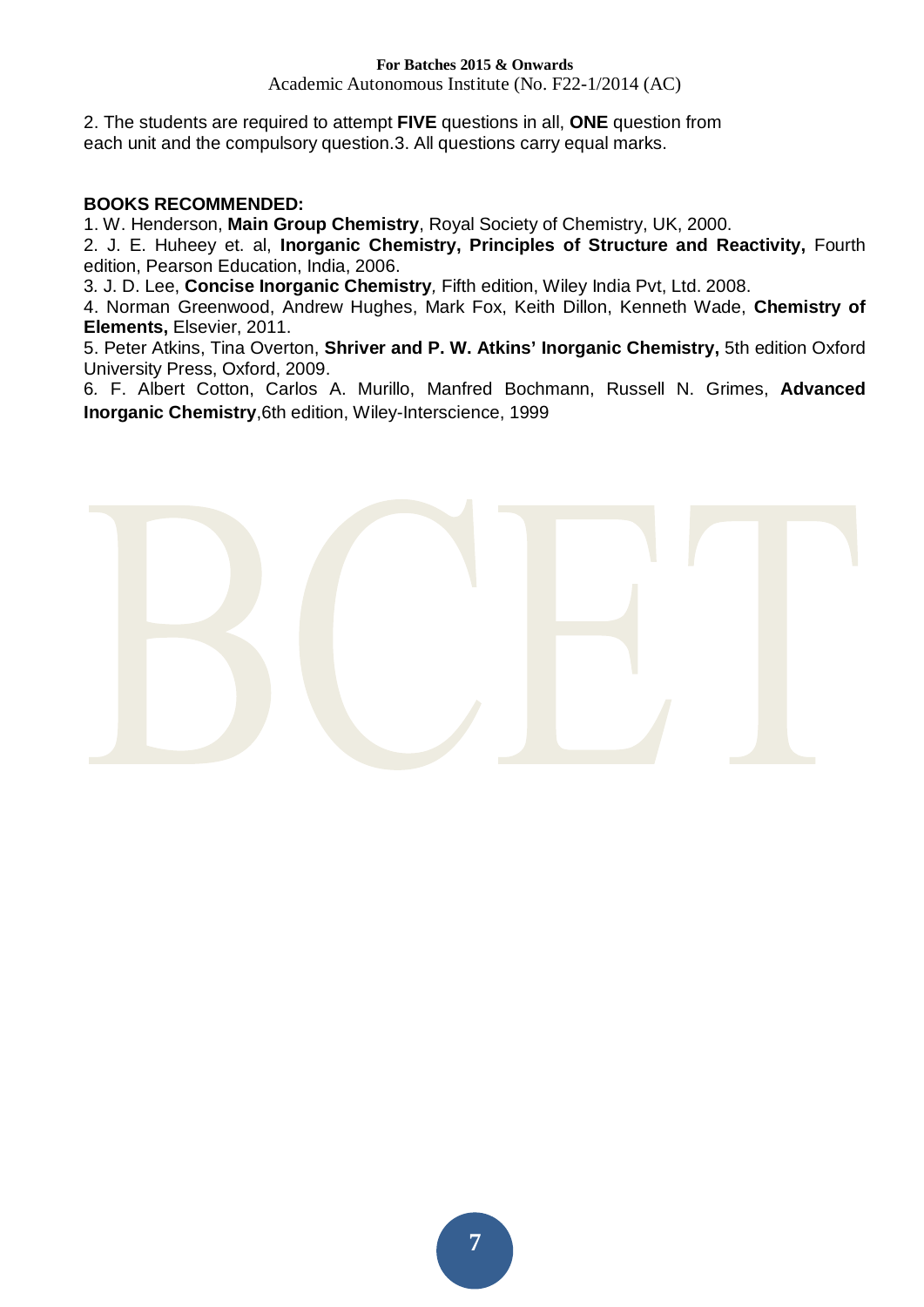#### **MSCH-102 ORGANIC CHEMISTRY - I**

**External Marks: 100 L T P L T P Internal marks: 50 3 1 0 Total Marks: 150** 

#### **LEARNING OBJECTIVES**:

1. To understand different types of organic synthesis.

- 2. To understand use of various reagents in organic synthesis.
- 3. To understand asymmetric synthesis and characterize the compounds synthesized.

#### **UNIT - I**

General Introduction to organic synthesis, types of organic synthesis: retrosynthesis, disconnection, Linear and convergent synthesis, synthons, synthetic equivalents, umpolung of reactivity and protective groups, protection and deprotection of general functional groups, functional group interconversions, applications of green chemistry to organic synthesis. (12)

#### **UNIT - II**

Use of following reagents in Organic synthesis and functional group transformations; compounds of Mg, Li, Cu, B, Si and P in organic synthesis, Gilman's reagent, lithium diisopropylamide (LDA), dicyclohexylcarbodiimide (DCC), 2,3-Dichloro-5,6-dicyano-1,4-benzoquinone (DDQ), trimethylsilyl iodide, tri-n-butyltin hydride, osmium tetroxide, selenium dioxide. Phase transfer catalysts, crown ethers and Merrifield resin, Wilkinson's catalyst, Baker yeast, ionic liquids, water. (11)

#### **UNIT - III**

Asymmetric synthesis: Chiral auxillaries, methods of asymmetric induction-substrate, reagent and catalyst controlled reactions, determination of enantiomeric purity by GC, HPLC, NMR etc., enantio-discrimination, resolution- optical and kinetic, chiral phase transfer catalysis, chiral quaternary ammonium salts, asymmetric proton catalysis, asymmetric acyl transfer reactions. (11)

#### **UNIT – lV**

General methods of preparation and reactions of indene, fluorine, anthracene and phenanthrene, three-membered, four-membered, five-membered and six-membered heterocyclic compounds: synthesis and reactions of oxiranes, thiiranes, azetidines, aziridines, oxetanes, thietanes, pyrrole, pyrrolidine, furan, tetrahydrofuran, pyrylium salts, pyrones, pyridinium and thiopyrylium salts, pyridones, quinolizinium and benzopyrylium salts, coumarins and chromones. (11)

#### **INSTRUCTIONS FOR PAPER SETTERS AND CANDIDATES:**

1. Examiner will set total of **NINE** questions comprising **TWO** questions from each unit and **ONE**  compulsory question of short answer type covering whole syllabus.

2. The students are required to attempt **FIVE** questions in all, **ONE** question from

each unit and the compulsory question.

3. All questions carry equal marks.

#### **BOOKS RECOMMENDED:**

1. Willis Christine and Wills Martin, **Organic Synthesis,** Oxford University Press, 1995.

2. Corey E.J., X.M. Cheng, **The logic of Chemical Synthesis,** Wiley Interscience, 1995.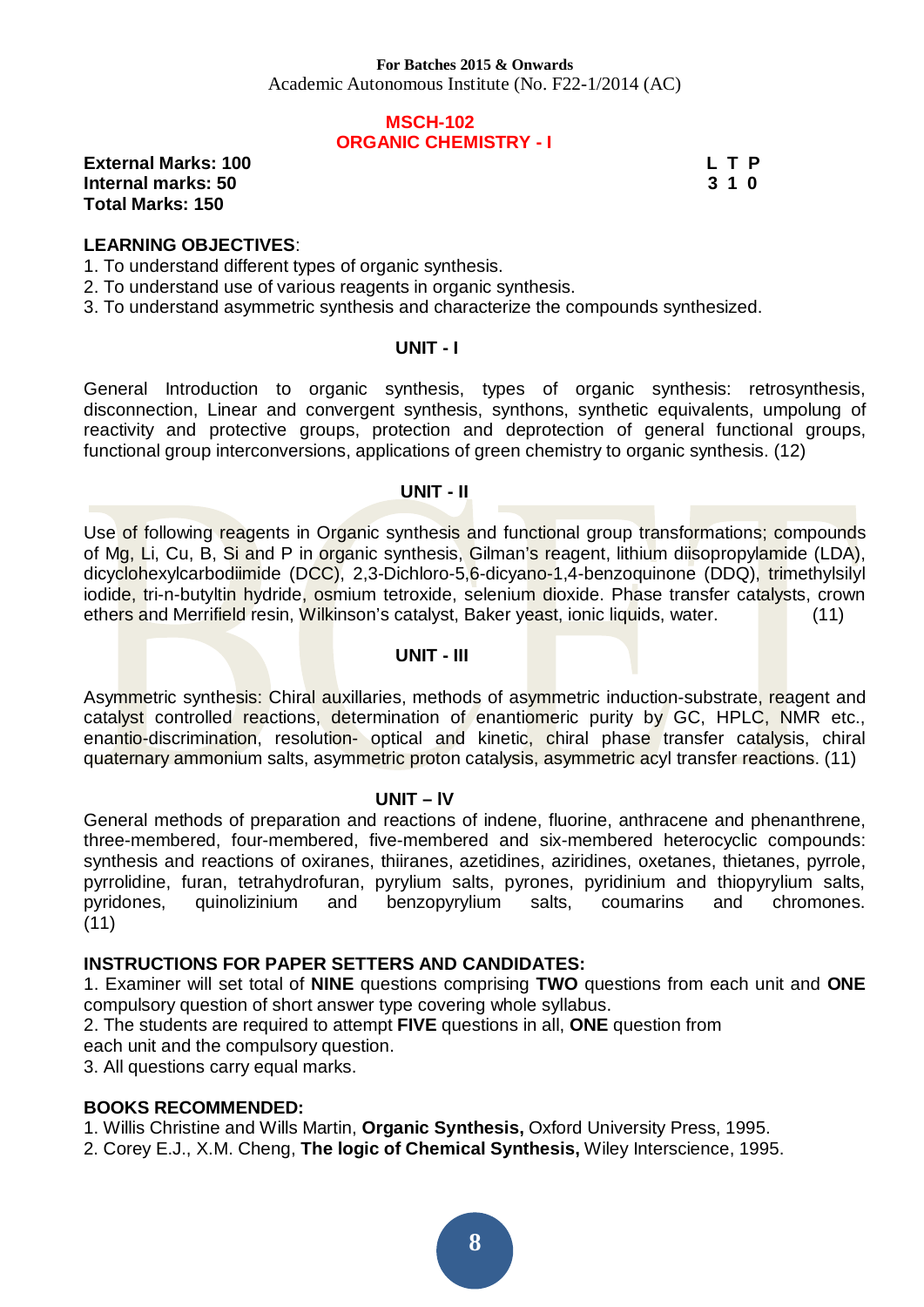3. Thomas S.E., **Organic Synthesis: The roles of Boron and Silicon,** Oxford University Press, 1992.

4. Jenkins Paul R., **Organometallic Reagents in Synthesis,** John Wiley, 1994.

5. Mackie R.K., Smith D.M., **Guide Book to Organic Synthesis,** 2nd edition, Longman, 1995.

6. Acheson R.M., **An Introduction to the Chemistry of Heterocyclic Compounds,** Wiley, 3rd edition, New York, 1976.

7. Michael B. Smith, Jerry March, **March's Advanced Organic Chemistry:** 

**Reactions, Mechanisms, and Structure,** (6th Edition), Wiley-Interscience, 2007.

8. Carey F.R., Sunberg R.J., **Advanced Organic Chemistry,** 5th edition, Springer, 2007.

9. Devies Stephen G., **Organotransition Metal Chemistry: Applications to** 

**Organic Synthesis,** Pergamon Press (1994).

10. Morrison J.D. (eds.), **Asymmetric Synthesis**: Vol.1-5; Academic Press, 1992.

11. Aitken R.A., Kilenyi S.N., **Asymmetric Synthesis** 

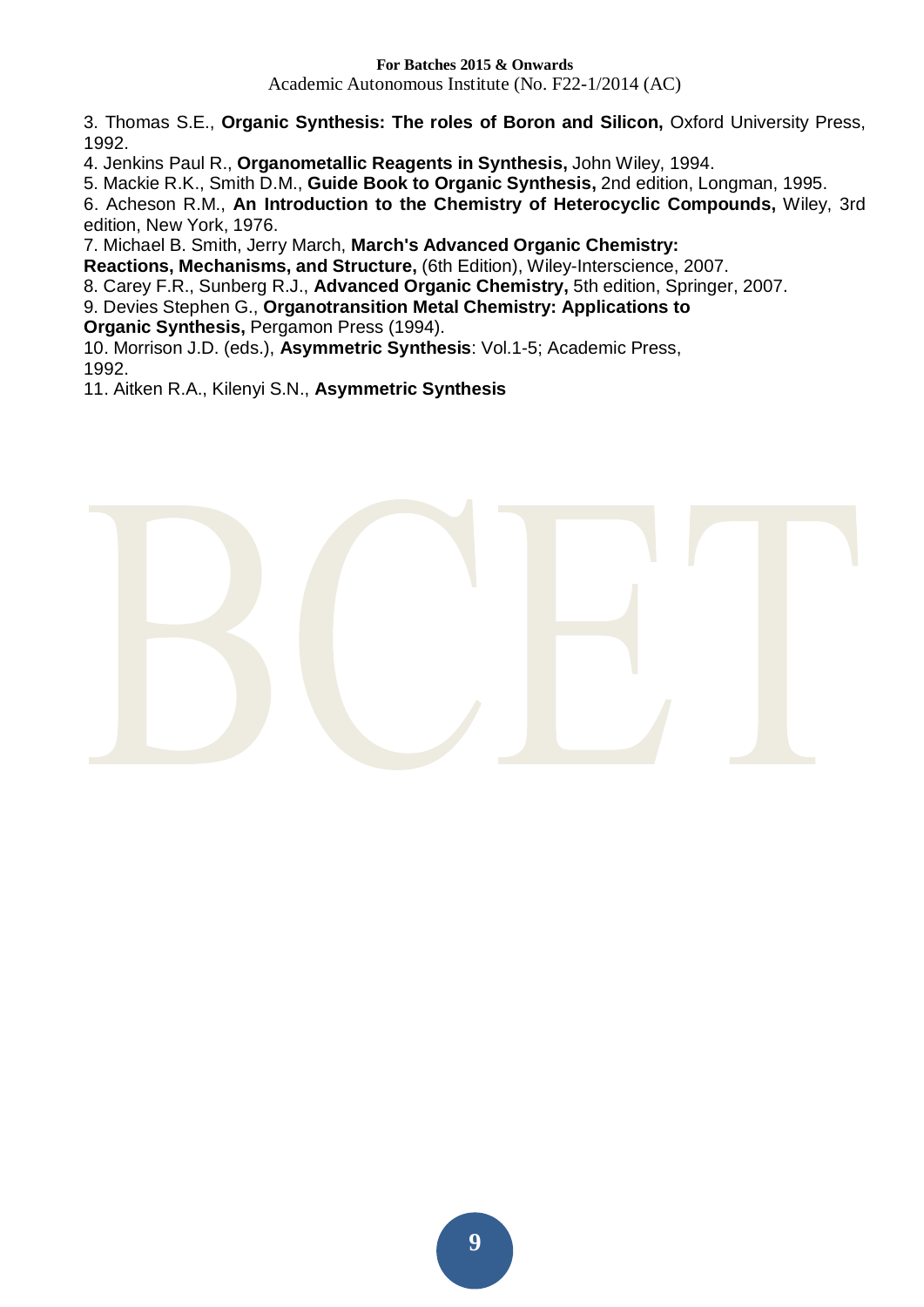Academic Autonomous Institute (No. F22-1/2014 (AC)

#### **MSCH-103 BASIC BIOLOGICAL CHEMISTRY**

**External Marks: 100 L T P L T P Internal marks: 50 3 1 0 Total Marks: 150** 

#### **LEARNING OBJECTIVES**:

1. To understand detailed structures of proteins & nucleic acids.

2. To understand role of enzymes.

3. To understand detailed mechanism and functions of carbohydrates.

#### **UNIT - I**

1**. BIO-MOLECULES**: Broad classification- water, pH, ionization, biological buffers, titration of amino acids.Proteins and their three dimensional structure, weak and strong interactions. Basic structure of carbohydrates (monosaccharide, disaccharides & polysaccharides). Nucleic acidspurines, pyrimidines, nucleosides, nucleotides, internucleotide bonding, tautomerism, lipids, neutral lipids, phospholipids, isoprenoids, phosphotidylinositol, biological effectors. (07)

**2. PROTEINS:** Structural and functional classification of proteins. Structure, physicochemical properties, configuration properties of amino acids. Colour reactions of proteins and amino acids, Purification of proteins and amino acid sequence determination, peptide bond. Ramachandran plot. Primary, secondary tertiary and quaternary structures of proteins. Three dimensional structures of proteins. Structure and functions of hemoglobin. (10)

#### **UNIT - II**

**3. ENZYMES:** General properties of enzymes and co-enzymes, their nature. Classification and nomenclature of enzymes. Mechanism & kinetics of enzymatic reactions. Michaelis Menton model, enzyme inhibition. Kinetics of competitive and non-competitive enzymatic inhibition. Isozymes allosteric enzymes. Mechanism of enzymatic catalysis by lysozyme and carboxypeptidase. Zymogens. (10)

#### **UNIT - III**

 **4. COENZYMES:** Classification, structure and function of nicotinamide adenine dinucleotides (NAD and NADP), riboflavin nuleotides (FMN and FAD), lipoic acid, cytocromes, pyridoxal phosphate, nucleoside diphosphates, tetrahydrofolic acid conjugates, biotinyl coenzyme, coenzyme - A, thiamine pyrophosphate. (08)

#### **UNIT - IV**

5. **CARBOHYDRATES AND METABOLISM:** Configuration and chemical transformations and reactions of carbohydrates, Absolute configuration of carbohydrates, general concepts, energetics and control on metabolic pathways. Glycolysis, alcoholic and lactic acid fermentation, citric acid cycle, EDP pathway. Disaccharide and polysaccharide metabolism, gluconeogenesis, regulation of carbohydrate metabolism, electron transport chain, oxidative phosphorylation (10)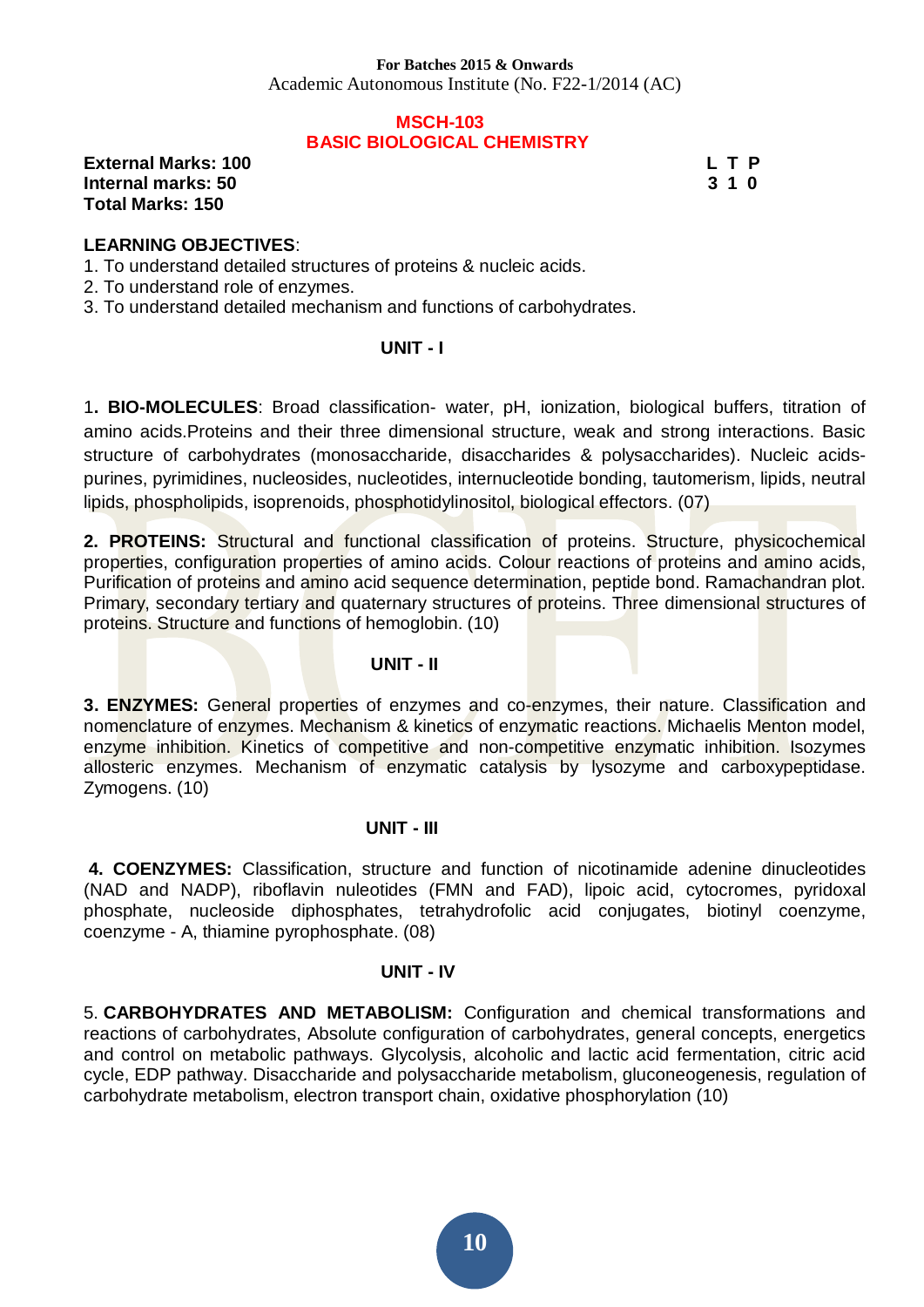#### **INSTRUCTIONS FOR PAPER SETTERS AND CANDIDATES:**

1. Examiner will set total of **NINE** questions comprising **TWO** questions from each unit and **ONE**  compulsory question of short answer type covering whole syllabus.

2. The students are required to attempt **FIVE** questions in all, **ONE** question from

each unit and the compulsory question.

3. All questions carry equal marks.

#### **BOOK RECOMMENDED**

1. L. Stryer, **Biochemistry,** W.H. Freeman & Company, 4th Edition, 1995.

2. D. Voet and J.G. Voet, **Biochemistry,** John Wiley & Sons, 2nd Edition, 1995.

 3. Michael D. Trevan, **Immobilized Enzymes: An introduction and application in Biotechnology,** John Wiley, 1980.

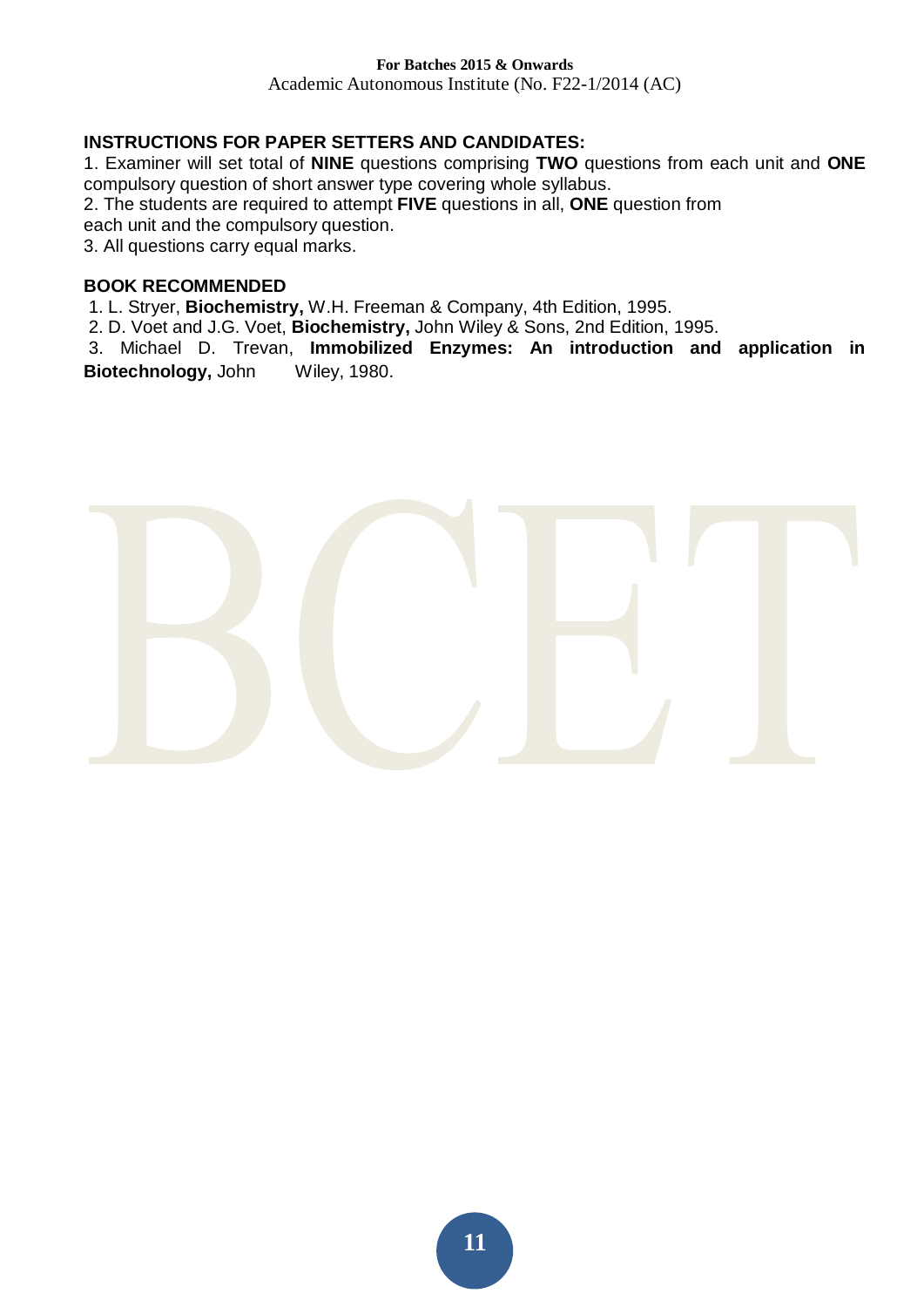#### **MSCH-103 MATHEMATICS IN CHEMISTRY**

**External Marks: 100 L T P L T P Internal marks: 50 3 1 0 Total Marks: 150** 

#### **LEARNING OBJECTIVES**:

- 1. To understand various methods of numerical solutions of differential equations.
- 2. To study how to apply regression analysis to probability distribution.
- 3. To study use of Chi-square, t and F statistics.

#### **UNIT - I**

**1. SYSTEM OF LINEAR EQUATIONS:** Gauss- elimination method - Crout's method - inverse of a matrix. Iterative methods: Jacobi's method - Gauss-Seidel Method. Numerical differentiation and integration - Newton-Cotes formulae.

#### **UNIT - II**

**2. NUMERICAL SOLUTION OF ORDINARY DIFFERENTIAL EQUATIONS:** Picard's Method, Taylor's series Method, Euler's Method, Modified Euler's method, Runge- Kutta Methods. Numerical solution of partial differential equations: finite difference methods.

#### **UNIT - III**

**3. CORRELATION ANALYSIS AND REGRESSION ANALYSIS:** Probability-addition and multiplication theorems. Probability distributions: Binomial, Poisson and normal distribution

#### **UNIT - IV**

**4. ELEMENTARY CONCEPTS IN TESTING OF STATISTICAL HYPOTHESIS:** Tests of significance: tests based on normal distribution, Chi-square, t and F statistics. Analysis of variance: One way classification, two way classifications with one observation per cell.

#### **INSTRUCTIONS FOR PAPER SETTERS AND CANDIDATES:**

1. Examiner will set total of **NINE** questions comprising **TWO** questions from each unit and **ONE**  compulsory question of short answer type covering whole syllabus.

2. The students are required to attempt **FIVE** questions in all, **ONE** question from

each unit and the compulsory question.

3. All questions carry equal marks.

#### **BOOKS RECOMMENDED**

1. Mckean, J.W. and Craig, A.T. Mukhopadhyay, P, **Mathematical Statistics.** 

2. Gupta and Kapoor, **Fundamentals of Mathematical Statistics,** 

Sultan Chand & Sons, 2012.

2. Goon, Gupta and Das Gupta, **Fundamentals of Statistics,** World Press

Private, 2005.

4. S.S. Sastry, **Introductory Methods of Numerical Analysis,** PHI Learning Pvt. Ltd., 4th edition, 2005.

5. Conte and de Boor, **Elementary Numerical Analysis,** McGraw Hill, New York, 1990.

6. John H. Mathews, **Numerical Methods for Mathematics, Science and Engineering,** 2nd Edn., Prentice Hall, New Delhi, 2000.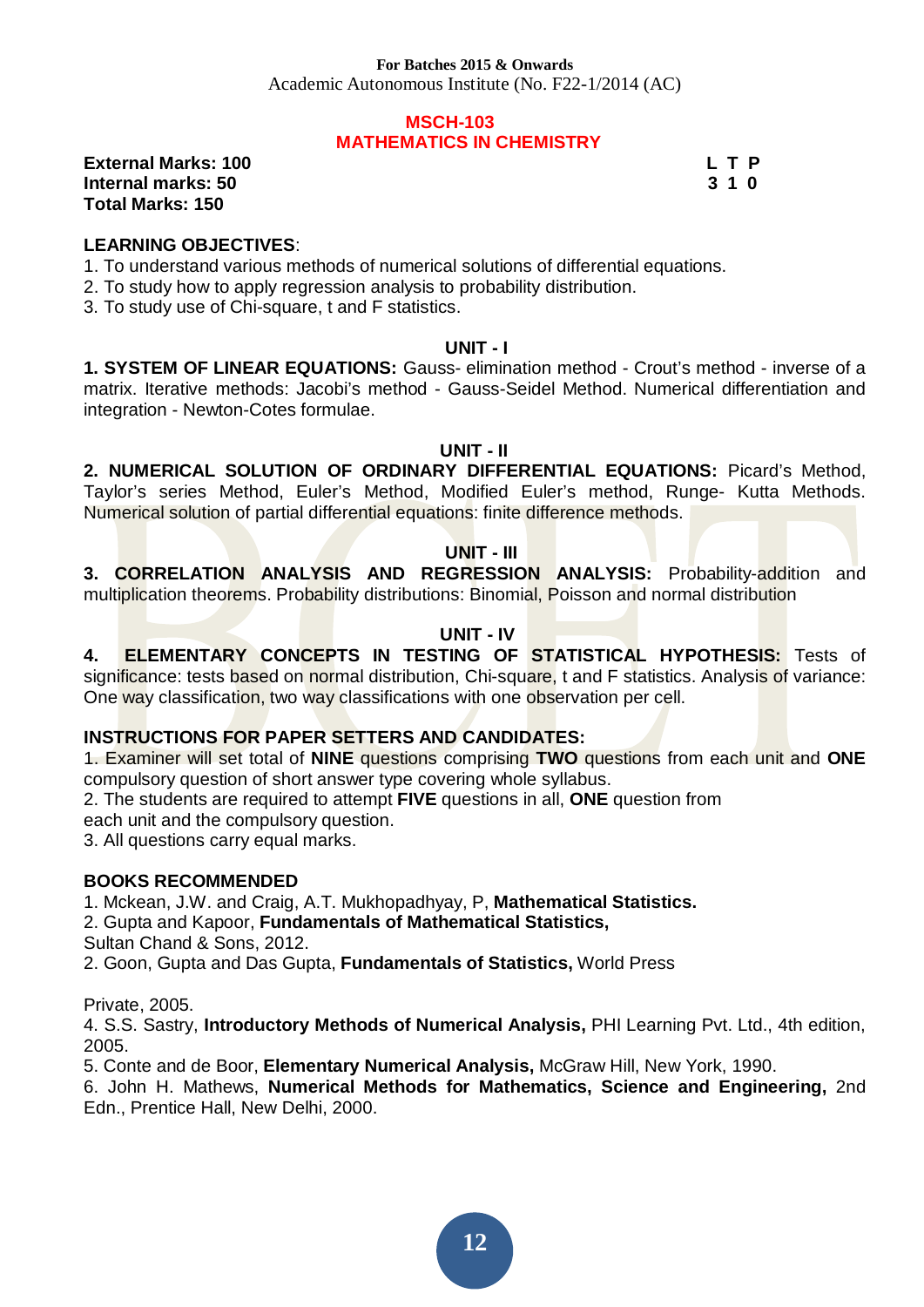Academic Autonomous Institute (No. F22-1/2014 (AC)

#### **MSCH-104 PHYSICAL CHEMISTRY**

**External Marks: 100 L T P L T P Internal marks: 50 3 1 0 Total Marks: 150** 

#### **LEARNING OBJECTIVES**:

1. To understand the laws of thermodynamics.

2. To study the reaction rates of different order reactions.

3. To study the various aspects of electrochemistry.

#### **UNIT - I**

1. **THERMODYNAMICS:** Concepts involved in first and second law of thermodynamics, Entropy, chemical potential and free energy . Maxwell's relations, Partial molar properties and their significance. Concept of activity and fugacity and their determination. Nernst heat theorem, third law of thermodynamics.

General introduction : Phase space, microstates, macrostates, thermodynamic probability.Thermodynamic probability and entropy. Brief introduction to different types of statistics (Maxwell - Boltzman, Bose – Einstein and Fermi - Dirac statistics). Ensemble concept. Canonical, grand canonical and microcanocical ensembles. Stirling approximation. Maxwell-Boltzmann statistics. Partition functions: Expressions of translational, rotational, vibrational and electronic and nuclear partition functions. (16)

#### **UNIT - II**

2. **CHEMICAL KINETICS:** Principle of detailed balancing (simple idea only), Effect of temperature on reaction rates. Collision theory of reaction rates (detailed), preliminary idea of transition state theory, Lindemann theory of Unimolecular reactions. Opposing and consecutive reactions. Static, flow and relaxation methods of measurement of reaction rates. Kinetics of fast reaction. preliminary idea of inner sphere and outer sphere reactions of transition metals.

Homogeneous and heterogeneous catalysis, Michaelis-Menten mechanism for enzyme catalysis, autocatalysis and oscillatory reactions (general introductions only). (10)

#### **UNIT - III**

#### **3. ELECTROCHEMISTRY:**

Mean ionic activity co-efficient of electrolyte. Debye – Huckel theory. Precise determination of dissociation constants of weak electrolytes – emf and conductometric method. Debye Huckel theory of strong electrolytes, Onsagar conductance equation. Irreversible electrode processes: Polarography and overvoltage. Polarographic cell assembly, merits of dropping mercury electrode. Basic principle of cyclic voltametry and coulometry only. (10)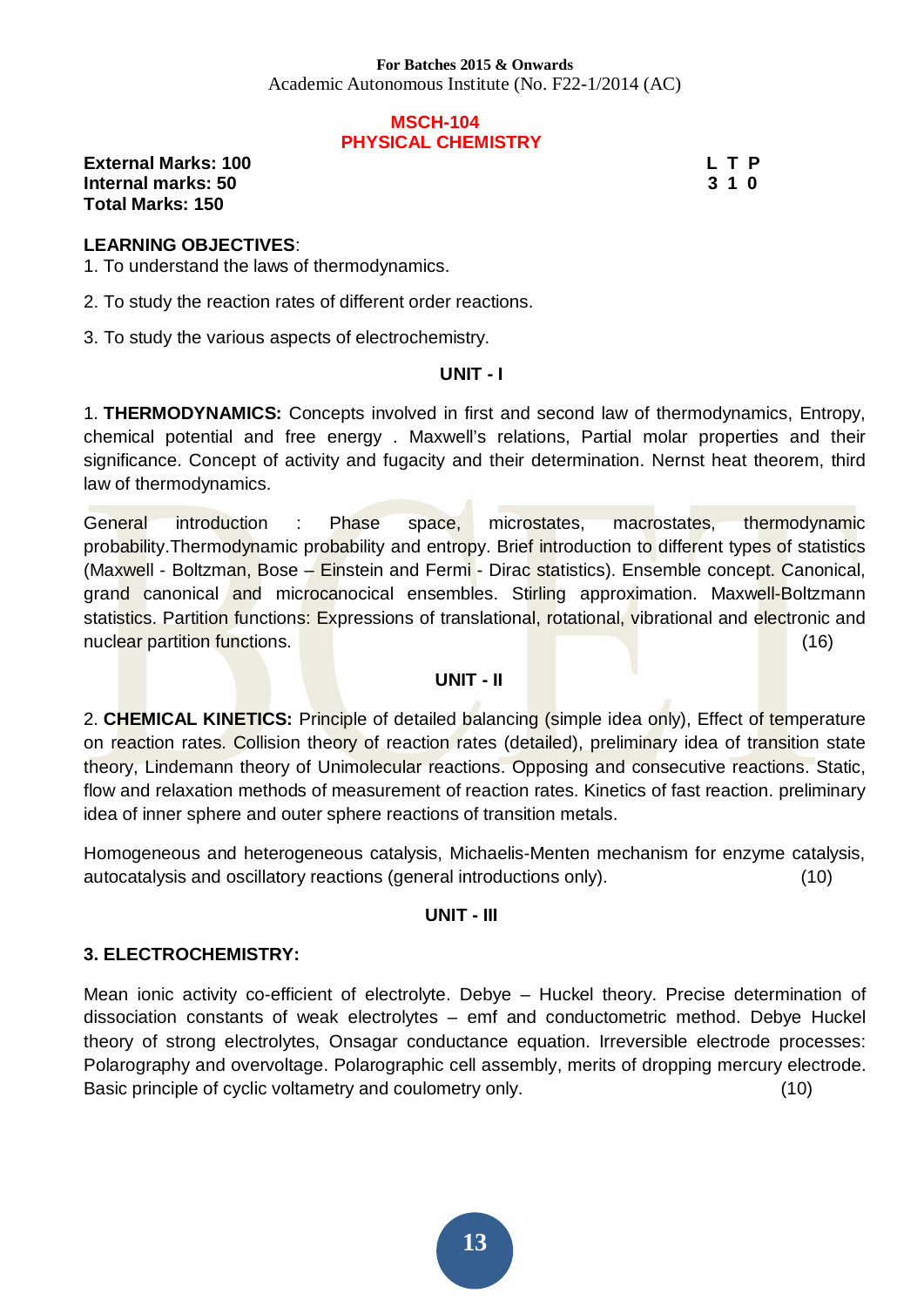Academic Autonomous Institute (No. F22-1/2014 (AC)

#### **UNIT - IV**

#### **4. MISCELLANEOUS TOPICS:**

**(a) Molecular Structure:** Dielectric polarization, Debye – Langevin equation, dipole moment determination and applications, intermolecular forces and their contribution to intermolecular potential.

**(b) Fluid Mechanics:** Fundamental principles of fluid mechanics, Newtonian and Non-Newtonian fluids. Stream line and turbulent flow.

**(c) Refractories:** Refractory materials: Nomenclature, classification- acidic, basic and neutral refractories, important properties and uses. (09)

#### **INSTRUCTIONS FOR PAPER SETTERS AND CANDIDATES:**

1. Examiner will set total of **NINE** questions comprising **TWO** questions from each unit and **ONE**  compulsory question of short answer type covering whole syllabus.

2. The students are required to attempt **FIVE** questions in all, **ONE** question from

each unit and the compulsory question.

3. All questions carry equal marks.

#### **BOOKS RECOMMENDED:**

- 1. Silbey, Alberty, et.al., **Physical Chemistry,** 4th Edition, Wiley India Pvt. Ltd., 2006.
- 2. Atkins, P.W., Julio de Paula, **Physical Chemistry,** 8th edition, ELBS, 2006.
- 3. Chandra, A.K, **Introductory Quantum Chemistry,** 4th edition, Tata McGraw Hill, 2004.
- 4. Laidler, Keith J., **Chemical Kinetics,** 3rd edition, Harper & Row, Publishers, New York, 1987.
- 5. Young, R.J; Lovell, P.A., **Introduction to Polymers,** 2nd edition, Chapman and Hall, 1991.
- 6. Flory, P.J., **Principles of Polymer Chemistry,** 1st edition, Asian Book Private Ltd., 2006.

7. Crow, D.R., **Principles and Applications of Electrochemistry,** 4th edition, Chapman and Hall, London, 1994.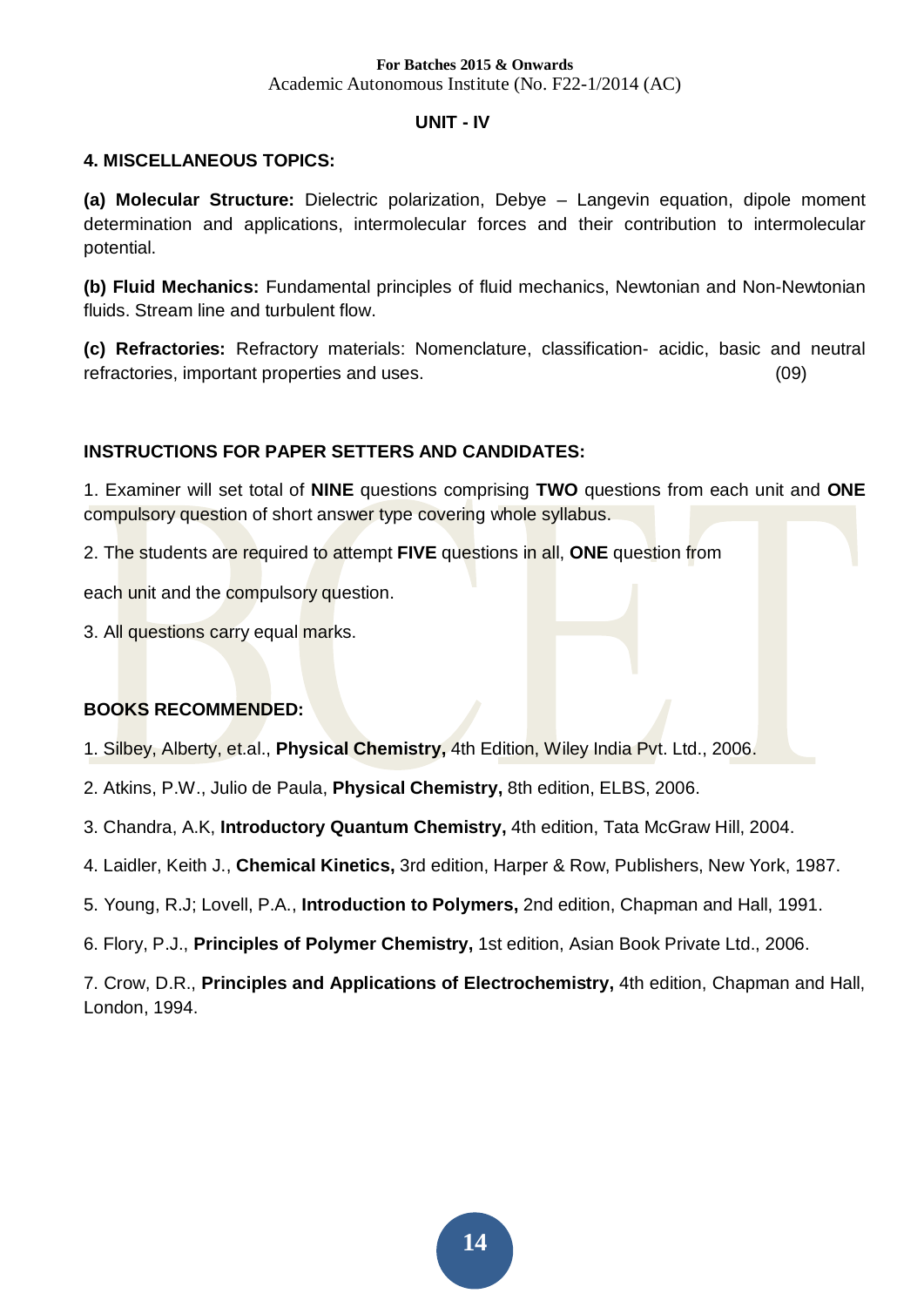#### **MSCH-105**

**External Marks: 100 L T P 200 L T P Internal marks: 50 0 0 4 Total Marks: 150** 

#### **INORGANIC CHEMISTRY LAB-I**

#### **LEARNING OBJECTIVES**:

1. To know skills of using various glass wares and apparatus and chemicals used in synthetic inorganic chemistry.

- 2. To improve the environment of the laboratory and health of the students.
- 3. To know the chemistry principles applied in the qualitative analysis.
- 4. To understand various techniques of salt analysis.

#### **1. WORKING IN CHEMISTRY LAB:**

Introduction – Personal protection – Nature of Chemicals – Toxic, Corrosive, Explosive,Inflammable, Carcinogenic, other hazardous chemicals – Safe storing and handling of chemicals –Disposal of chemical wastes – Glassware – Handling of Glassware – Handling of different types of equipments like Bunsen burner, Certifuger, Gibb's Apparatus, etc. – Ventilation facilities –Philosophy of Lab Safety – First-Aid techniques – General work culture inside the chemistry lab.

#### **2. PREPARATION OF COORDINATION COMPOUNDS, THEIR PURIFICATION BY CHROMATOGRAPHY, ELEMENTAL ANALYSES (M, S, HALOGEN, C, H, N), M.W. DETERMINATION (RAST METHOD) AND ELUCIDATION OF STRUCTURES BY PHYSICAL METHODS (UV, IR, NMR, MAGNETIC SUSCEPTIBILITY):**

(a) Synthesis of Tris(acetylacetonato)manganese(III), Mn(acac)3 and their characterization.

(b) Synthesis and Characterization of Hexamminechromium(III) nitrate [Cr(NH3)6](NO3)3 using magnetic susceptibility balance (MSB) and infra red spectroscopy IR (Green Preparation).

(c) Synthesis of Iron(III) dithiocarbamate and its characterization using magnetic

succeptibility balance (MSB) and infra red spectroscopy (IR).

(d) Synthesis and characterization of nitro- and nitritopentamminecobalt (III) chlorides using infra red spectroscopy (IR).

(e) Synthesis of hexamminecobalt(III) chloride and pentammineaquocobalt(III) chloride.

- (f) Synthesis of cis- and trans- potassiumdioxalatodiaquochromate(III).
- (g) Aquation of trans-dichlorobis(1,2-diaminoethane)cobalt(III) chloride.
- (h) Synthesis and resolution of tris(ethylenediamine)cobalt(II) ion.

(i) Synthesis of Hexaamminenickle(II) chloride and estimation of Ni(II) in the complex by gravimetry and volumetry.

- (j) Synthesis of tris(acetylacetanonato)iron(III).
- (k) Synthesis and reactivity of organocobaloximes.
- (l) Synthesis of acetylferrocene and its purification by column chromatography.
- (m) Synthesis of ferrocene carboxylic acid.

#### **3. SYNTHESIS OF GREEN REAGENTS:**

Green Chemistry: Introduction, principles of green chemistry, some green reagents.

(a) Tetrabutylammonium tribromide (TBATB) and its applications.

(b) Ionic liquid, 1-methyl-3-pentyl-imidazolium bromide, [pmIm]Br and its applications.

#### **4. GENERAL PRINCIPLES OF QUALITATIVE ANALYSIS:**

Principle of flame testing -theory of testing acid radicals (simple and interfering). Principle of grouping of cations – theory of testing cations.

#### **5. INORGANIC ANALYSIS BY USING GREEN METHODS:**

1. Analysis of simple acid radicals: carbonate, sulfide, sulfate, thiosulfite, chloride, bromide, iodide, nitrate.

2. Analysis of interfering acid radicals: fluoride, oxalate, borate, phosphate, arsenate, arsenite.

3. Elimination of interfering acid radicals and identifying the groups of basic radicals.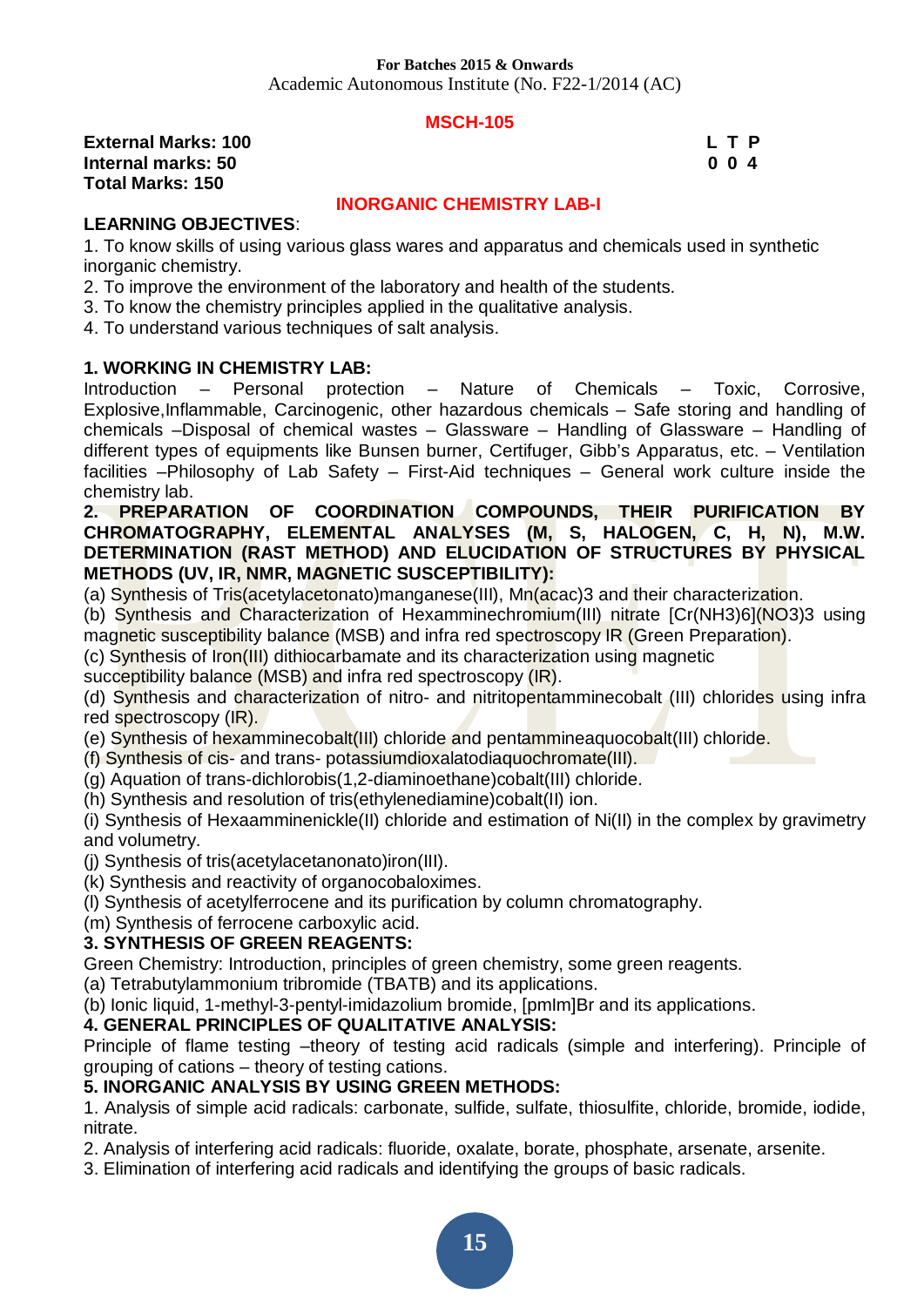Academic Autonomous Institute (No. F22-1/2014 (AC)

4. Analysis of basic radicals (group-wise): Lead, copper, bismuth, cadmium, tin, antimony, iron, aluminium, arsenic, zinc, manganese, nickel, cobalt, calcium, strontium, barium, magnesium, ammonium.

5. Repeating the tests in no. 04

6. Repeating the tests in no. 04

7. Analysis of a mixture-I containing three cations and three anions (of which one is interfering type).

8. Analysis of a mixture-II containing three cations and three anions (of which one is interfering type).

9. Analysis of a mixture-III containing three cations and three anions (of which one is interfering type).

10. Analysis of a mixture-IV containing three cations and three anions (of which one

is interfering type).

Note: 1. The students must have exposure of at least two analytical instruments.

Four experiments must be performed from section 2 & 5.

#### **BOOKS RECOMMENDED:**

1. H. Denny, W. Roesky, **Chemical Curiosites,** WILEY VCH, 1996**.** 

2. G. Marr and B. W. Rocket, **Practical inorganic chemistry**, University Science Books, 1999**.** 

3. G. Pass and H. Sutcliffe, Chapman and Hall, **Practical Inorganic Chemistry,** London, 2nd edition, 1974**.** 

4. J. Mendham, R. C. Denney, J. D. Barnes, M Thomas, **Vogel's Textbook of Quantitative Analysis***,* Pearson education, 5th edition, 2006**.** 

5. G. Svehla, **Vogel's Textbook of Quantitative Analysis***,* Pearson education, 2006**.** 

6. Anil J. Elias, **A Collection of interesting General Chemistry Experiments**, Orient Longman Limited, Universities Press (India) Pvt. Ltd., 2008.

7. http://dst.gov.in/green-chem.pdf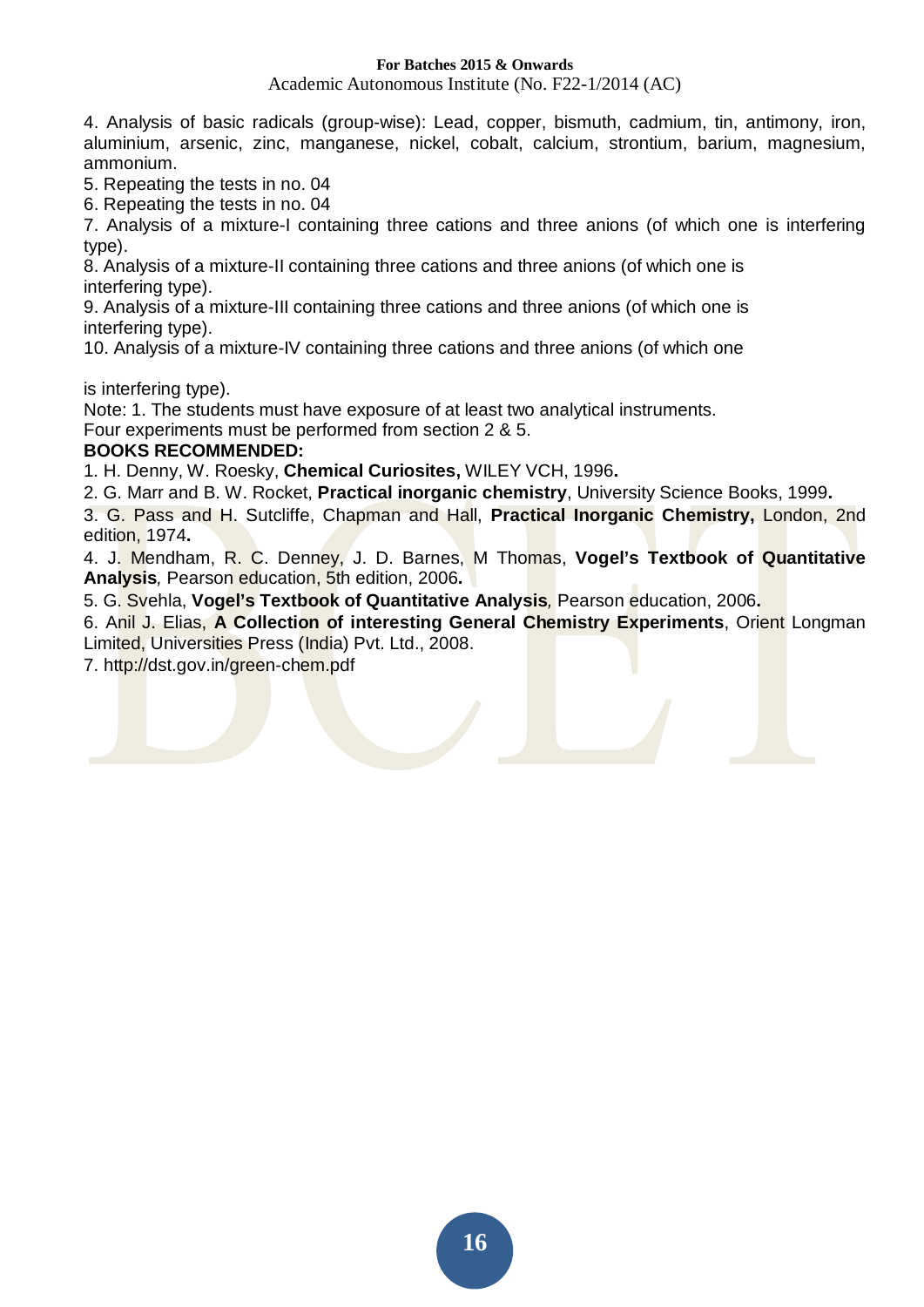#### **MSCH-106 ORGANIC CHEMISTRY LAB-I**

**External Marks: 100 L T P L T P Internal marks: 50 0 0 4 Total Marks: 150** 

#### **1. QUALITATIVE ORGANIC ANALYSIS:**

Separation and purification of components of binary mixture (Solid/solid, solid/liquid and liquid/liquid) on the basis of solubility behaviour and solvent extraction and their identification and conformation by chemical tests and preparation of suitable derivative. Preparative TLC separation for IR and PMR spectral studies of the respective component.

#### **2. ORGANIC SYNTHESIS:**

Benzoylation : Hippuric acid

Oxidation : Adipic acid/p-Nitrobenzoic acid

Aldol condensation : Dibenzalacetone/Cinnamic acid

Sandmeyer's reaction : p-Chlorotoluene

Benzfused Heterocycles : Benzimidazole

Cannizzaro's reaction : p-Chlorobenzaldehyde as substrate

Friedel Crafts reaction : S-Benzoylpropionic acid

Aromatic electrophilic

substitution : p-Nitroaniline / p-Iodoaniline

The products may be characterized by spectral techniques.

#### **BOOKS RECOMMENDED:**

1. **Vogels's Textbook of Practical Organic Chemistry**, 5th Edition ELBS (Longman), 1996. 2. F.G. Mann and B.C. Saunders, **Practical Organic Chemistry,** 5th Edition, Orient Longman Limited, 1986.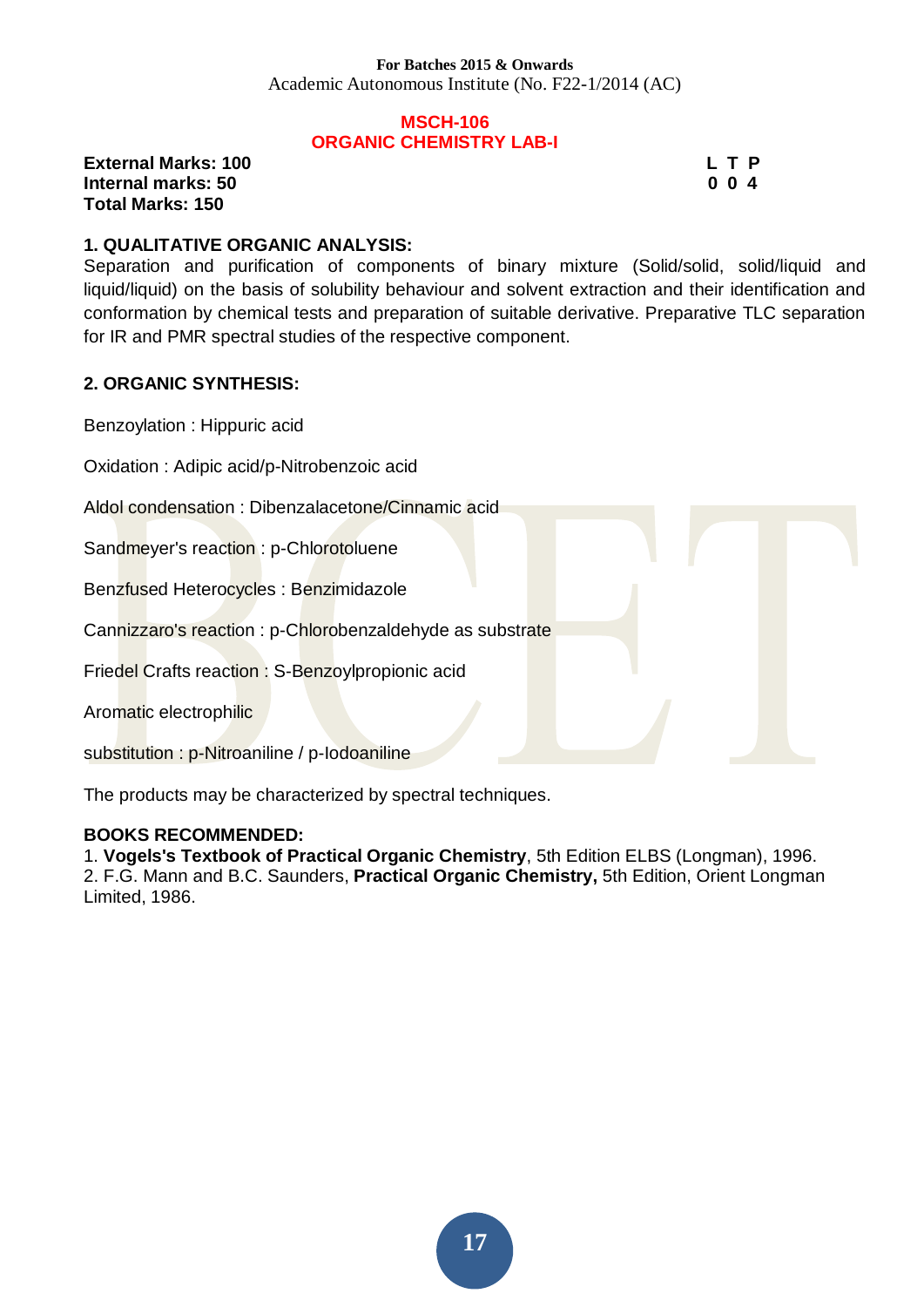# **Second Semester**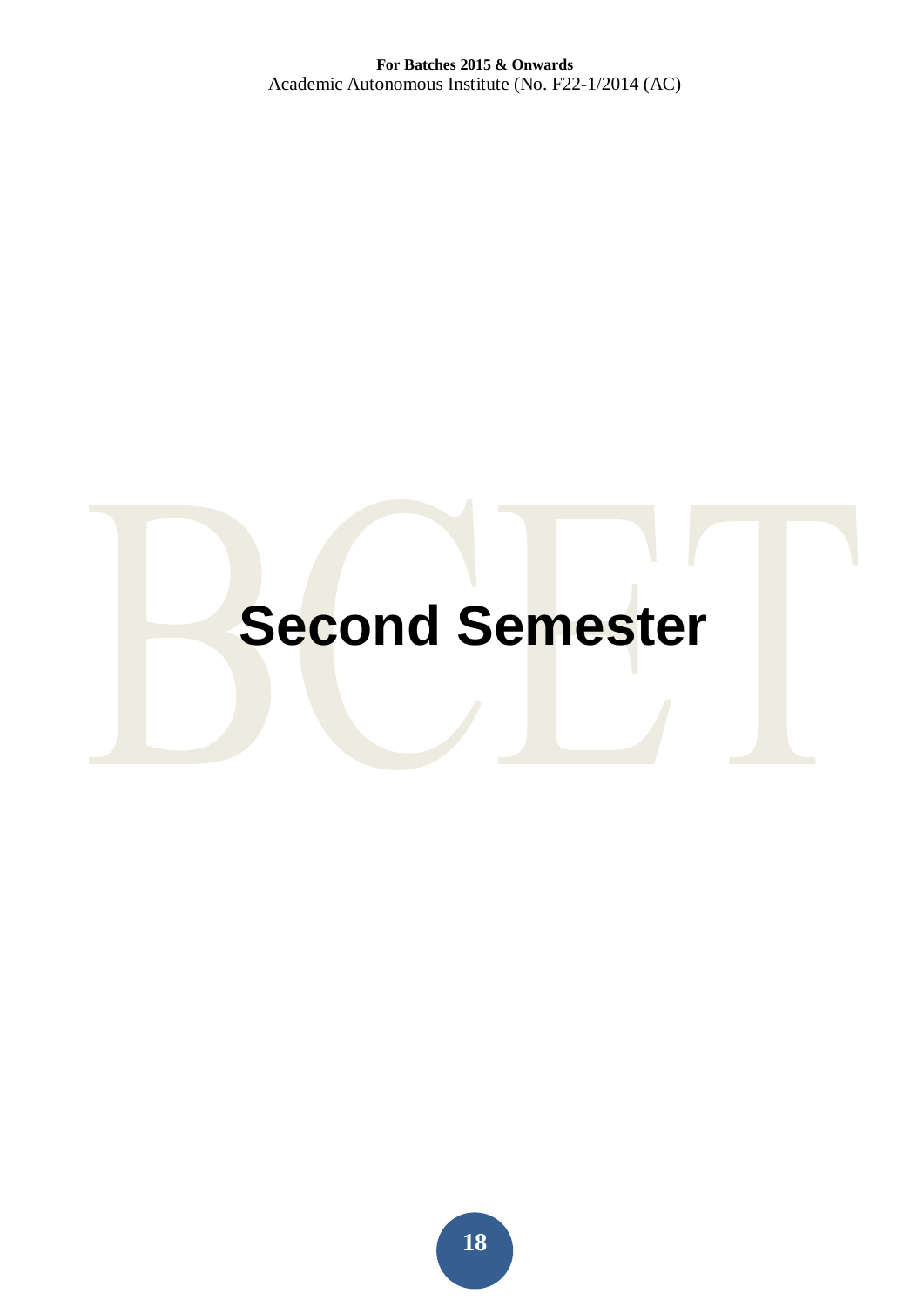#### **MSCH-201 ORGANIC CHEMISTRY-II**

**External Marks: 100 L T P L T P Internal marks: 50 3 1 0 Total Marks: 150** 

#### **LEARNING OBJECTIVES**:

1. To understand principles of stereochemistry.

2. To understand structures of supramolecular chemistry.

3. To understand applications of photochemistry.

#### **UNIT - I**

**1. PRINCIPLES OF STEREOCHEMISTRY:** Configurational and conformational isomerism in acyclic and cyclic compounds, stereogenicity, stereoselectivity, enantioselectivity and diastereoselectivity. Configurational and conformational effects on reactivity and selectivity/specificity. Elements of symmetry, chirality, molecules with more than one chiral centres, chirality of organic molecules without chiral centres (biphenyls, allenes, spiranes) and due to helical shape. Enantiotopic and diastereotopic atoms, groups and faces. Stereoselective and stereospecific synthesis. (11)

#### **UNIT – II**

**2. SUPRAMOLECULAR CHEMISTRY:** Nature of supramolecular interactions, pre- organization and complementarity. Classification of supramolecular host-quest compounds- crown ethers, calixarenes, cyclophanes, cryptands, cyclodextrins, fullerenes, micelles and vesicles. Supramolecular reactivity and catalysis, supramolecular photochemistry, molecular machines based on catenanes and rotaxanes. (11)  $(11)$ 

#### **UNIT – III**

**3. PHOTOCHEMISTRY:** Basic principles of photochemistry, photochemistry of alkenes, carbonyl compounds, arenes and fullerenes, photooxidation and photoreduction, Organic solid state photochemistry, chemiluminescent reactions, Barton reaction, di-p-methane rearrangement. Principles and applications of photochemical reactions in organic chemistry, pericyclic reactionselectrocyclization, cycloaddition, sigmatropic rearrangements and related concerted reactions. Applications of pericyclic reactions in synthesis. (11)

#### **UNIT - IV**

4. **METAL SALT CATALYSIS:** Fundamental reaction steps of transition metal catalysed reaction, oxidative-addition reactions, elimination reactions, cleavage of C-H bonds, migration reaction and insertion reaction. Homo/heterogeneous catalysis by transition metal complexes. Hydrogenation reaction, alkene isomerisation, hydrosilylation and hydroboration reaction, alkene hydrogenation, reaction of CO and hydrogen, hydroformylation of unsaturated compounds, carbonylation reactions, C-C cross coupling and related reactions, reactions of conjugated dienes, reactions of alkynes, alkene and alkyne metathesis, phase transfer catalysis, C-H activation using metal salts, Suzuki reaction, Heck reaction, Negishi coupling, Stille reaction, Sonogashira coupling reactions. (12)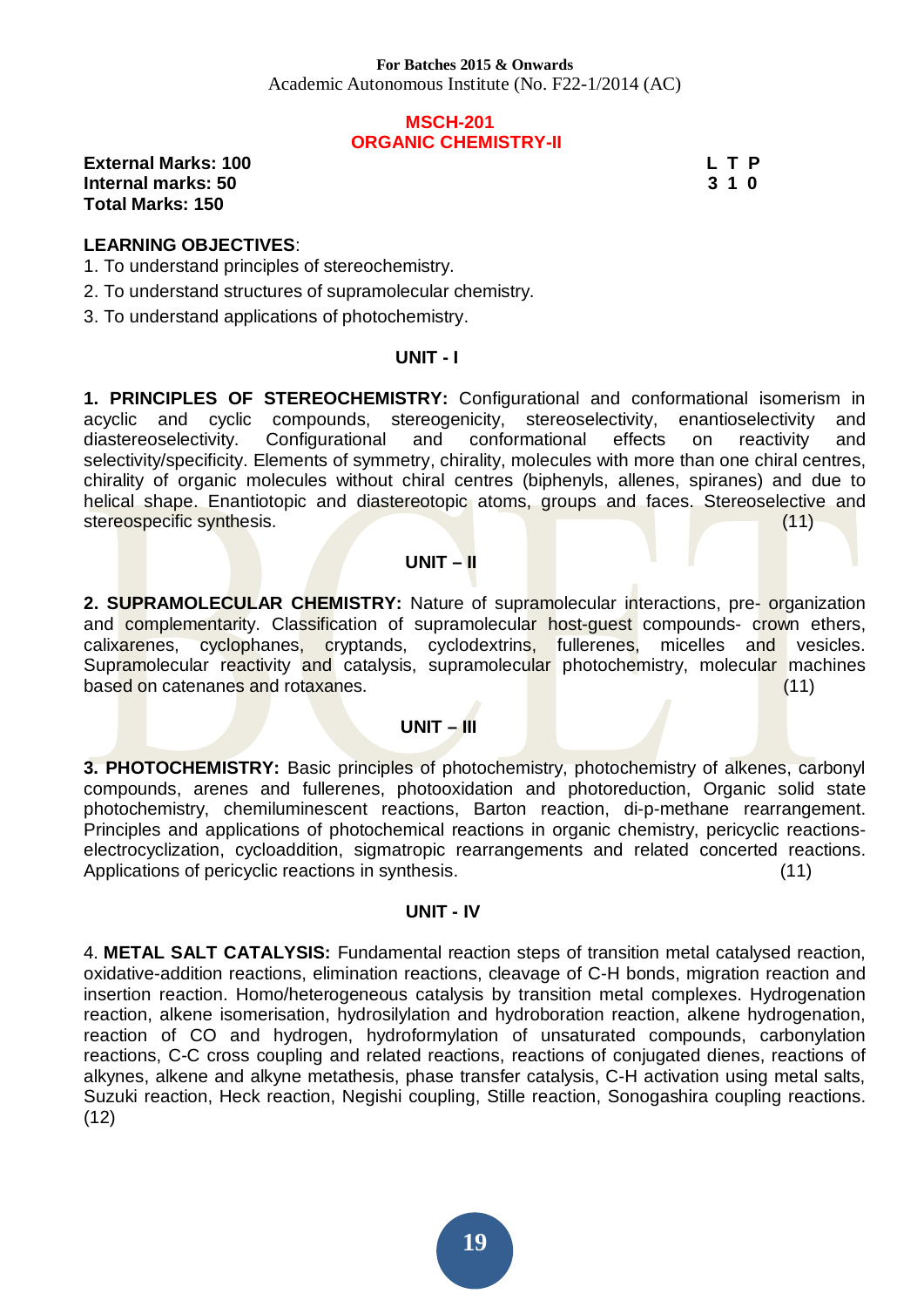## **INSTRUCTIONS FOR PAPER SETTERS AND CANDIDATES:**

1. Examiner will set total of **NINE** questions comprising **TWO** questions from each unit and **ONE**  compulsory question of short answer type covering whole syllabus.

2. The students are required to attempt **FIVE** questions in all, **ONE** question from each unit and the compulsory question.

3. All questions carry equal marks

#### **BOOKS RECOMMENDED:**

1. B. Smith, Jerry March, **March's Advanced Organic Chemistry:** 

**Reactions, Mechanisms, and Structure,** 6th Edition, Wiley-Interscience, 2007.

2. Carey F.R., Sunberg R.J., **Advanced Organic Chemistry,** 5th edition, Springer, 2007.

3. J.W Steed and J.L. Atwood, **Supramolecular Chemistry**, John Wiley & Sons, NY, 2000.

4. E.L. Eliel, S.H. Wilen, **Stereochemistry of Organic Compounds**, Wiley, 1994.

5. P.S. Kalsi, **Stereochemistry: Conformation and Mechanism,** New Age International Edition, 7th Edition, 2009.

6. N.J. Turro, V. Ramamurthy and J.C. Scaiano**, Principles of Molecular Photochemistry, An Introduction**, University Science Books, 2008.

7. W.M. Horspool and P.S.Song (Ed.), **Handbook of Organic Photochemistry and Photobiology**, CRC Press, 1995.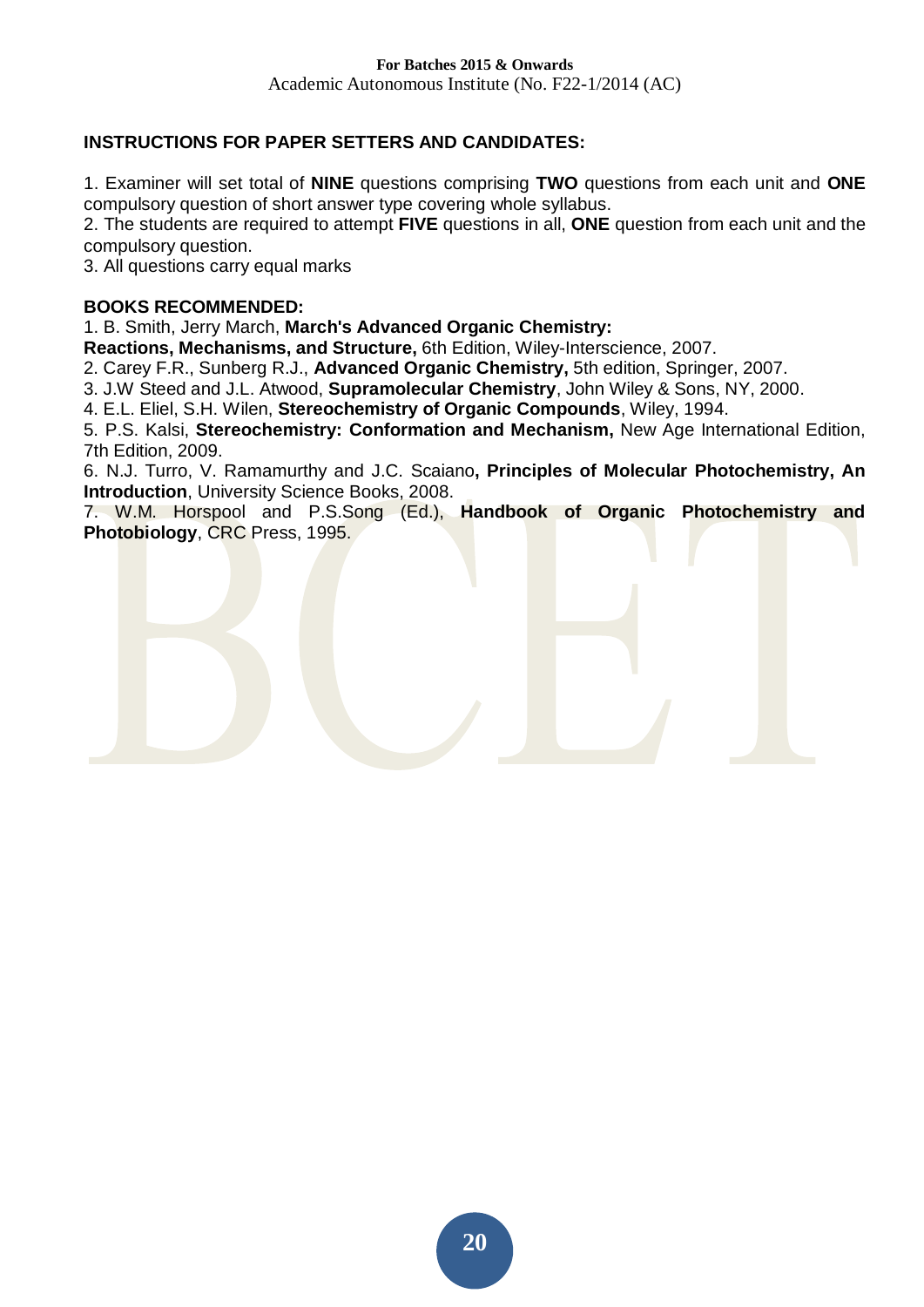Academic Autonomous Institute (No. F22-1/2014 (AC)

#### **MSCH-202 SYMMETRY AND GROUP THEORY**

#### **External Marks: 100 L T P L T P Internal marks: 50 3 1 0 Total Marks: 150 LEARNING OBJECTIVES:**

1. To educate students about the importance of symmetry elements and operations.

2. To acquaint students with character tables.

3. To develop an understanding of molecular orbital theory and ligand field theory with respect to symmetry properties.

#### **UNIT - I**

**1. SYMMETRY ELEMENTS AND OPERATIONS:** Symmetry planes and reflections, inversion centre, proper axes and proper rotations, improper axes and improper rotations. (05) **2. RELATIONS AMONG SYMMETRY ELEMENTS:** Products of symmetry operations, equivalent

symmetry elements and equivalent atoms, general relations among symmetry elements and operations, symmetry point groups, symmetry classification of molecules, virtual labs. (08)

#### **UNIT - II**

**3. REPRESENTATIONS OF GROUPS:** Important rules about irreducible representations and their characters, relationship between reducible and irreducible representations with examples. Construction of character tables. (08)

#### **UNIT - III**

**4. MOLECULAR ORBITAL THEORY AND ITS APPLICATIONS:** Symmetry based selection rules for cyclization reactions, dimerization of ethylene, Diels-Alder reactions. (06) **5. MOLECULAR ORBITAL THEORY FOR INORGANIC COMPOUNDS:** Transformation properties of atomic orbitals, molecular orbitals for sigma bonding in tetrahedral and octahedral molecules. (10)

#### **UNIT - IV**

**6. LIGAND FIELD THEORY:** Introduction, Electronic structure of free atoms and ions, splitting of levels and terms in a chemical environment, construction of energy level diagram. (08)

#### **INSTRUCTIONS FOR PAPER SETTERS AND CANDIDATES:**

1. Examiner will set total of **NINE** questions comprising **TWO** questions from each unit and **ONE**  compulsory question of short answer type covering whole syllabus.

2. The students are required to attempt **FIVE** questions in all, **ONE** question from

each unit and the compulsory question.

3. All questions carry equal marks

#### **BOOKS RECOMMENDED:**

1. F. A. Cotton, **Chemical Applications of Group Theory,** Wiley, 3rd edition, 2004.

*2.* J.N. Murrell, S.F.A. Kettle, John M Tedder, **Valence Theory,** John Wiley, 1970**.** 

*3.* R. B. Woodward and R. Hoffmann, **Conservation of Orbital Symmetry,** Academic Press, 1970**.** 

*4.* B .N. Figgis, **Introduction to Ligand Fields,** John Wiley, 1996.

*5.* A. Salahuddin Kunju & G. Krishnan, **Group Theory and Its Applications in Chemistry,** PHI Learning Private Limited, New Delhi, 2010**.** 

6. [http://vlab.co.in/ba\\_labs\\_all.php?id=9](http://vlab.co.in/ba_labs_all.php?id=9).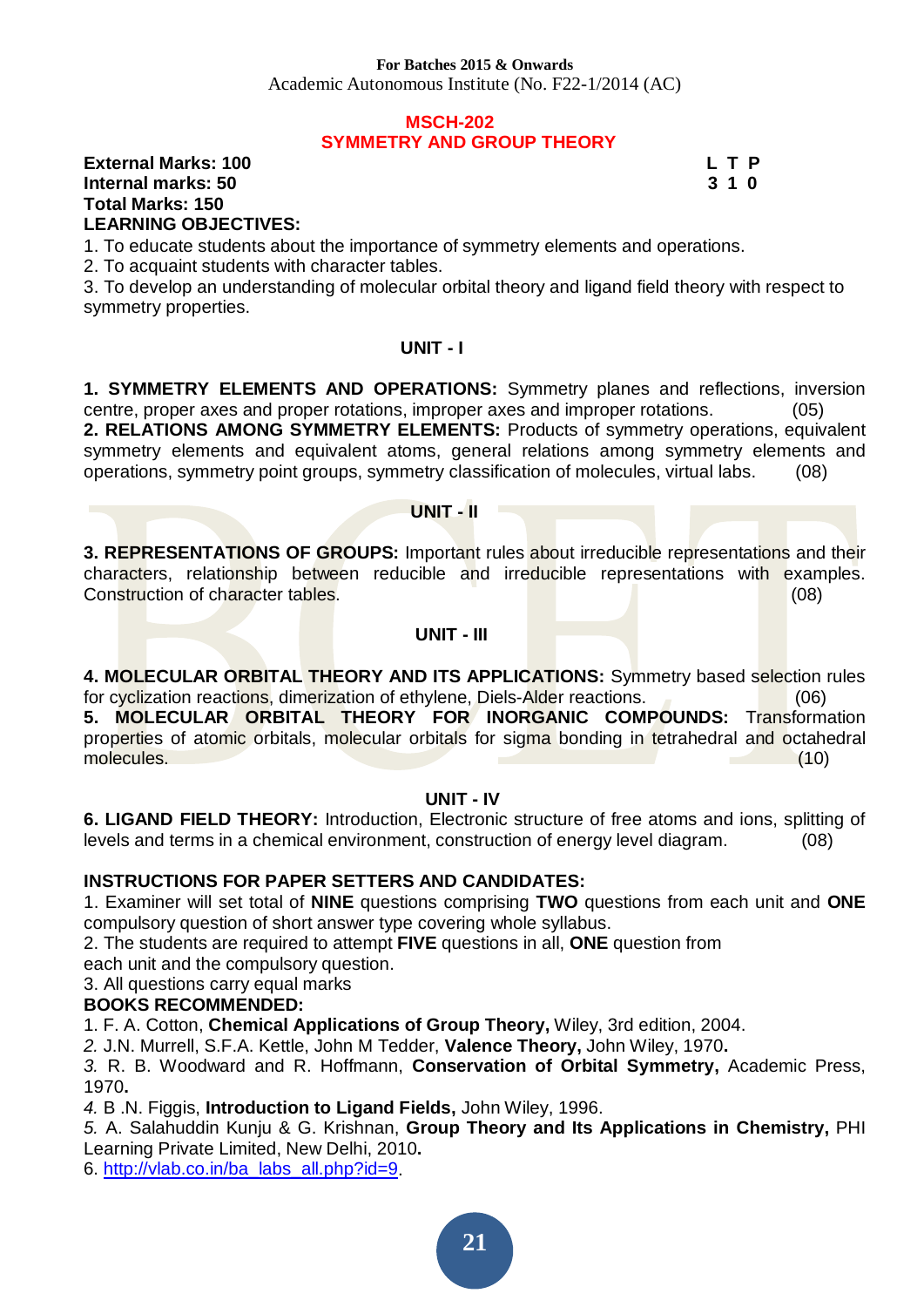#### **MSCH-203 SPECTROSCOPY- I**

**External Marks: 100 L T P L T P Internal marks: 50 3 1 0 Total Marks: 150** 

#### **LEARNING OBJECTIVES:**

1. To educate students about molecular absorption and emission spectroscopy.

2. To understand how the interaction of electromagnetic waves with the matter leads to wonderful results

3. To educate students about atomic absorption and emission spectroscopy.

#### **UNIT - I**

**1. INTRODUCTION**: Characterization of electromagnetic radiation, the quantization of energy. Regions of the spectrum, representation of the spectrum. Basic elements of practical spectroscopy, Fourier transformation spectroscopy, computer averaging, stimulated emission. (06)

**2. MICROWAVE SPECTROSCOPY:** The rotation of the molecules, rotational spectra, diatomic molecules, polyatomic molecules, techniques and instrumentation, chemical analysis by microwave spectroscopy. Microwave oven. (07)

#### **UNIT - II**

**3. INFRA-RED AND RAMAN SPECTROSCOPY**: Introduction, the vibrating diatomic molecule, the diatomic vibrating rotator. The vibration-rotation spectrum of carbon monoxide. Breakdown of the Born-Oppenheimer approximation: The interaction of rotations and vibrations. The vibrations of polyatomic molecules. The influence of rotation on the spectra of polyatomic molecules. Analysis by infrared techniques – identity by finger printing and functional groups, techniques and instrumentation. Pure rotational Raman spectra, vibrational Raman spectra. Polarization of light and the Raman effect, Structure Determination from Raman and infrared spectroscopy, techniques and instrumentation, near infrared FT-Raman spectroscopy. Comparison of infrared and Raman spectra. (10)

#### **UNIT - III**

**4. ELECTRONIC SPECTROSCOPY:** Principles of absorption spectroscopy, the chromophore concept, solvent effects, Woodward-Fieser rules. Applications of electronic spectroscopy. Stereochemical factors. Absorption spectra for charge-transfer complexes, Electronic absorption spectroscopy for chemical analysis. (10)

#### **UNIT - IV**

**5. ATOMIC ABSORPTION AND EMISSION SPECTROSCOPY:** Introduction, elementary theory, instrumentation. Graphite furnace and cold vapour technique, interferences, background correction methods, Applications of AAS. Emission spectra, flame emission spectroscopy, evaluation methods,plasma emission spectroscopy ICP instrumentation.applications of flame photometry(09)

**6. LUMINESCENCE SPECTROSCOPY**: Principles of luminescence spectroscopy, applications for inorganic & organic compounds. (03)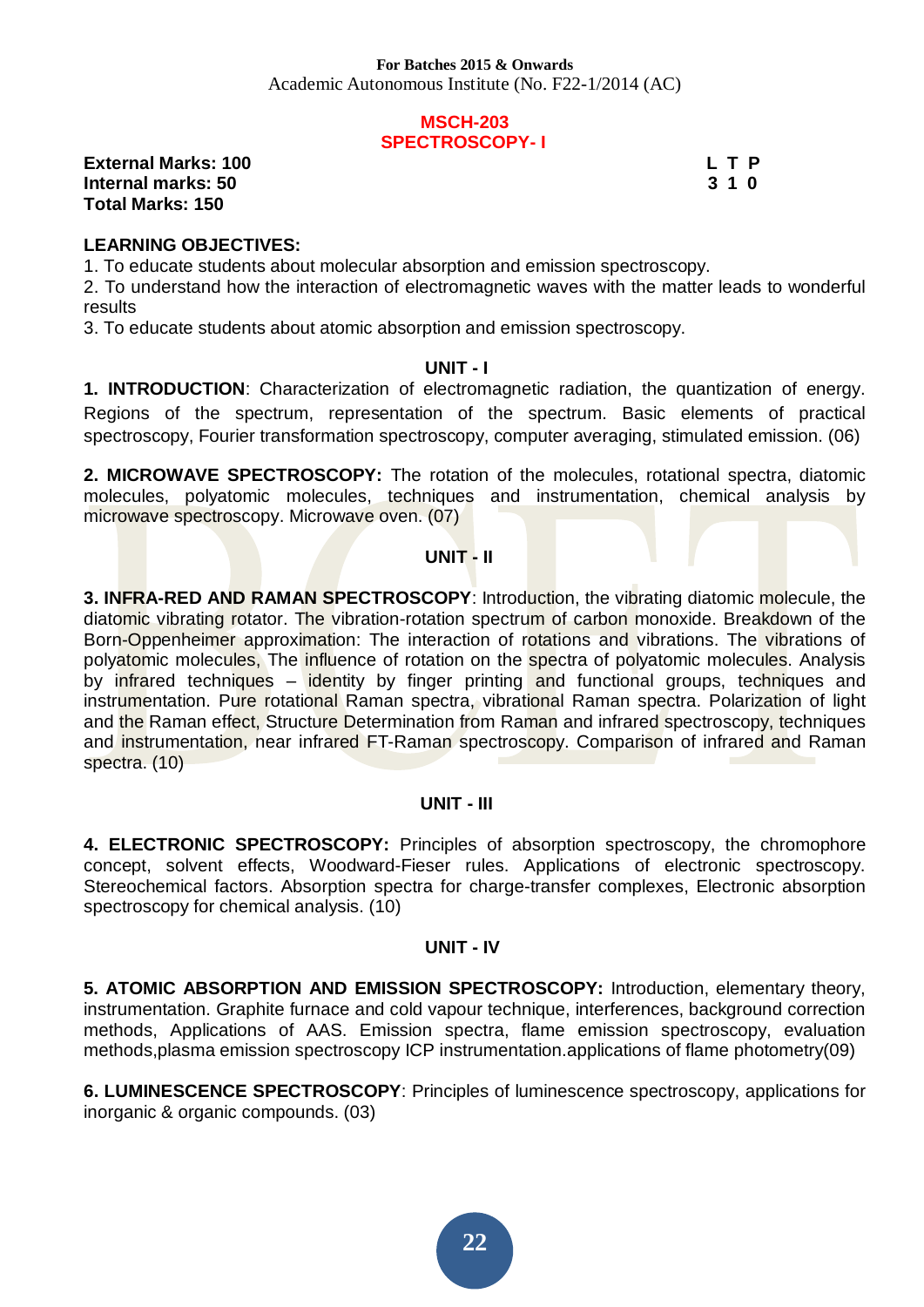Academic Autonomous Institute (No. F22-1/2014 (AC)

#### **INSTRUCTIONS FOR PAPER SETTERS AND CANDIDATES:**

1. Examiner will set total of **NINE** questions comprising **TWO** questions from each unit and **ONE**  compulsory question of short answer type covering whole syllabus.

2. The students are required to attempt **FIVE** questions in all, **ONE** question from

each unit and the compulsory question.

3. All questions carry equal marks.

#### **BOOKS RECOMMENDED:**

1. C. N. Banewell, **Fundamentals of Molecular Spectroscopy,** 4th Edition, Tata Mc Graw-Hill Publication, 1994**.** 

2. G. N. Barrow, **Introduction to Molecular Spectroscopy**, International Mc.Grw Hill Edition, 4th edition, 1993, UNIT II.

3. D. H. Williams and I. Flemings, **Spectroscopic Methods in Organic Chemistry,** Tata Mc Graw-Hill Publication, 6th edition, 2007.

4. Drago R.S., **Physical Methods in Chemistry**, 3rd ed, Philadelphia, London, W.B. Saunders Company, 1992.

5. W. Kemp*,* **Organic Spectroscopy,** ELBS Mcmillan, 3rd edition, 1991.

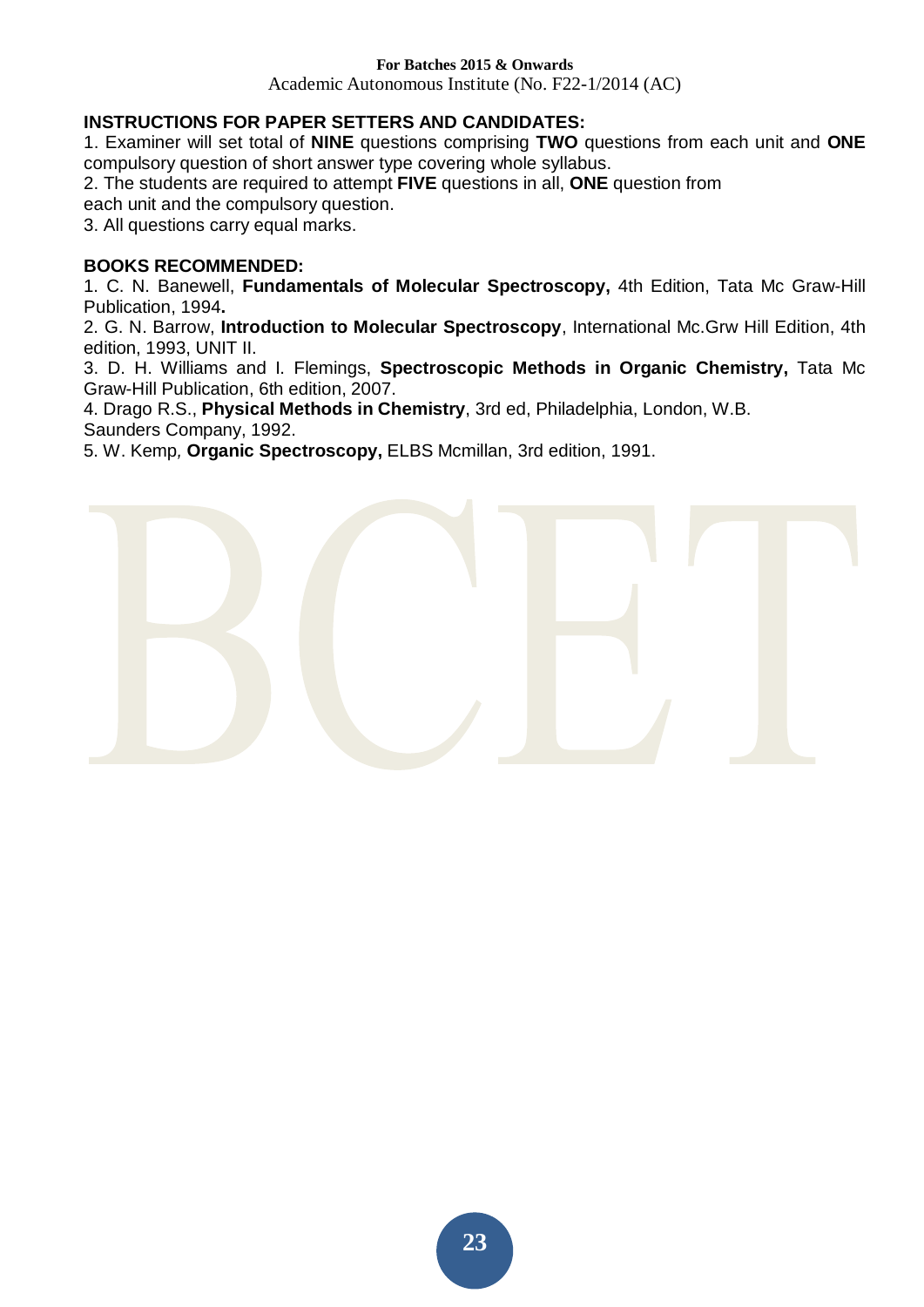#### **MSCH-204 QUANTUM CHEMISTRY**

**External Marks: 100 L T P L T P Internal marks: 50 3 1 0 Total Marks: 150** 

#### **LEARNING OBJECTIVES:**

- 1. To learn basic mathematical concepts in quantum chemistry.
- 2. To understand valence-bond and molecular orbital approaches.
- 3. To understand and apply perturbation theory.

#### **UNIT - I**

**1. PREPARATION/REVISION OF BASIC MATHEMATICAL CONCEPTS:** Vectors, dot, cross and triple products etc, gradient, divergence and curl. Matrices – addition, multiplication, adjoint and transpose, special matrices (symmetric, skew-symmetric, hermitian, skew-hermitian, unit, diagonal, unitary etc.). Linear equations, eigen value problem, diagonalization, determinants. Calculus and elementary differential equations - all examples be taken from chemistry. Classical mechanics: Introduction, Lagrange's and Hamilton's equations of motion in classical mechanics, configuration space and phase space. Hermitian operators and their properties. Commutation relations. Postulates of quantum mechanics. Uncertainty principle. Schrodinger equation and its interpretation. (11)

#### **UNIT - II**

**2. LINEAR HARMONIC OSCILLATOR:** Linear harmonic oscillator and its solution in terms of ladder operators (factorization method). Selection rules, expectation values, virial theorem. Hydrogen atom and its complete solution (including solution of the radial equation using factorization method). Spherical harmonics as wave functions of a rigid rotor. Total wave function of the hydrogen like atoms, shapes of atomic orbitals, Radial distribution function. Virial theorem. Angular momentum, spin coupling of angular momenta; spin-orbit coupling. Term symbols from electronic configuration. (12)

#### **UNIT - III**

**3. APPROXIMATE METHODS:** Time-Independent (non-degenerate, degenerate states) perturbation theory. Applications of time-dependent perturbation theory. The variation method. LCAO-MO approximation. Comparison of perturbation and variation method. Hartree-Fock equations. configuration interaction. Applications to the electronic structure of many electron atoms, screening, Slater orbitals, Gaussian orbital. (11 )

#### **UNIT - IV**

**4. THE BORN-OPPENHEIMER APPROXIMATION:** Valence-bond and molecular orbital approaches, their comparison and equivalence limit. Electronic structure of an atomic and polyatomic molecules- an introductory treatment. General molecular orbital theory. The pi-electron approximation. Huckel theory of conjugated systems. Applications to ethylene, butadiene and benzene. (11)

#### **INSTRUCTIONS FOR PAPER SETTERS AND CANDIDATES:**

1. Examiner will set total of **NINE** questions comprising **TWO** questions from each unit and **ONE**  compulsory question of short answer type covering whole syllabus.

2. The students are required to attempt **FIVE** questions in all, **ONE** question from

each unit and the compulsory question.

3. All questions carry equal marks.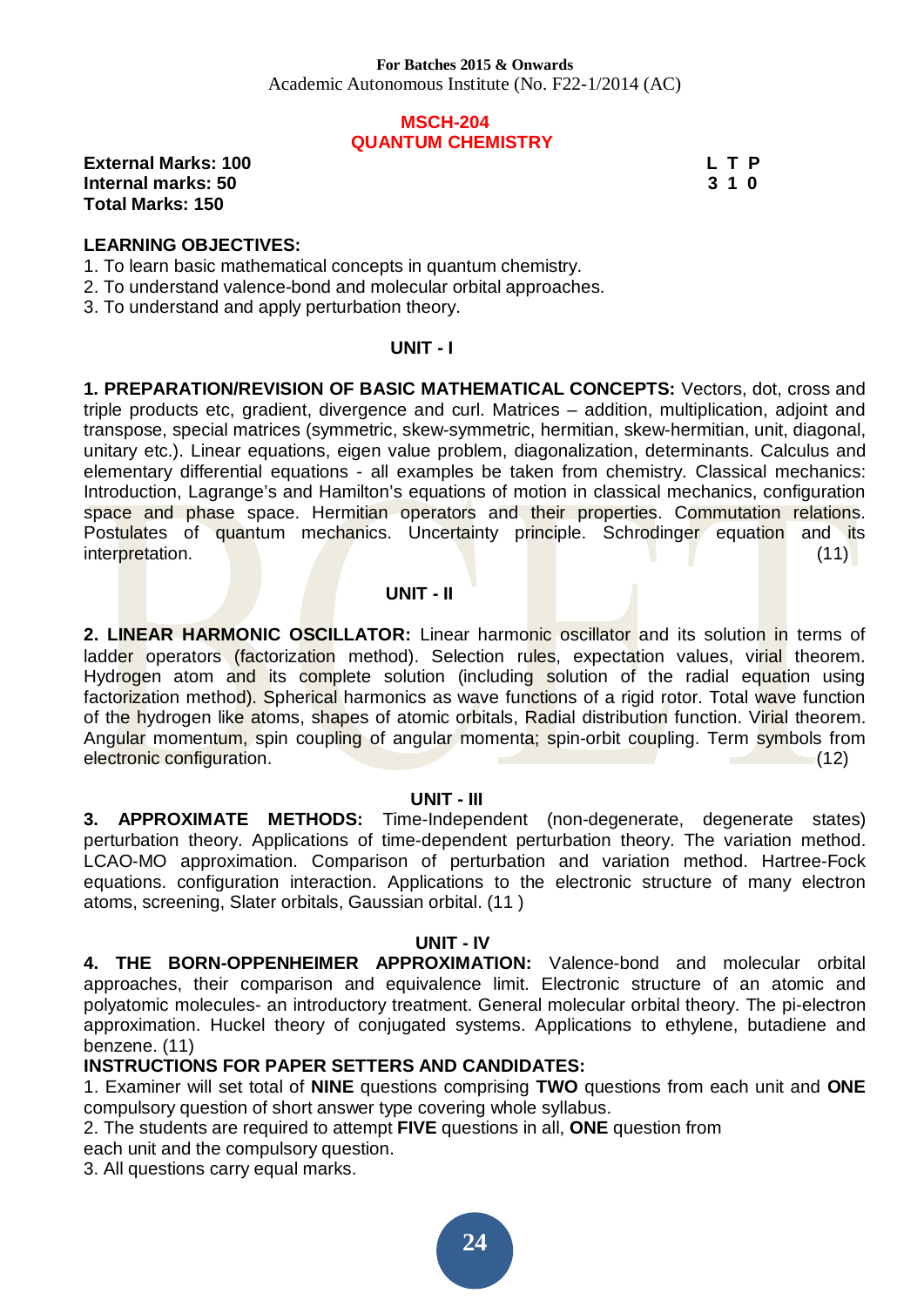Academic Autonomous Institute (No. F22-1/2014 (AC)

**BOOKS RECOMMENDED:** 1. Atkins P.W. and Friedman R.S., **Molecular Quantum Mechanics,**  4th edition, Oxford University Press, 2005.

2. McQuarrie D., **Quantum Chemistry,** 2nd edition, University Science Books, 2007.

3. Levine I.N., **Quantum Chemistry,** 6th edition, Pubs: Prentice Hall, 2009.

4. Kreyszig E., **Advanced Engineering Mathematics,** 10th edition, John Wiley, 2012.

5. Ayres F. Jr., **Theory and Problems of Matrics, Schaum's Outline series**,McGraw Hill, New Delhi, part 2, 1974.

6. Spiegel M.R., **Vector Analysis, Schaum's Outline Series**, McGraw Hill, New Delhi, 1968.

7. Ayres F., Jr. and Mendelson E., **Schaum's Outline of Theory and Problems of Differential and Integral Calculus**, McGraw hill, New Delhi, 3rd edition, 1990.

8. Pilar F.L., **Elementary Quantum Chemistry,** 2nd editilon, McGraw Hill, New York, 1990.

9. March N.H., **Self-Consistent Fields in Atoms,** Pubs: Pergamon Oxford Press, 1975.

10. Chandra A.K., **Introductory Quantum Chemistry,** Pubs: Tata-McGraw Hill, 4th edition, 2004.

11. Pople J.A. and Beveridge D.L., **Approximate Molecular-Orbital Theory,** Pubs: McGraw Hill, New York, 1970.

12. Lowe J.P., Peterson, K, **Quantum Chemistry,** 3rd edition, Academic Press, 2005.

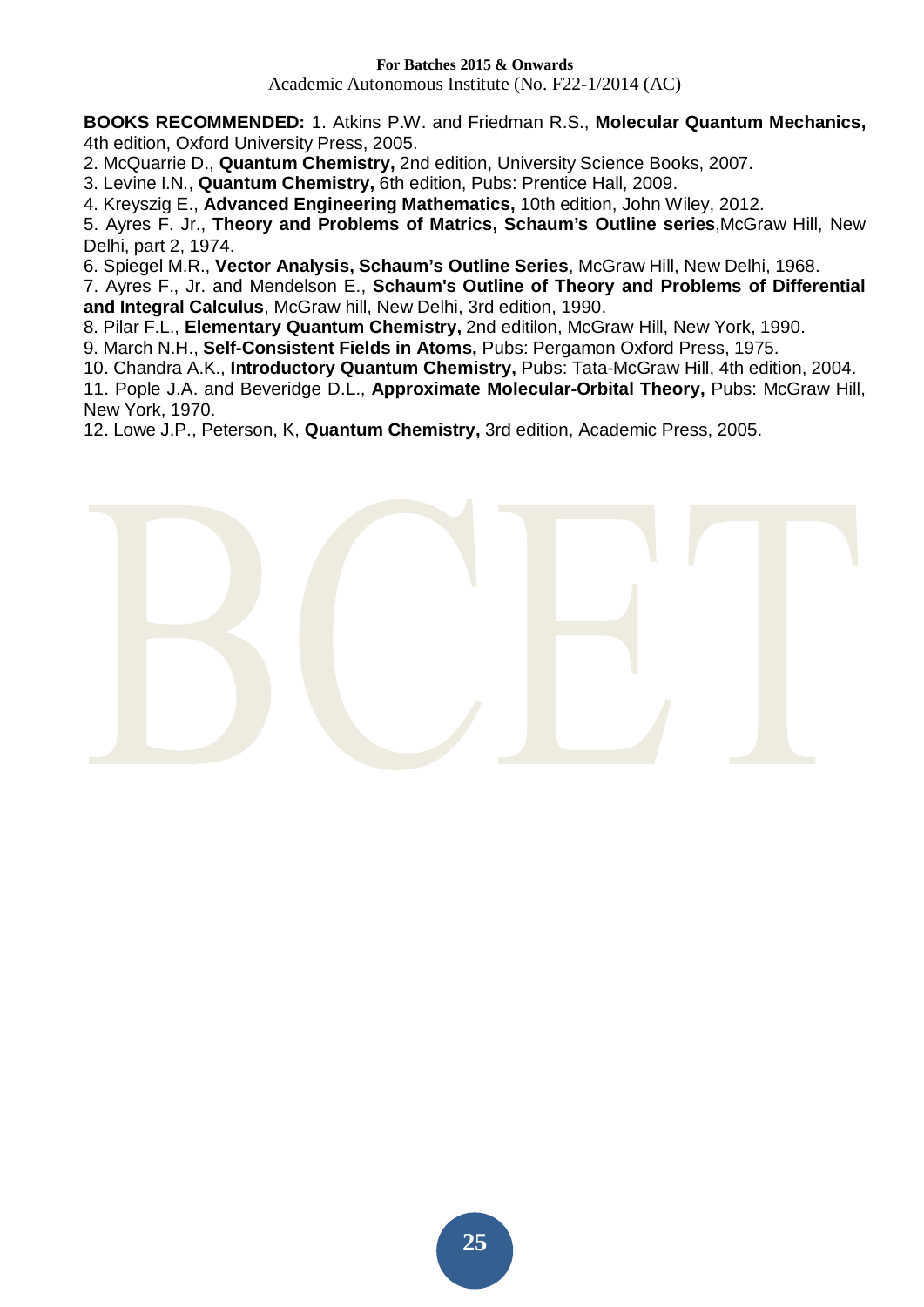#### **MSCH-205 PHYSICAL CHEMISTRY LAB**

#### **External Marks: 100 L T P Internal marks: 50 0 0 4 Total Marks: 150**

(1) Determine the specific rotation of an optically active compound.

(2) Study the kinetics of inversion of cane sugar by polarimetry.

(3) Estimate the strength of the strong acid and the weak acid in a mixture by conductometric titration.

(4) Determine the rate constant of saponification of methyl acetate conductometrically at room temperature.

(5) Determine the ionization constant (Ka) of a weak acid by conductometric method at room temperature and find the equivalent conductance at infinite dilution  $($ <sup>o</sup>) of a weak acid by graphical extrapolation (Verification of Ostwald's dilution law).

(6) Potentiometrically estimate the strength of Mohr's salt with the help of a standard potassium dichromate solution. Find the E0, Fe3+ / Fe2+ using graphical methods.

(7) Potentiometrically estimate the strength of AgNO3 solution with a standard KCl solution. Determine the solubility product (Ksp) of AgCl at room temperature.

(8) Estimate the strength of a weak acid (monobasic/dibasic) pH-metrically. Find pKa of this acid at room temperature using a graphical procedure.

(9) Study the kinetics of the reaction (KI + K2S2O8) by colorimetric method and determine the rate constant of the reaction at room temperature.

(10) Test the validity of Lambert-Beer's law for KMnO4 solution. Construct similarly the calibration curve for K2Cr2O7 solution and hence determine the concentration of an unknown K2Cr2O7 solution.

(11) Study the kinetics of iodination of acetone in presence of acid. Hence find out the order with respect to iodine/acetone/acid.

(12) Determine the critical solution temperature of phenol-water system.

(13) Determine the solubility product (Ksp) of PbI2 and verification of Debye-Hückel limiting law.

(14) Determination of E0 of quinhydrone electrode.

#### **BOOKS RECOMMENDED:**

**1.** Berry, Rice and Ross, **Physical Chemistry (Topics in Physical Chemistry) ,** 2nd edition, Oxford University Press, 2000.

2. Moore, **Physical Chemistry,** 5th edition, prentice hall, 1999. 3. Atkins, **Physical Chemistry,** 9th edition, W.H. Freeman & Co., 2010.

4. Levine, **Physical Chemistry,** 6th edition, McGraw-Hill, 2002.

5. K.J. Laidler, **Chemical Kinetics,** 3rd edition, Pearson Education India, 1987.

6. Zemansky and Dittman, **Kinetics and Mechanism**;

7. Zemansky and Dittman, **Heat and Thermodynamics**, 7th edition, McGrawHill, 2006.

8. Saha and Srivastava, **A Treatise on Heat,** 3rd edition, The Indian Press, 1950.

9. Glasstone, **An Introduction to Electrochemistry,** Affiliated East West Press Private, Limited, 1974.

10. Bockris and Reddy, **Modern Electrochemistry 2A & 2B,** Springer, 2000.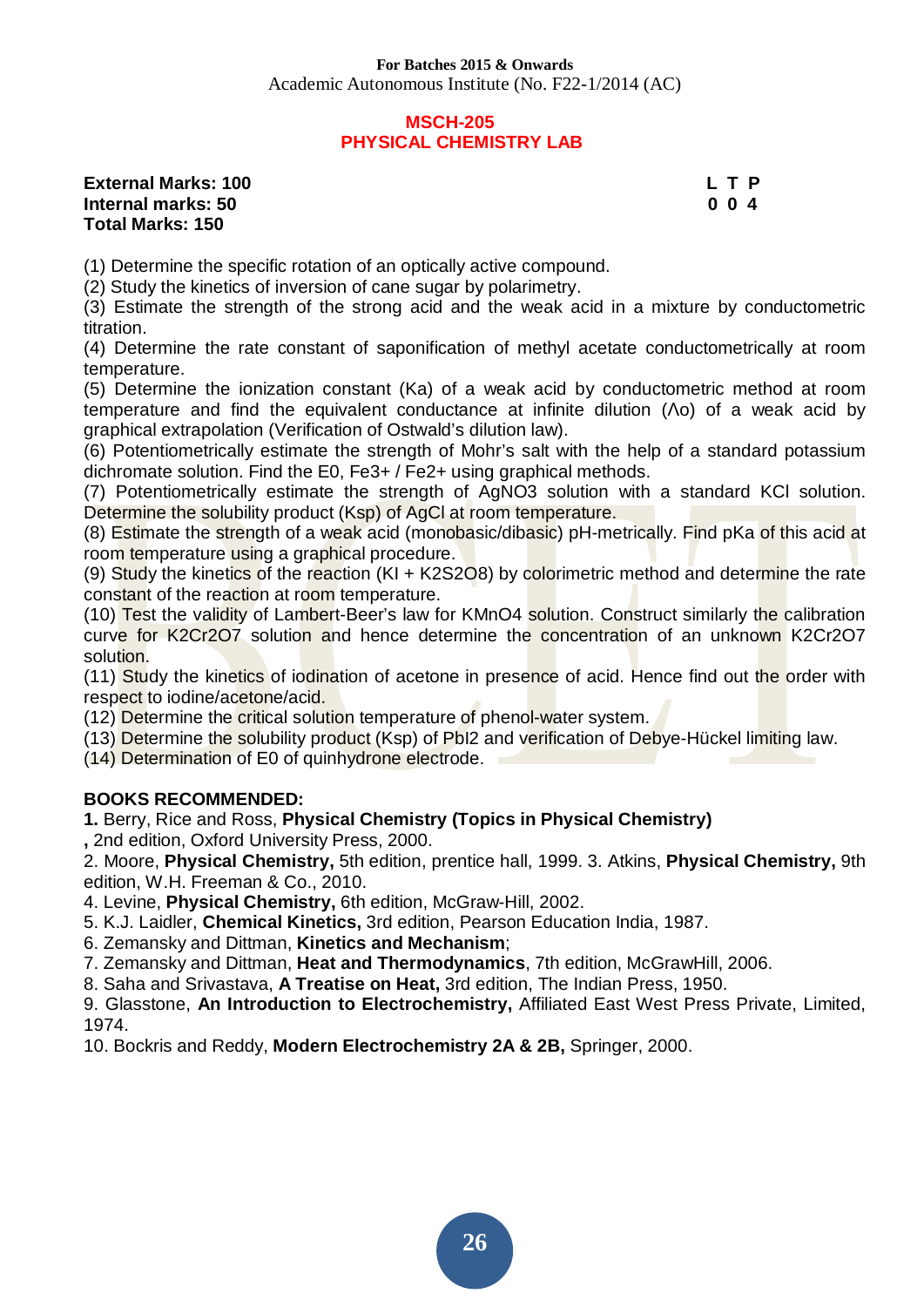Academic Autonomous Institute (No. F22-1/2014 (AC)

#### **MSCH-206 ORGANIC CHEMISTRY LAB-II**

**External Marks: 100 L T P L T P Internal marks: 50 0 0 4 Total Marks: 150** 

#### **1. Beckman Rearrangement**

I. Benzene-Benzophenone Benzophenone Oxime Benzanilide

II. Benzene Acetophenone Acetophenone Oxime-Acetanilide.

III. Cyclohexanone Oxime-Caprolactam.

#### **2. Benzillic acid Rearrangement**

- I. Benzoin-Benzil-Benzillic-acid
- II. Benzoin-Benzil-Benzil monohydrazone

#### **3. Fischer Indole Synthesis**

I. N-Arylmaleinilic acid N-aryl maleimide II. 1, 2, 3, 4- Tetrahydrocarbazole III. 2-Phenylindole from Phenylhydrazone

#### **BOOKS RECOMMENDED:**

|    |        |    |        |                  |                | 1. Vogel's Text Book of Practical Organic Chemistry, 5th edition, Prentice Hall, 1996. |       |
|----|--------|----|--------|------------------|----------------|----------------------------------------------------------------------------------------|-------|
| 2. | Julius | В. | Cohen, | <b>Practical</b> | <b>Organic</b> | Chemistry,                                                                             | 1910. |
|    |        |    |        |                  |                |                                                                                        |       |
|    |        |    |        |                  |                |                                                                                        |       |
|    |        |    |        |                  |                |                                                                                        |       |
|    |        |    |        |                  |                |                                                                                        |       |
|    |        |    |        |                  |                |                                                                                        |       |
|    |        |    |        |                  |                |                                                                                        |       |
|    |        |    |        |                  |                |                                                                                        |       |
|    |        |    |        |                  |                |                                                                                        |       |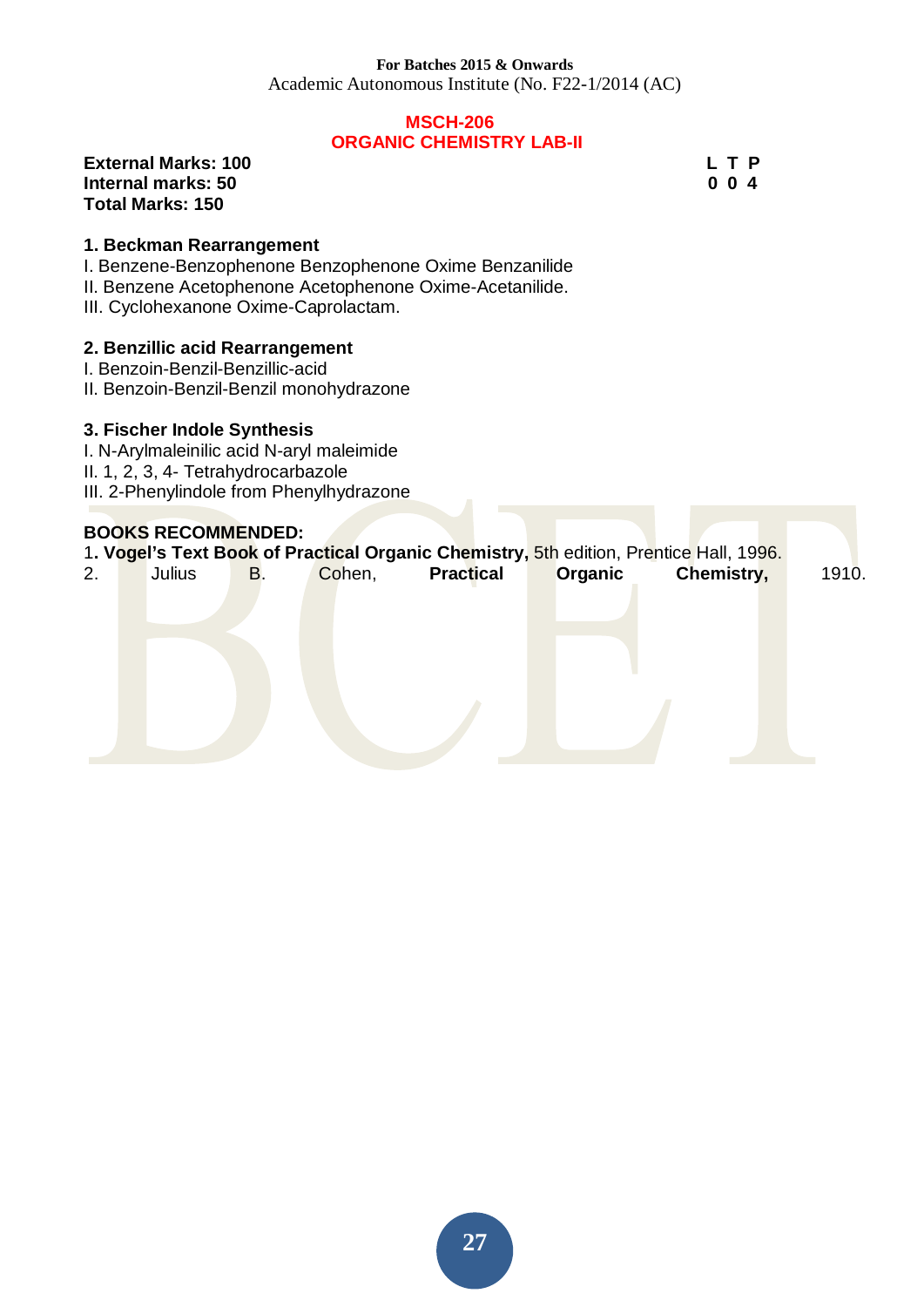# **Third Semester**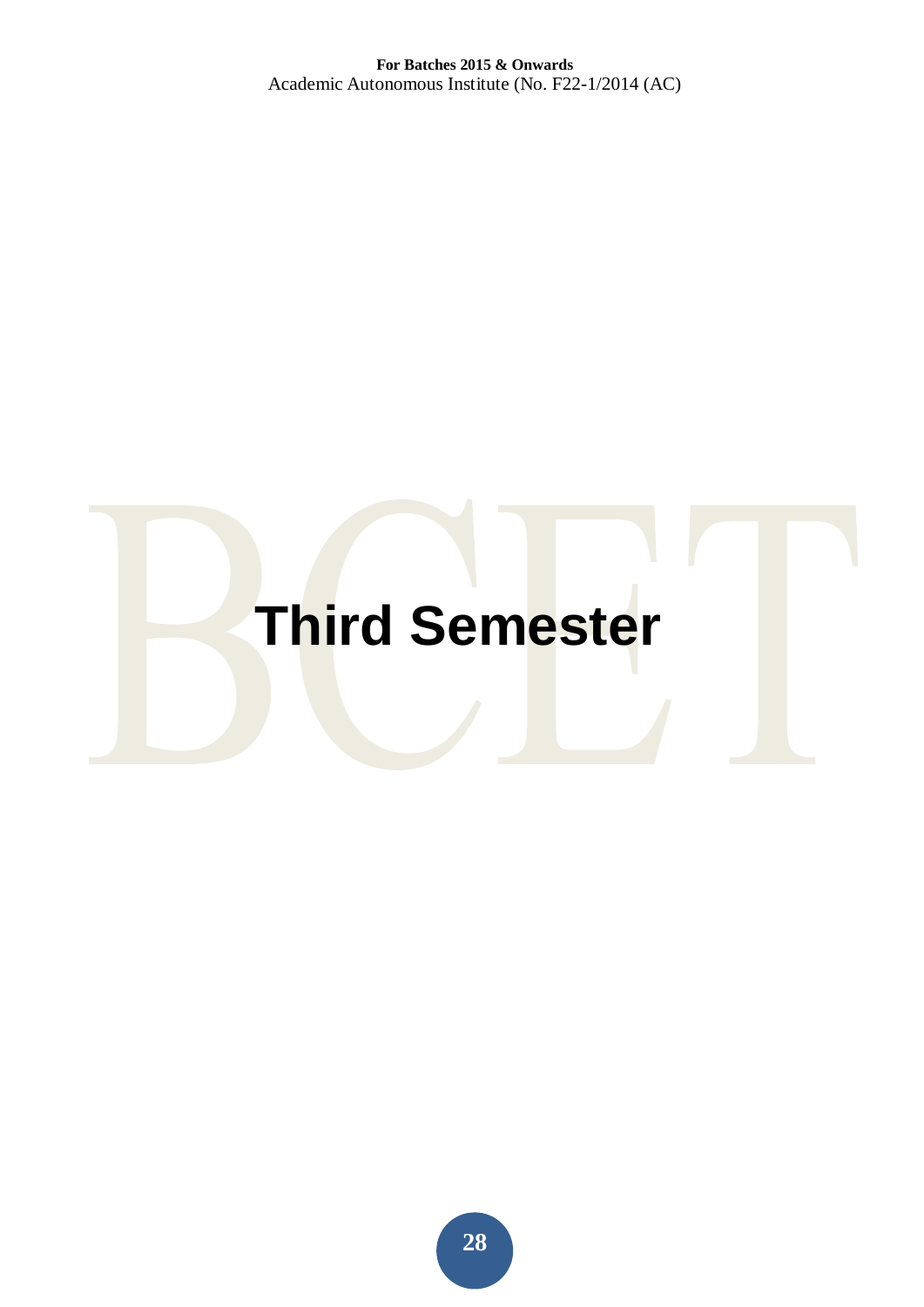#### **MSCH-301 INORGANIC CHEMISTRY – II**

**External Marks: 100 L T P L** T P **Internal marks: 50 3 1 0 Total Marks: 150** 

#### **LEARNING OBJECTIVES:**

1. To fully understand the chemistry of transition and inner transition elements.

2. To acquaint with organometallic chemistry**.** 

3. To know the structures of ionic solids.

4. To know the advancement of inorganic chemistry in medicine and inorganic compounds in material science.

#### **UNIT - I**

**1. SURVEY OF TRANSITION METAL CHEMISTRY:** Electronic configuration, general characteristics, oxidation states, pi-acid ligands, metal complexes, metal- metal bond, quadruple bonds. Transition metal catalyzed reactions**:** Oxidative addition, Elimination reactions and migration reactions. Mechanism of inorganic reactions: Inner sphere, outer sphere, trans effect.

#### **UNIT - II**

**2. COORDINATION CHEMISTRY:** Coordination number and structures of coordination complexes. Theory of bonding- crystal field and molecule orbital theory. JT distortion, electronic spectra of coordination compounds. Tanabe-Sugano diagrams, stereochemistry of non-rigid and fluxional molecules. Thermodynamic aspects of coordination complexes: Irving William Series. Kinetic aspects: reactions and aquation rates, electron transfer reactions. Reaction mechanisms of inorganic reactions. Redox reactions.

**3. CHEMISTRY OF INNER TRANSITION ELEMENTS**: Electronic configuration, oxidation states, coordination numbers and stereochemistry, Magnetism and spectra, complexes and organometallic chemistry of lanthanides and actinides**.** 

#### **UNIT - III**

**4. ORGANOMETALLIC CHEMISTRY:** Structure, bonding and reactivity studies of metal carbonyls, nitrosyls, dinitrogen complexes, metal alkyls, carbenes, carbines and carbides. Metallocenes and related chemistry. Homogeneous and heterogeneous catalysis. Organometallic complexes with metal-metal bonds.

#### **UNIT – IV**

**5. INORGANIC COMPOUNDS IN MEDICINE AND MATERIALS:** Metal complexes in organic reactions, cis-platin, gold complexes, technetium complexes, metal nano-particles in heterogeneous catalysis, metal embedded polymers as functional materials, metal complexes in display technologies. Inorganic vapochromic materials, molecule-based magnetic materials. DNA cleavage by transition metal complexes, anti-cancer drugs, therapeutic drugs, metal and nonmetals in PET.

#### **INSTRUCTIONS FOR PAPER SETTERS AND CANDIDATES:**

1. Examiner will set total of **NINE** questions comprising **TWO** questions from each unit and **ONE**  compulsory question of short answer type covering whole syllabus.

2. The students are required to attempt **FIVE** questions in all, **ONE** question from

each unit and the compulsory question.

3. All questions carry equal marks.

**BOOKS RECOMMENDED:**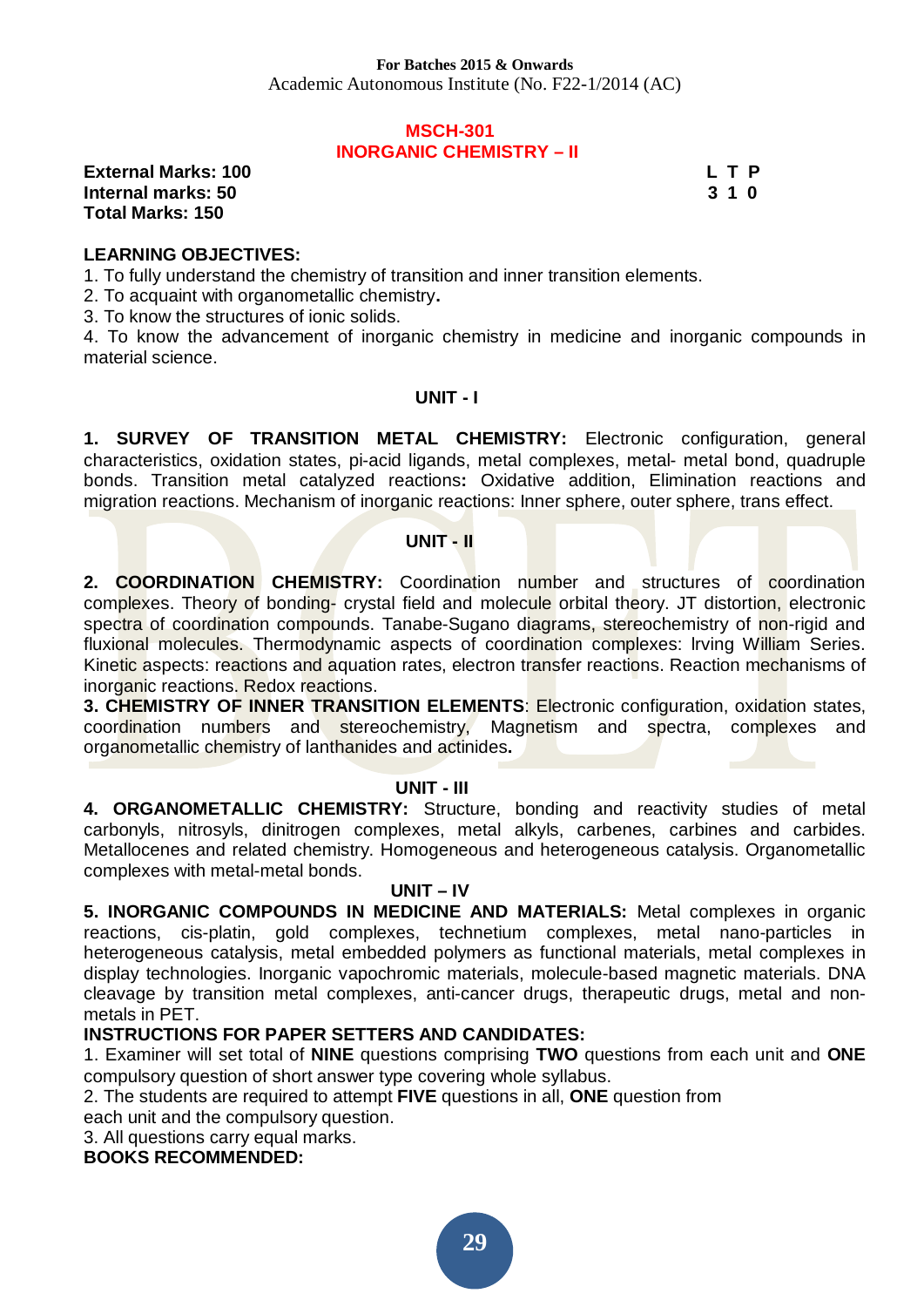Academic Autonomous Institute (No. F22-1/2014 (AC)

1. D. F. Shriver and P. W. Atkins, **Inorganic Chemistry,** 4th edition, Oxford University, Oxford, 2006.

*2.* B. N. Figgis, **Ligand Field Theory,** Wiley Eastern,1976.

3. F. A .Cotton and G .Wilkinson et a, **Advanced Inorganic Chemistry,** 6t**h** edition, John Wiley & Sons, 2003.

4. J. E. Huheey et al, **Inorganic Chemistry,** 4th edition, Pearson, 2005**.** 

5. B. Douglas et. al, **Concepts & Model of Inorganic Chemistry,** John Wiley & Sons, New York, 3rd edition, 1994.

6. N. N. Greenwood, **Chemistry of Elements,** Pergamon Press, 2000**.** 

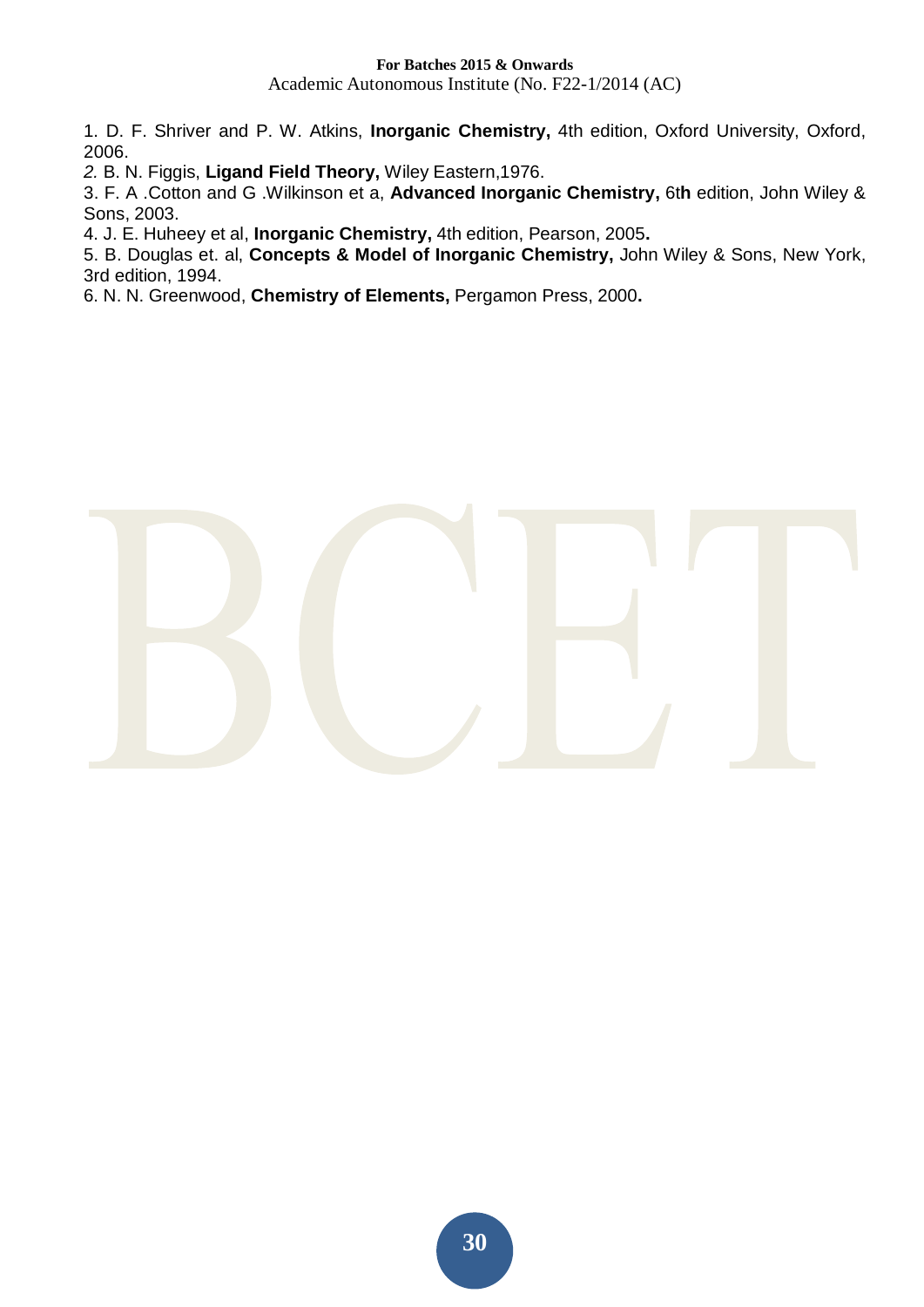#### **MSCH-302 SPECTROSCOPY-II**

**External Marks: 100 L T P L** T P **Internal marks: 50 3 1 0 Total Marks: 150** 

#### **LEARNING OBJECTIVES:**

- 1. To provide students knowledge of various resonance and ionization techniques.
- 2. To educate the students about the elucidation of structures based on these techniques.
- 3. To make them familiar with some advanced NMR techniques.

 **UNIT – I** 

#### **1. NUCLEAR MAGNETIC RESONANCE SPECTROSCOPY:**

**1H-NMR spectroscopy:** Introduction, chemical shift, shielding and equivalence, nuclear magnetic resonance spectrometer, spin- spin splitting rule, coupling constant, protons on oxygen, nitrogen and sulphur. Quadrupole broadening and decoupling. The effect of solvent on chemical shift, chemical shift reagent, chiral resolving agents. Determining absolute and relative configurations via NMR, nuclear overhauser effect difference spectra.

**13C NMR spectroscopy**: Introduction, proton-coupled and decoupled 13C spectra, spin-spin splitting of carbon-13 signals, NOE, molecular relaxation process, DEPT, equivalent carbons, compounds with aromatic ring, carbon-13 NMR solvents, hetero-coupling , coupling constant , magnetic equivalence, first-order and second order spectra, coupling in heteroaromatic system.

**Advanced NMR techniques:** Pulse Sequences and Field Gradients, DEPT experiment, two dimensional spectroscopic methods, correlation spectrometry, COSY, HETCOR, inverse detection method, NOESY experiment, magnetic resonance imaging. Solving a structural problem using combined 1-D and 2-D techniques. (14)

#### **UNIT – II**

**2. NUCLEAR QUADRUPLE RESONANCE SPECTROSCOPY:** Introduction, experimental considerations, fundamentals of NQR spectroscopy, origin of EFG. Measurement of energy differences between two spin states, the asymmetry parameter, effects of magnetic field. Interpretation of the spectra, applications of technique to halogen compounds, transition metals. Complications in spectra. (07)

**3. ELECTRON PARAMAGNETIC RESONANCE SPECTROSCOPY:** Introduction, principle, presentation of spectrum, hyperfine splitting in isotropic systems involving ore than one nucleus, esr spectrum of benzene radical anion, methyl radical, CH2OH, cyclopentadienyl radical, cyclopentatrienyl radical, pyrazine anion with 23Na and 30K counter ion, nitrosyl nitroxide. Factors affecting magnitude of g values, zero field splitting and Krammer's degeneracy. Qualitative survey of EPR spectra of first row transition metal ion (, d2, d3, low spin d5, d5, high spin d6, d7, d9 system . (07)

#### **UNIT – III**

**4. MOSSBAUER SPECTROSCOPY**: Principles of Mossbauer spectroscopy, experimental considerations, the spectrum and its parameters. Simple spin states, higher spin states, chemical shift, quadrupole effects. Effects of a magnetic field, applications of Mossbauer spectroscopy – interpretation of Mossbauer spectra. (08)

#### **UNIT – IV**

5. **MASS SPECTROMETRY**: Overview of the mass spectrometer, Ionization methods, mass analysis, Determination of molecular weight and formulae. Structural analysis and fragmentation patterns, strategic approach. Computerized matching of spectra with spectral libraries. (09)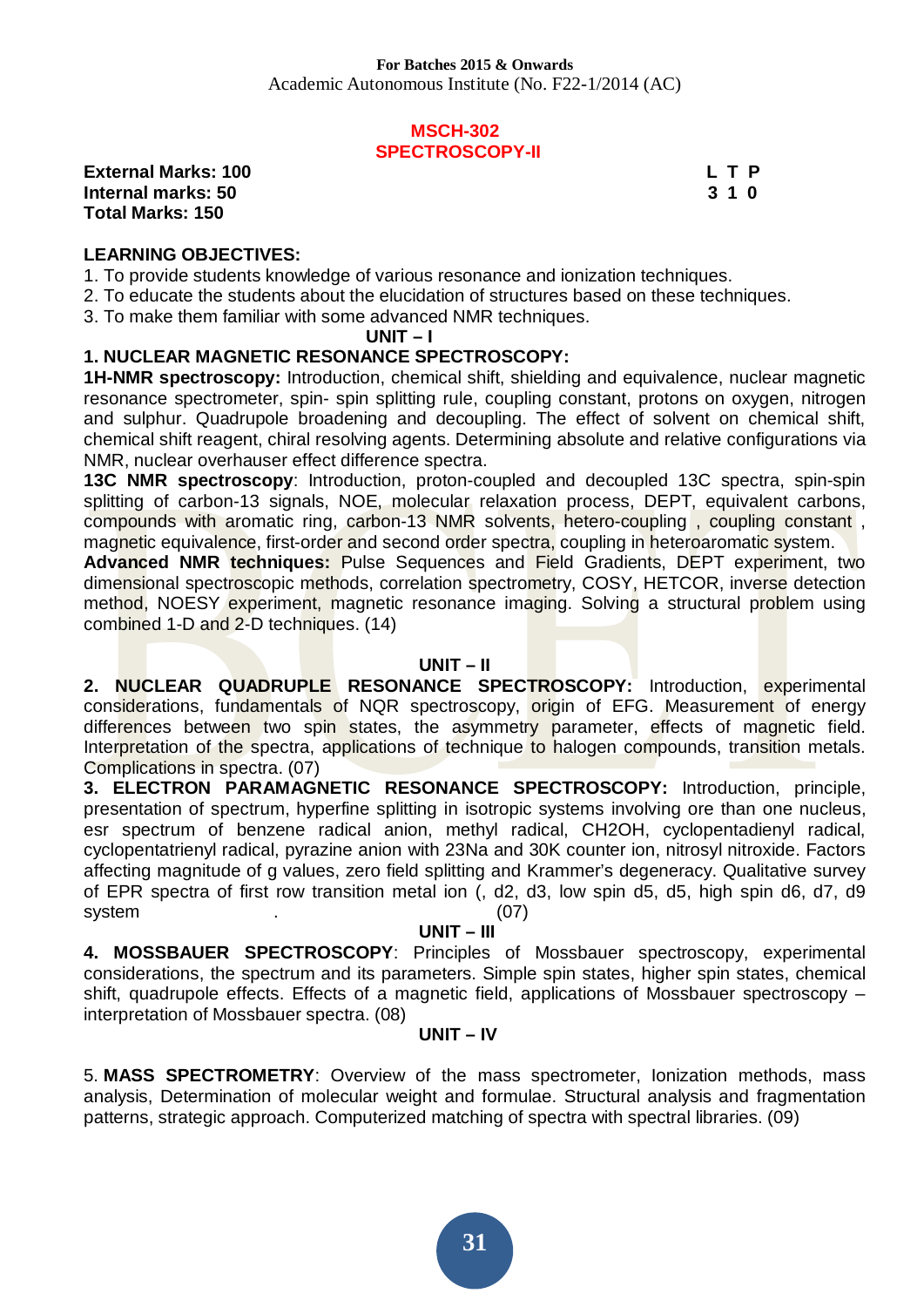Academic Autonomous Institute (No. F22-1/2014 (AC)

#### **INSTRUCTIONS FOR PAPER SETTERS AND CANDIDATES:**

1. Examiner will set totalunit and **ONE** compulsory question of short answer type covering whole syllabus.

2. The students are required to attempt **FIVE** questions in all, **ONE** question from

each unit and the compulsory question.

3. All questions carry equal marks.

#### **BOOKS RECOMMENDED:**

1. R. M. Silverstein and F. X. Webster, **Spectroscopic Identification of Organic Compounds,**  6th Ed., John Wiley & Sons, New York, 1998.

2. D.L. Pavia, G. M. Lampman, George S. Kriz, James R. Vyvyan, **Introduction to Spectroscopy**, 4th Ed., Brooks India, 2008.

3. C. N. Banewell, **Fundamental of Molecular Spectroscopy**, 4th Edition, Tata Mc Graw-Hill Publication, 1995.

4*.* G. N. Barrow, **Introduction to Molecular Spectroscopy**, Mc Graw Hill Publications, 1980**.** 

5**.** D. H. Williams and I. Flemings, **Spectroscopic Methods in Organic Chemistry,** Tata Mc Graw-Hill Publication, 1994.

6**.** R.S. Drago**, Physical methods in Inorganic Chemistry,** Reinhold Publishing Corporation, 1965.

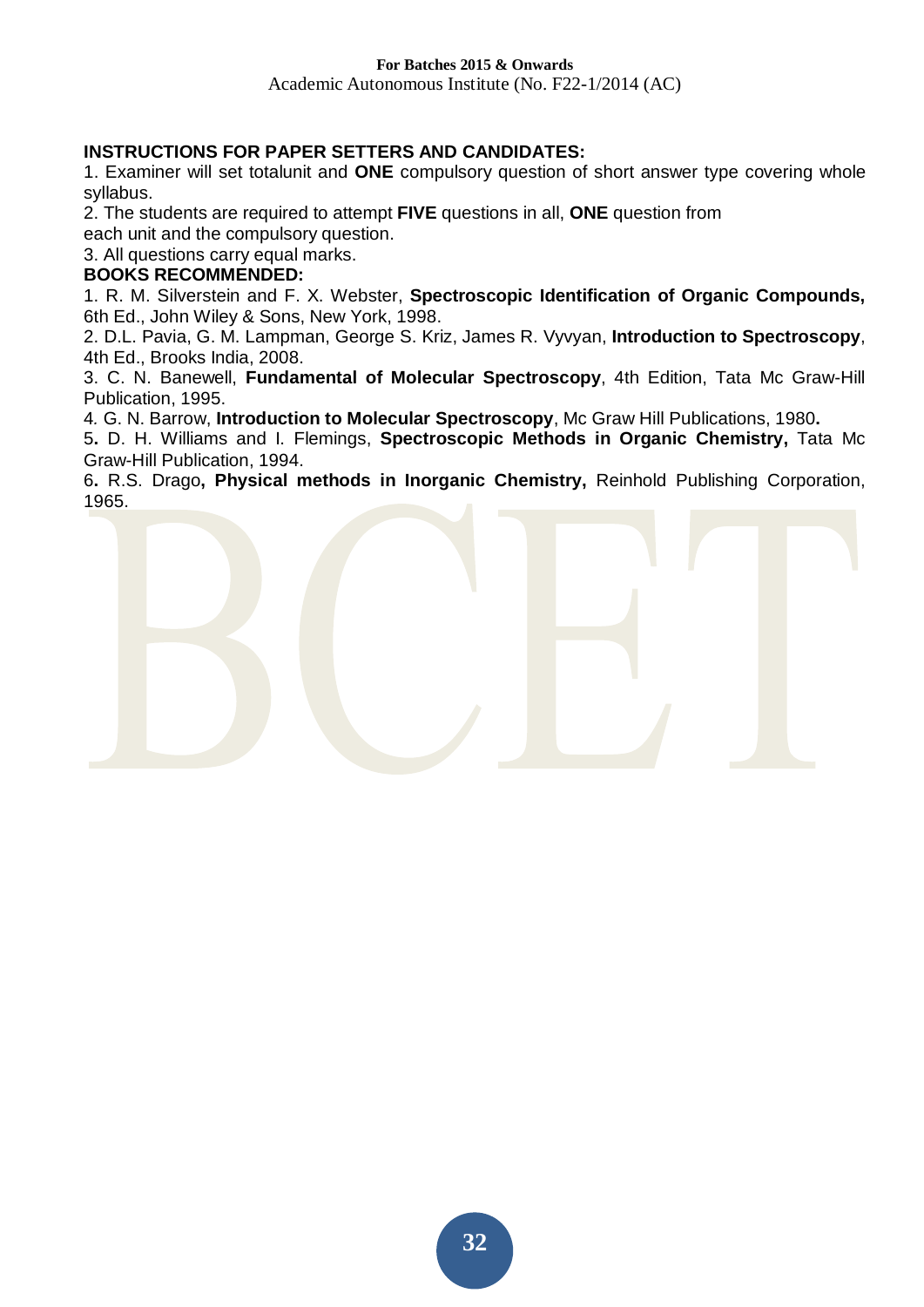Academic Autonomous Institute (No. F22-1/2014 (AC)

#### **MSCH-303**

#### **COMPUTATIONAL SKILLS AND SIMULATIONS IN CHEMISTRY**

**External Marks: 100 L T P L** T P **Internal marks: 50 3 1 0 Total Marks: 150** 

#### **LEARNING OBJECTIVES:**

1. To learn principles of computational chemistry and computer-based molecular design. 2. To familiarize with different software packages, including MOLDEN for general model building, GAMESS Gaussian for quantum chemical calculations, and BOSS for liquid simulations.

#### **UNIT – I**

**1. OVERVIEW OF THE COURSE:** Promises of computational chemistry, molecular mechanics of bond vibrations. Minimization methods, forces in polyatomic molecules, intermolecular forces, parameterization and testing of force fields, docking. (08)

**2. MONTE CARLO METHOD**: Principles, chemical & biochemical applications. (04)

#### **UNIT – II**

**3. MO THEORY:** Foundations, semi-empirical MO theory, Ab Initio MO Theory: Basis Sets; Hartree–Fock theory: Principles and applications (10)

#### **UNIT – III**

**4. TREATMENT OF ELECTRON CORRELATION:** MCSCF, CI methods, Treatment of electron correlation: MP and CC methods. (10)

#### **UNIT – IV**

**5. SPECTROSCOPY:** Vibrational spectroscopy and gas phase thermodynamics, description of electronically excited states. Description of solvent effects. (07)

**6. DENSITY FUNCTIONAL THEORY (DFT**): principles, applications in materials. Transition states in gas phase reactions. (06)

#### **INSTRUCTIONS FOR PAPER SETTERS AND CANDIDATES:**

1. Examiner will set total of **NINE** questions comprising **TWO** questions from each unit and **ONE**  compulsory question of short answer type covering whole syllabus.

2. The students are required to attempt **FIVE** questions in all, **ONE** question from

each unit and the compulsory question.

3. All questions carry equal marks.

#### **BOOKS RECOMMENDED:**

1. Peter Comba, Trevor W. Hambley, **Molecular Modelling of Inorganic Compounds,** John Wiley & Sons, 2009.

2. F. Jensen, **Introduction to Computational Chemistry,** John Wiley & Sons, 1998.

3. Warren J. Hehre, **A Guide to Molecular Mechanics and Quantum Chemical Calculations,**  2003.

4*.* H. D. Holtje, W. Sippl, D. Rognan, G. Folkers, **Molecular Modeling: Basic Principles and Applications,** Wiley, 2008.

5. Christopher Cramer, **Essentials of Computational Chemistry***,* **Theories & Models,** 2nd edition, Wiley, 2002.

Note: Freely available packages like GAMESS, MOLDEN, AVOGADOOS, MOPAC may be used for computational Lab.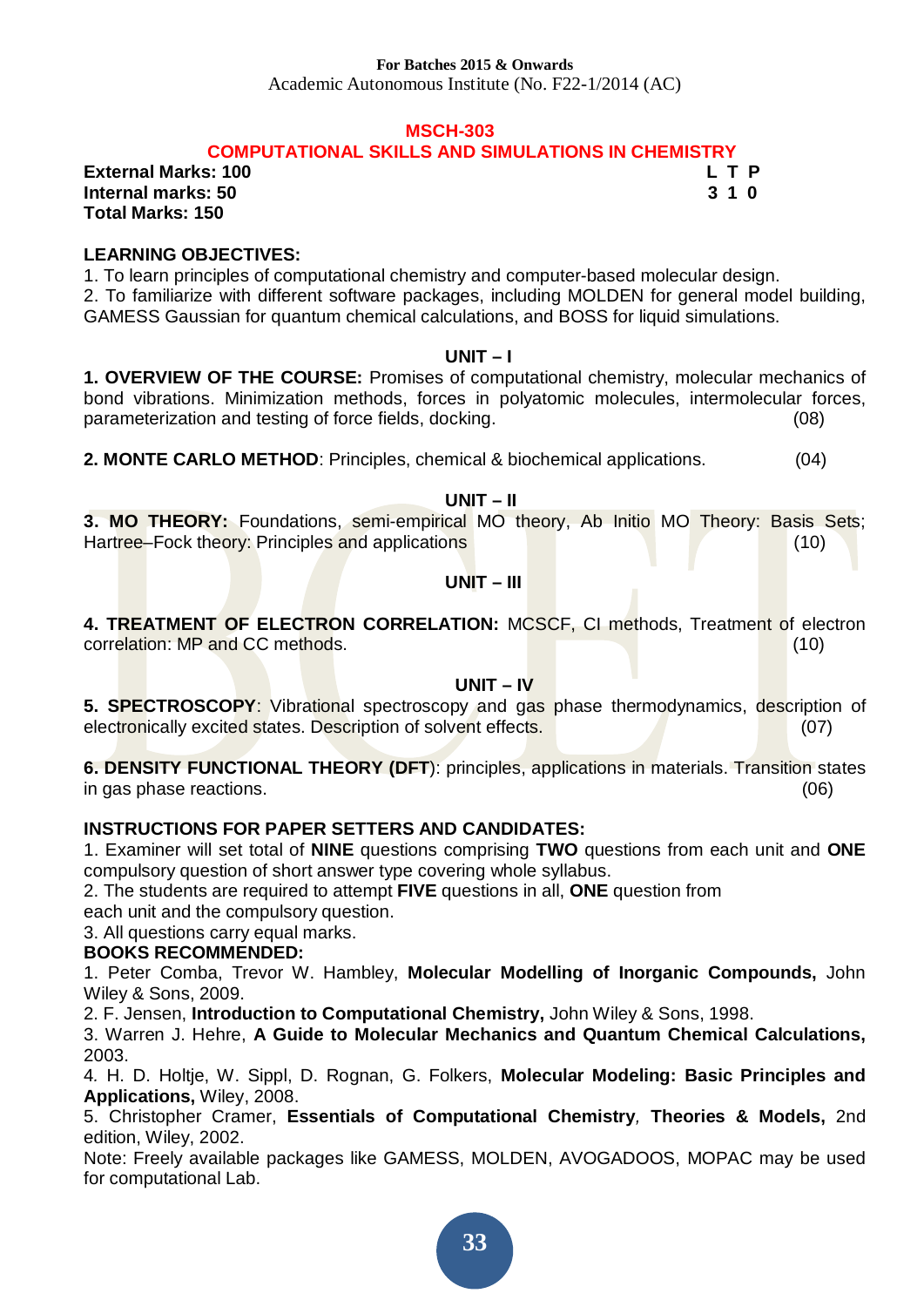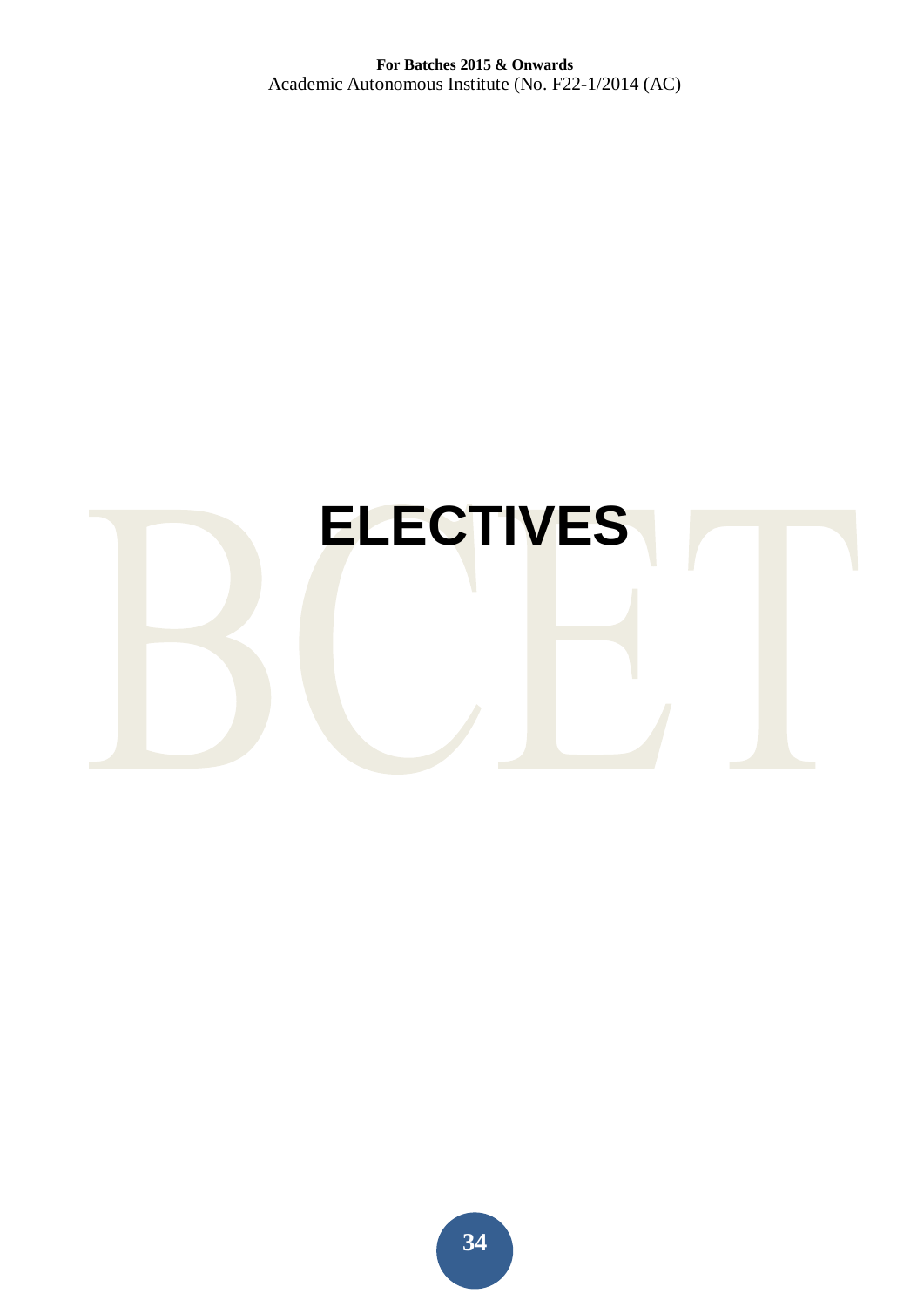#### **MSCH-311 POLYMER CHEMISTRY ELECTIVE-I**

**External Marks: 100 L T P Internal marks: 50 3 1 0 3 1 0 3 1 0 3 1 0 3 1 0 3 1 0 3 1 0 3 1 0 3 1 0 3 1 0 3 1 0 3 1 0 3 1 0 3 1 0 3 1 0 4**  $\,$  **5**  $\,$  **5**  $\,$  **5**  $\,$  **5**  $\,$  **5**  $\,$  **5**  $\,$  **5**  $\,$  **5**  $\,$  **5**  $\,$  **5**  $\,$  **5**  $\,$  **5**  $\,$  **5**  $\,$  **5**  $\,$  **5**  $\,$  **Total Marks: 150** 

#### **LEARNING OBJECTIVES:**

1. To understand various terms related to polymers.

2. To learn various types of polymer mechanisms and their kinetics.

3. To learn how to characterize polymer structures.

#### **UNIT-I**

**1. INTRODUCTION TO POLYMERS:** Polymer terminology-fatigue, tensile strength, impact strength, breaking load, crimp, denier, elongation at break, filament, yarn, filament yarn, porosity, resilience, staple fibre, bursting strength, tex, creep, tenacity. IUPAC nomenclature of vinyl, nonvinyl polymers, copolymers and end groups. Abbreviations for polymers. Introduction to industrial polymers-plastics (commonly used commodity- & engineering plastics, thermoplastic- & thermosetting plastics), fibres (commonly used natural & synthetic fibres), elastomers (commonly used natural & synthetic rubbers), coatings and adhesives. Comparison of properties of various types of polymers. Polymer recycling. (06)

**2. POLYMERIZATION MECHANISMS:** Mechanism of free radical chain polymerization & ionic chain polymerization-initiators, inhibitors & stereochemistry. Mechanism of coordination chain polymerization (Ziegler-Natta, Cossee), polycondensation step polymerization, polyaddition step polymerization & ring opening step polymerization. (06)

#### **UNIT-II**

**3. KINETICS OF POLYMERIZATION MECHANISMS: Kinetics of free radical chain** polymerization, ionic chain polymerization, catalysed and non catalysed polycondensation polymerization including kinetic chain length, chain transfer reactions. (05)

**4. AVERAGE MOLECULAR WEIGHT OF POLYMERS:** Number average molecular weight – its measurement by osmometry (membrane & vapour phase), end group analysis, mass spectrometry. Weight average molecular weight – its measurement by light scattering method (dissymmetry method & Zimm plot method). Viscosity average molecular weight – its measurement by viscometry. Determination of molecular weight distribution by gel permeation chromatography (size exclusion chromatography). (06)

#### **UNIT-III**

**5. CHEMICAL STRUCTURE & POLYMER MORPHOLOGY:** Macrostructure of polymers**.**  Geometrical isomerism & optical isomerism, Tacticity, degree of crystallinity, liquid crystallinity, crystallizability, crystallites (bundles), spherulites, polymer single (ideal) crystals. Glass transition temperature- concept of glassy state, viscoelastic state, viscofluid state for amorphous and crystalline substances including polymers. Specific volume change vs temperature curves. (05) **6. POLYMER PROPERTIES:** Mechanical properties - tensile strength, compressive strength, flexural strength, impact strength, toughness, fatigue, yield point, elongation at break, tensile modulus, relaxation & retardation (creep) phenomena. Thermal stability, flammability & flame resistance, chemical resistance, degradability, electrical conductivity, nonlinear optical properties. Polymer additives to modify mechanical, surface, chemical, aesthetic & processing properties. (06)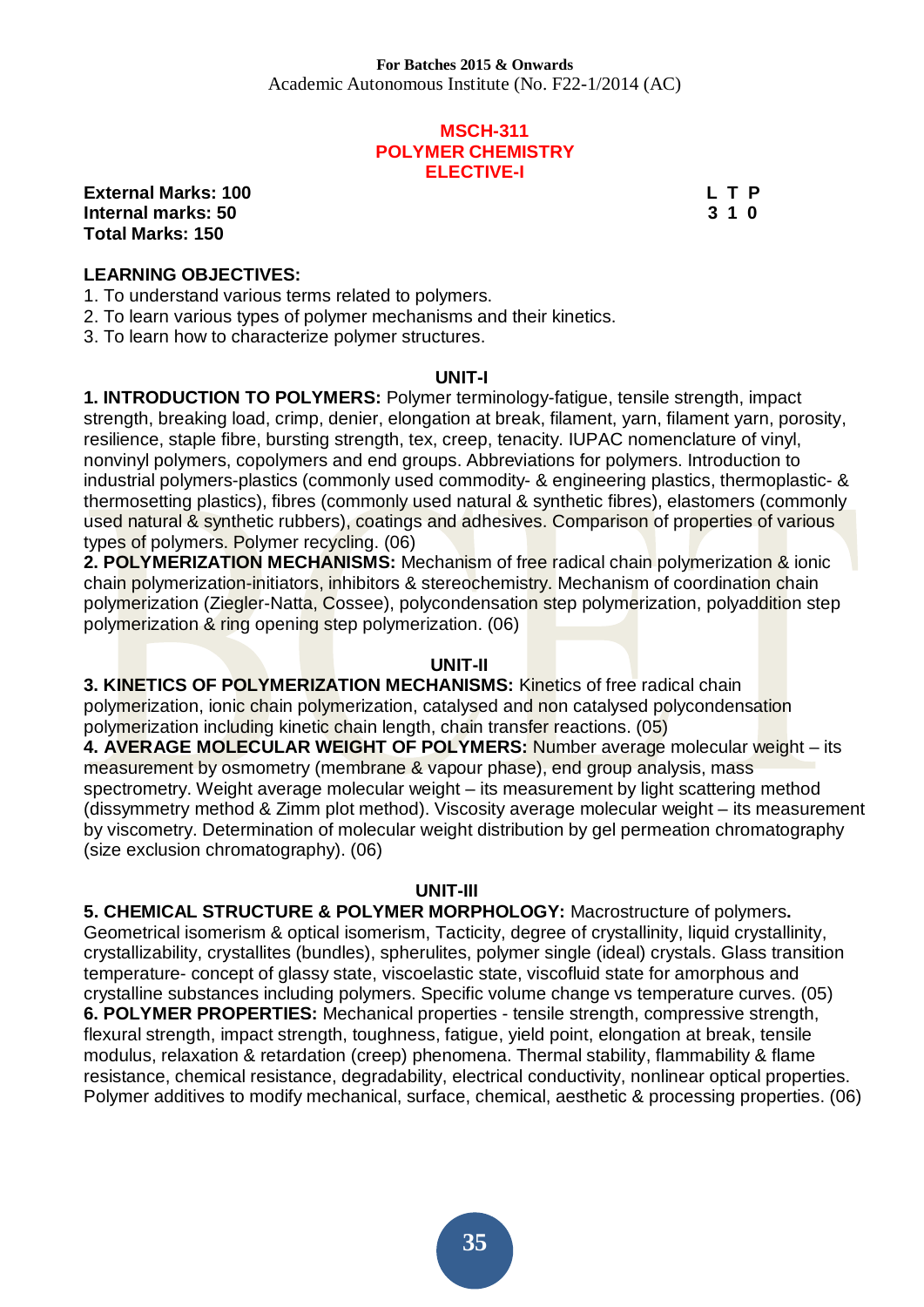#### **UNIT-IV**

**7. FIBRES REINFORCED POLYMER COMPOSITES:** Introduction to composites. Polymer matrix materials & fibres reinforcement. Types of fibres- glass, metal, graphite, boron, alumina, silicon carbide, aramid, quartz & silica fibres. Advantages & disadvantages of polymer composites. (05) **8. CHARACTERIZATION TECHNIQUES OF POLYMERS:** Infrared, Raman, NMR, ESR, UV-Vis, fluorescence studies. X-ray scattering, SEM, thermal- DSC, DTA, TMA, TGA studies. (06)

#### **INSTRUCTIONS FOR PAPER SETTERS AND CANDIDATES:**

1. Examiner will set total of **NINE** questions comprising **TWO** questions from each unit and **ONE**  compulsory question of short answer type covering whole syllabus.

2. The students are required to attempt **FIVE** questions in all, **ONE** question from

each unit and the compulsory question.

3. All questions carry equal marks.

#### **BOOKS RECOMMENDED:**

1. D. Campbell and J.R. White, **Polymer Characterization: physical Techniques,** Chapman and Hall, New York, 1989.

2. Malcolm P. Stevens, **Polymer Chemistry an Introduction,** Oxford University Press, 3rd edn, Indian Edition, reprint, 2011.

3. A.H. Fawcett, **Polymer Spectroscopy,** Wiley, New York, 1996.

4. R.J. Young, **Spectroscopy of Polymers,** Wiley, New York, 1996.

5. M. Lewin, S.M. Atlas, E.M. Pearce, **Flame Retardant Polymeric Materials,** Plenum Press, New York, 1975.

6. E.M. Pearce, Y.P. Khanna, D. Raucher, **Thermal Characterization of Polymeric Materials,**  Academic Press, New York, 1981.

7. I.M. Ward, **Mechanical Properties of Polymers,** Wiley Interscience, New York, 1971.

8. Jan M. Gooch, **Encyclopedic Dictionary of Polymers,** Springer, 2007.

9. Anita J. Brandolini, Deborah D. Hills, **NMR Spectra of Polymers & Polymer Additives,** Marcel Dekker, New York, 2000.

10. Fred W. Wilmeyer, **Text book of Polymer Science,** A. Wiley Intersciense Publication, 1994. 11. V. R. Gowariker, V. R. Gowariker, N.V. Viswanathan, J. Sreedhar; **Polymer Science,** New Age International, 1986.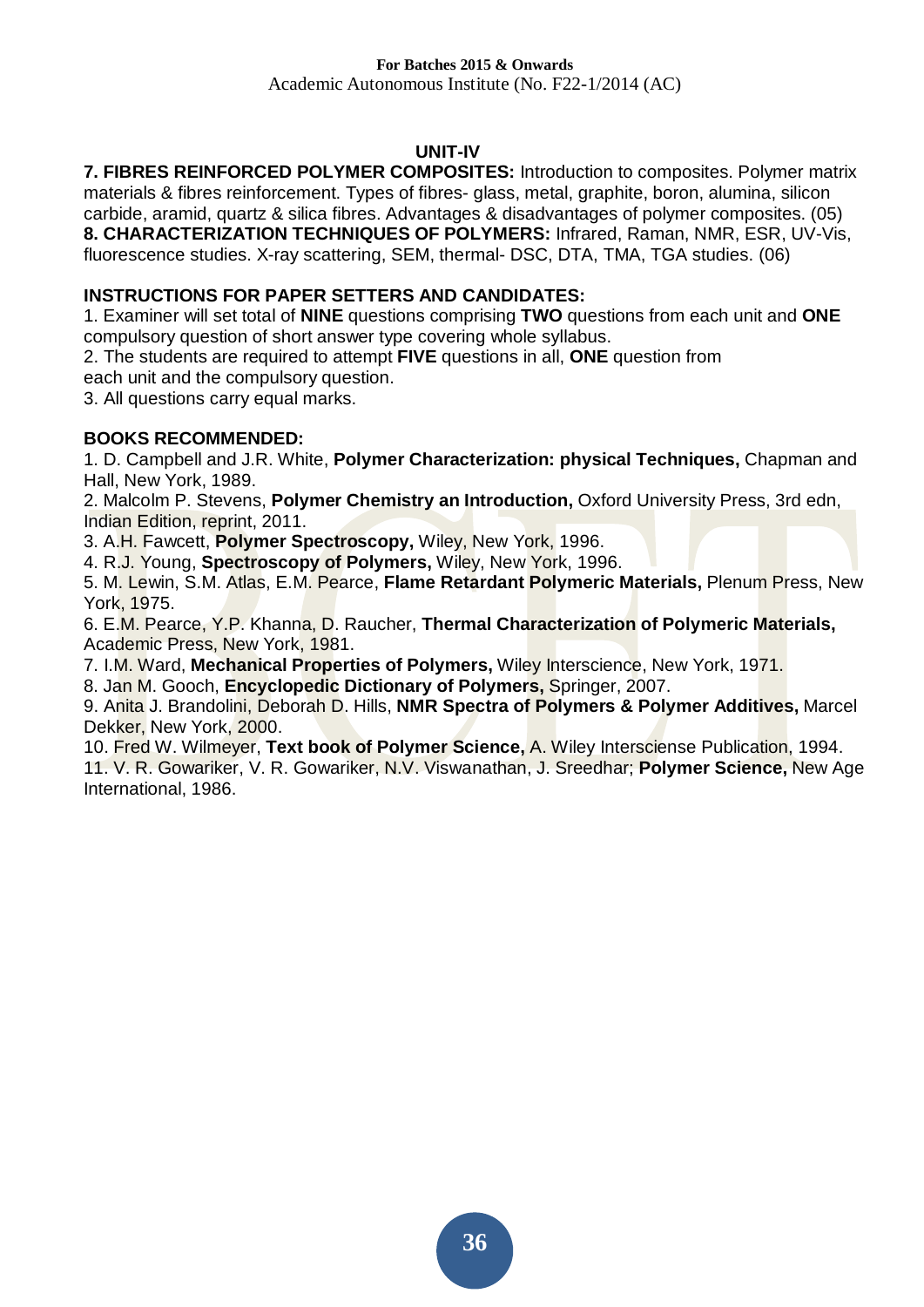#### **MSCH-312 MEDICINAL CHEMISTRY ELECTIVE-I**

**External Marks: 100 L T P Internal marks: 50 3 1 0 Total Marks: 150** 

#### **UNIT-I**

**1. ANTIBACTERIAL AND ANTIVIRAL AGENTS**: History of antibacterial drugs, types, classifications, structural activity relationship, fluoroquinolones. Mechanism of action of antibacterial, ß-lactams, bacterial resistance against antibacerial drugs.

Target for anti HIV drugs, anti HIV agents, HIV-protease inhibitors, amprenavir, foseprenavir, alazanavir etc., antii-HIV nucleosides: lamivudine, retrovir, videx, hivid, zlarit, viread, carbovir, delavirdine, ziduvidine, etavirenz, calanolide, capravine, nevirapine. DNA polymerase inhibitors: acyclovir, ganciclovir, penciclovir, famicilovir, valaciclovir, valomaciclovir, codofvir

#### **UNIT-II**

**2. ANTIMALARIALS**: Cinchona alkaloids, 4-aminoquinolines, 8-aminoquinolines, pyramidines and sulfones, 9-aminoacridines, biguanides, mefloquine, sulfonamides.

**COMMERCIAL SYNTHETIC ROUTES TO:** Chloroquine, pamaquine, primaquine, proguanil, amodiaquine, mefloquine, pyremethamine, sontoquine.

#### **UNIT-III**

**3. CNS ACTIVE DRUGS**: **CNS DEPRESSANTS: HYPNOTICS AND SEDATIVES**: Barbiturates, non-barbiturates, amides and imides, glutethimide, benzodiazepines, aldehydes and derivatives, methaqualone and other miscellaneous agents. **ANTICONVULSANTS**: Barbiturates, hydanatoins, oxazolidinediones, succinimides, bezodiazepines, thenacemide, glutethimide.

**CNS-STIMULANTS & PSYCHOACTIVE DRUGS**: Analeptics, purines, psychomotor stimulants, sympathomimetics, monamine oxidase inhibitors, tricyclic antidepressants, miscellaneous psychomotor stimulants. Hallucinogens **(psychodelics, psychomimetics)**: Indolethylamines, Rphenylethylamines, butyrophenones and other miscellaneous drugs.

**COMMERCIAL SYNTHETIC ROUTES TO:** Thioridazine, haloperidol, chloropromazine, phenytoin, Phenobarital, Carbamazipine valproic acid, methaquolane, nitrazepam, oxazepam, diazepam, cholridazepoxide.

#### **UNIT-IV**

**4. DIURETICS:** Osmotic agents, acidfying salts .Mercurials, purines and related heterocycles, sulfonamides, benzothiadiazene and related compounds, chlorothiazides and analogs, sulfamoylebenzoic acid and analogs, endocrine antagonists, miscellaneous diuretics. **COMMERCIAL SYNTHETIC ROUTES** TO: Furosemide, methalthiazide methylchlothlazide: Chlorothiazide, triameterene, hydrochlothiazide, ameloride, chlorthalidone.

#### **INSTRUCTIONS FOR PAPER SETTERS AND CANDIDATES:**

1. Examiner will set total of **NINE** questions comprising **TWO** questions from each unit and **ONE**  compulsory question of short answer type covering whole syllabus.

2. The students are required to attempt **FIVE** questions in all, **ONE** question from

each unit and the compulsory question.

3. All questions carry equal marks.

#### **BOOKS RECOMMENDED**:

1. Wilson and Gisvolds Textbook of Organic Medicinal and Pharmaceuticals Chemistry, 8th edition, edited by R.F. Deorge, J.B. Lippincott Company, Philadelphia, 1982.

**37**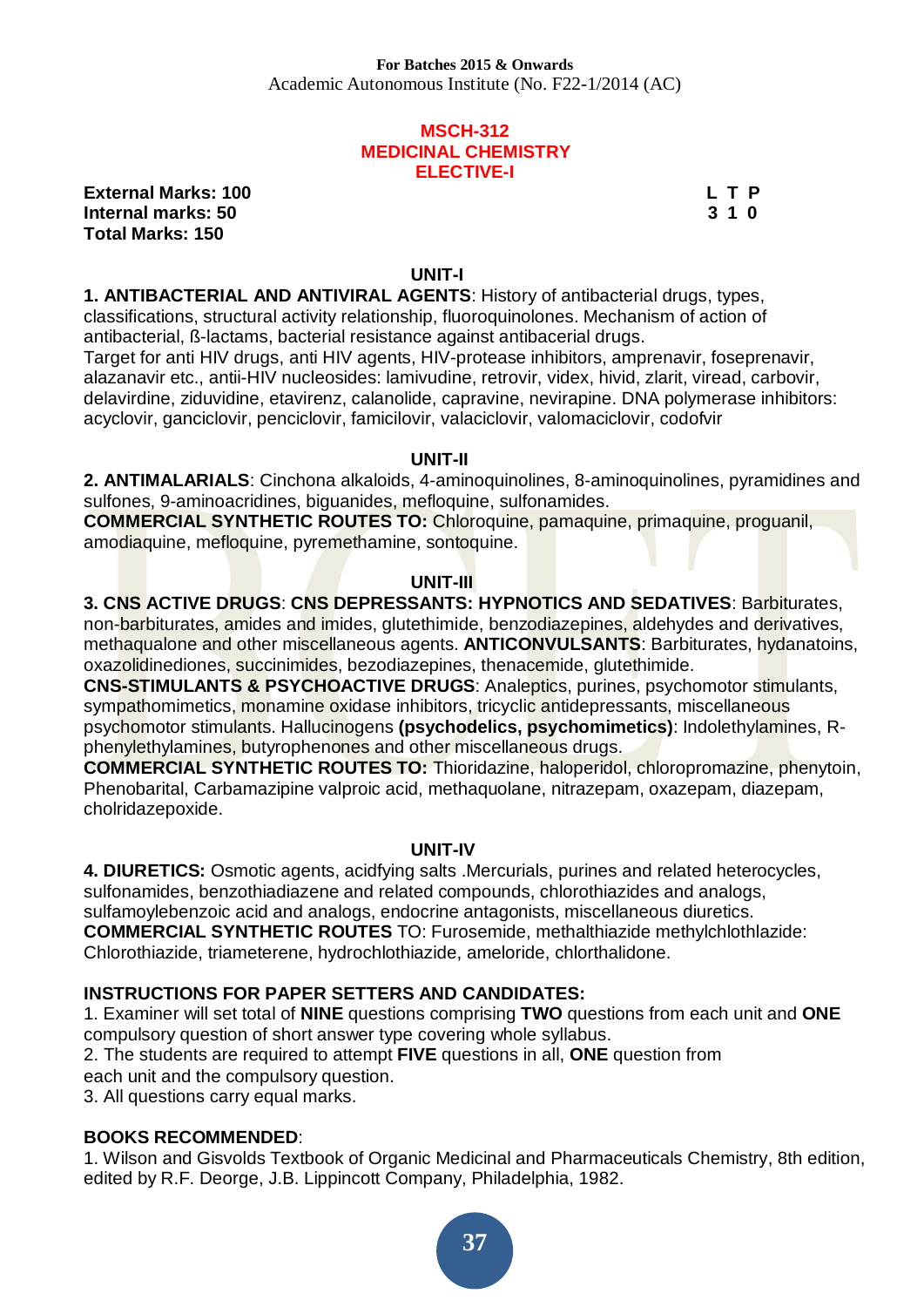Academic Autonomous Institute (No. F22-1/2014 (AC)

2. Pharmaceutical Chemicals in Perspective. B.G. Reuben and H.A. Wittcoff, John Wiley & Sons, NewYork, 1989.

3. W.O. Foye, T.L. Lamke, D.A. Williams, Principles of Medicinal Chemistry, 5th Edition, Lippencott Williams and Wilkins, 2002.

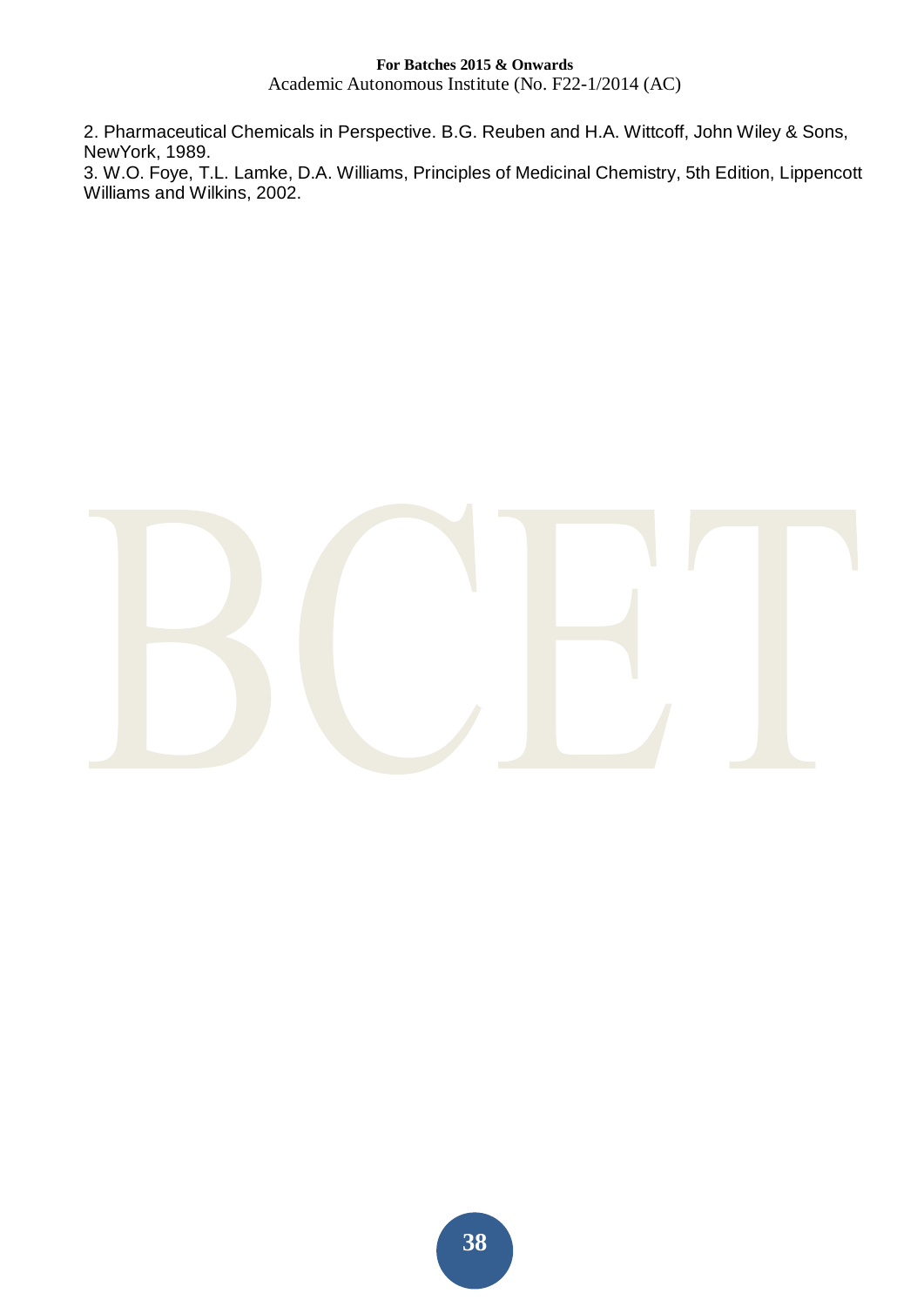#### **MSCH-304 INORGANIC LAB-II**

**External Marks: 100 L T P L** T P **Internal marks: 50 0 0 4 Total Marks: 150** 

#### **LEARNING OBJECTIVES:**

1. To know the significant figures and various errors and to understand the principle of working of balances.

- 2. To become aware of handling of glass wares used in titrimetry.
- 3. To know the principles of various types of titrimetric analysis.
- 4. To learn the theory and importance of analytical chemistry.
- 5. To know the safe working in the Lab and Lab hygiene.
- 6. To know the methods of analyzing the chemicals by applying the electroanalytical techniques.

**1. INTRODUCTION TO QUANTITATIVE ANALYSIS:** Introduction – types of quantitative analyses – theory of significant figures – error analysis –principles of chemical balances (double-pan and single-pan) – apparatus used in titrimetric analysis – handling of chemical balances and other apparatus – concept of molecular weight, formula weight, equivalent weight – concentrations of solutions – molarity, formality, normality and weight percentage.

**2 . GENERAL PRINCIPLES OF TITRIMETRY:** Principle of titrimetry – primary and secondary standards – preparing standard solutions –standardising the secondary standard solutions – types of titrimetric analyses – principal reactions – concepts of acids, bases, oxidants, reductants – theory of indicators – calculations for strengths of solutions and the amounts of substances in solutions.

**3. LABORATORY HYGIENE AND SAFETY:** Storage and handling of corrosive, flammable, explosive, toxic, carcinogenic and poisonous chemicals. Simple first aid procedures for accidents involving acids, alkalies, bromine, burns and cut by glass. Threshold vapour concentration - safe limits. Waste disposal.

**4**. **COMPLEXOMETRIC TITRATIONS:** Determination of calcium in the presence of magnesium using EGTA as titrant. Determination of the total hardness (permanent and temporary) of water. Determination of calcium in the presence of barium using CDTA as titrant.

#### **5. REDOX TITRATION:**

- (a) Determination of chlorate, preparation of 0.1M cerium(IV) sulphate solution.
- (b) Determination of copper, determination of dissolved oxygen.
- (c) Determination of hydrogen sulphide.
- (d) Determination of antimony & arsenic.

#### **6. ELECTRO ANALYTICAL TECHNIQUES-PH METRIC, CONDUCTOMETRIC AND AMPEROMETRIC TITRATION:** Representative acid-base and redox titrations.

#### **7. COLORIMETRY AND SPECTROPHOTOMETRY:**

- (a) Determination of max the absorption curve and concentration of a substance.
- (b) Simultaneous spectrophotometric determination (chromium and manganese).
- (c) Spectrophotometric determination of pK value of an indicator.
- (d) Determination of copper(II) with EDTA
- (e) Determination of iron(III) with EDTA.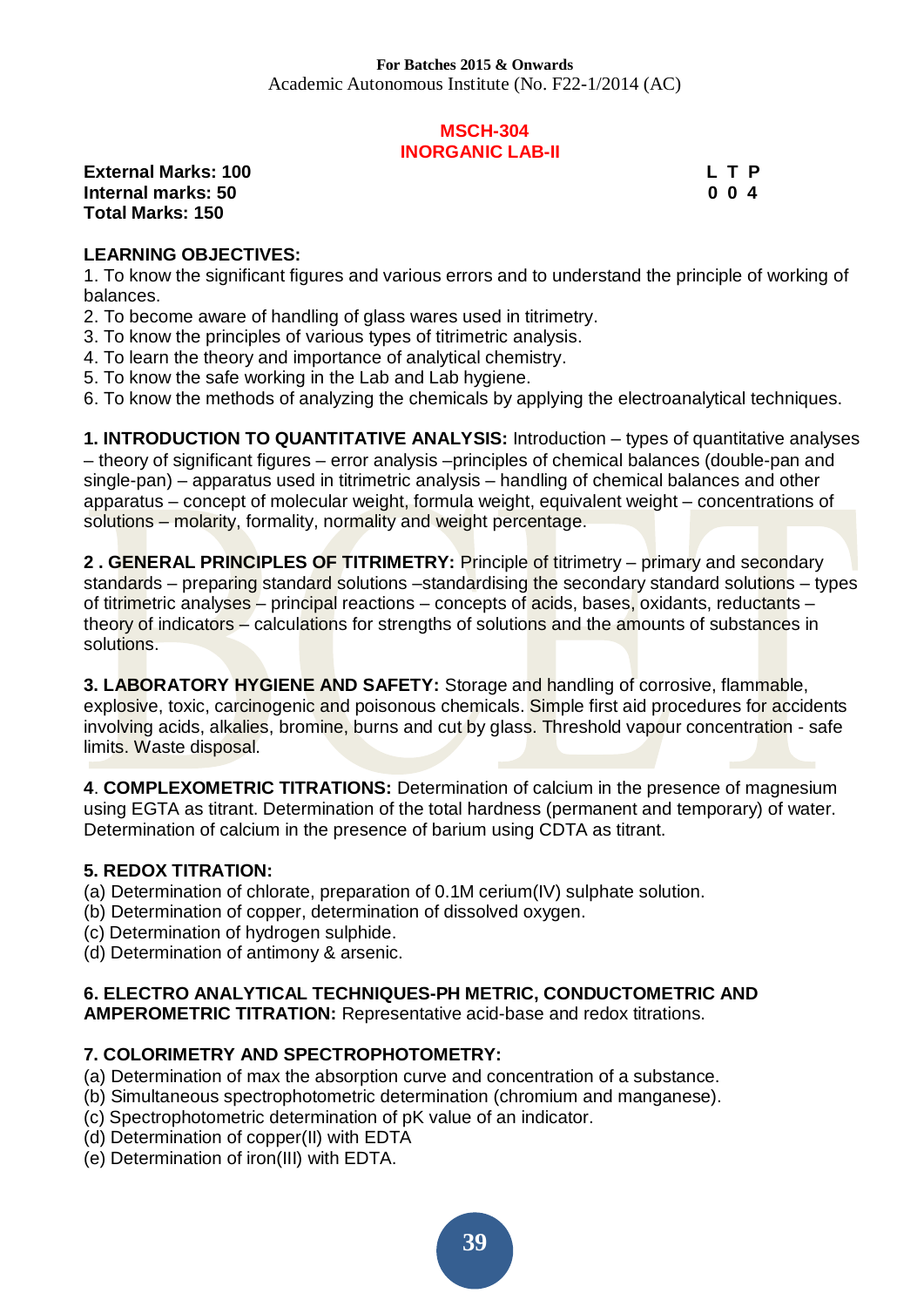Academic Autonomous Institute (No. F22-1/2014 (AC)

#### **8. ATOMIC ABSORPTION SPECTROSCOPY:**

- (a) Determination of cations by AAS
- (b) Determination of magnesium and calcium in tap water
- (c) Determination of trace elements in contaminated soil
- (d) Determination of vanadium in lubricating oil, determination of trace lead in a ferrous alloy.

#### **BOOKS RECOMMENDED:**

1*.* J. Mendham, R.C. Denney, J.D. Barnes, and M. Thomas, **Vogel's Textbook of Quantitative Analysis,** 6th Ed., Pearson Education, 2000, 3rd reprint.

2. R. Gopalan, P.S. Subramaniam and K. Rengarajan, **Elements of Analytical Chemistry,** 3rd edition**,** Sultan Chand and Sons, New Delhi, 2003.

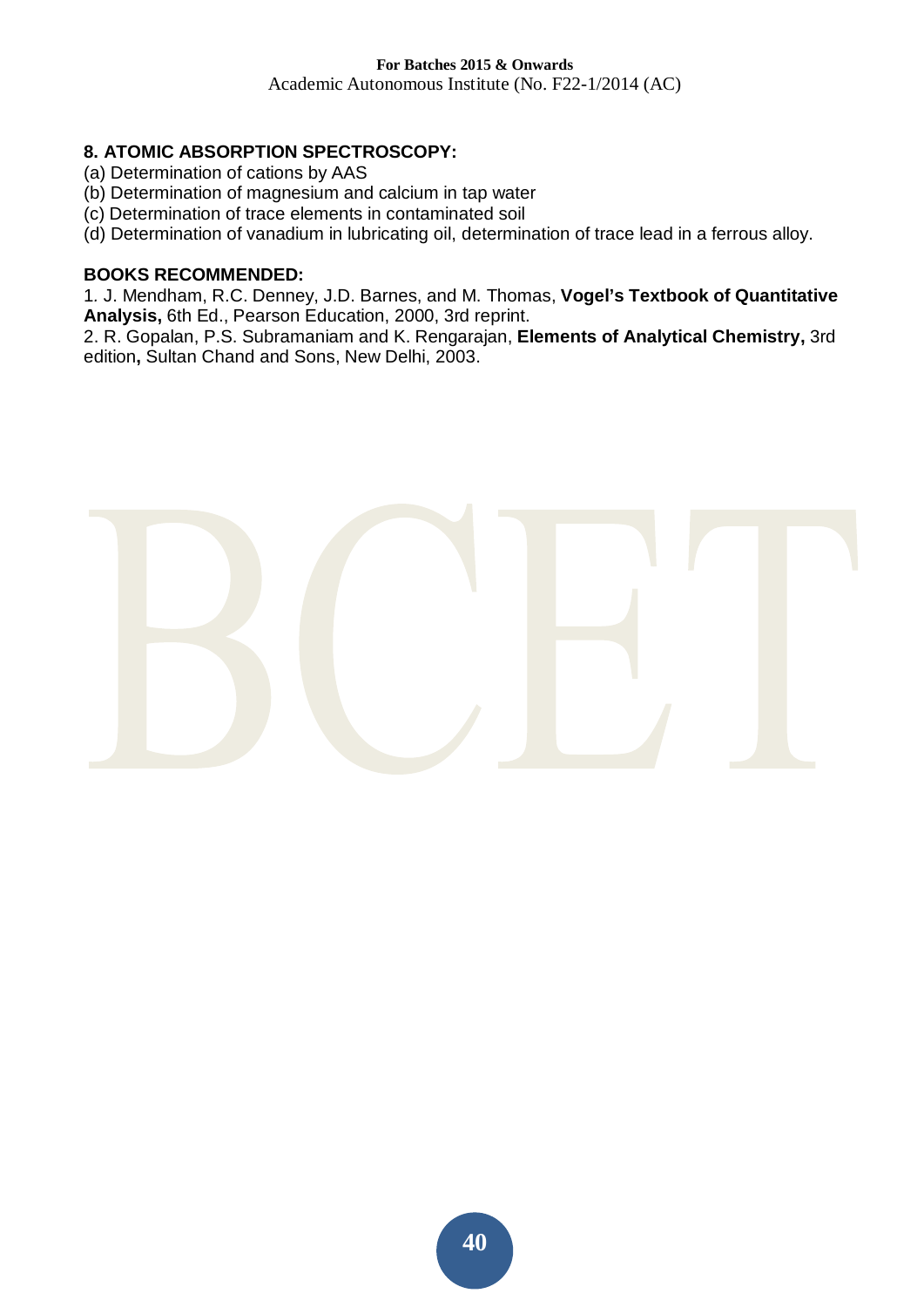Academic Autonomous Institute (No. F22-1/2014 (AC)

#### **MSCH-305**

 **COMPUTATIONAL SKILLS AND SIMULATIONS IN CHEMISTRY LAB** 

**External Marks: 100 L T P L** T P **Internal marks: 50 0 0 4 Total Marks: 150** 

## **LEARNING OBJECTIVES:**

To learn a variety of commonly used techniques, such as geometry optimization, location of transition states, conformational analysis, practise on minimization algorithms.

1. Develop force fields and make conformational analysis of small and large molecules.

2. Optimize geometries of some molecules or complexes using Monte Carlo methods.

3. Use semi-empirical methods for optimization of some small or large molecules.

4. Describe electronic structures of molecules by using Hartree - Fock theory.

5. Practise on quantum mechanical harmonic oscillator.

6. Make some comparisons between experimental and calculated molecular vibrations.

7. Prediction of optical spectra after optimizing geometries of transition metal complexes and some porphyrins.

#### **BOOKS RECOMMENDED:**

1. Peter Comba, Trevor W. Hambley, **Molecular Modelling of Inorganic Compounds,** John Wiley & sons, 2009.

2. F. Jensen, **Introduction to Computational Chemistry,** 2nd edition, Wiley, 2006.

3,. Warren J. Hehre, **A Guide to Molecular Mechanics and Quantum Chemical Calculations,**  Wavefunction, 2003.

4. H. D. Holtje, W. Sippl, D. Rognan, G. Folkers, **Molecular Modeling: Basic Principles and Applications,** Wiley, 2008.

5. Christopher Cramer, **Essentials of Computational Chemistry***,* 2nd edition, Wiley, 2004.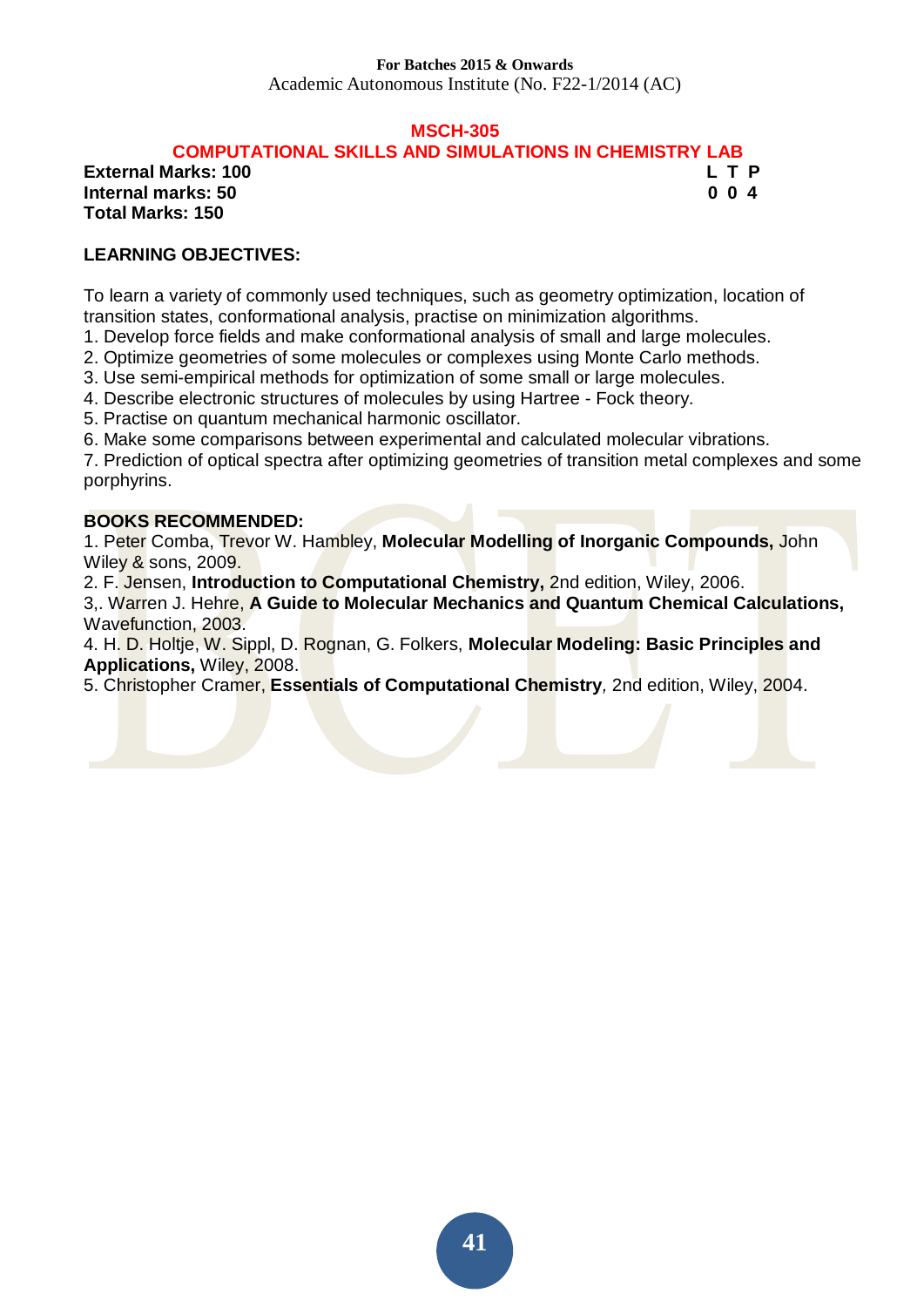# **Fourth Semester**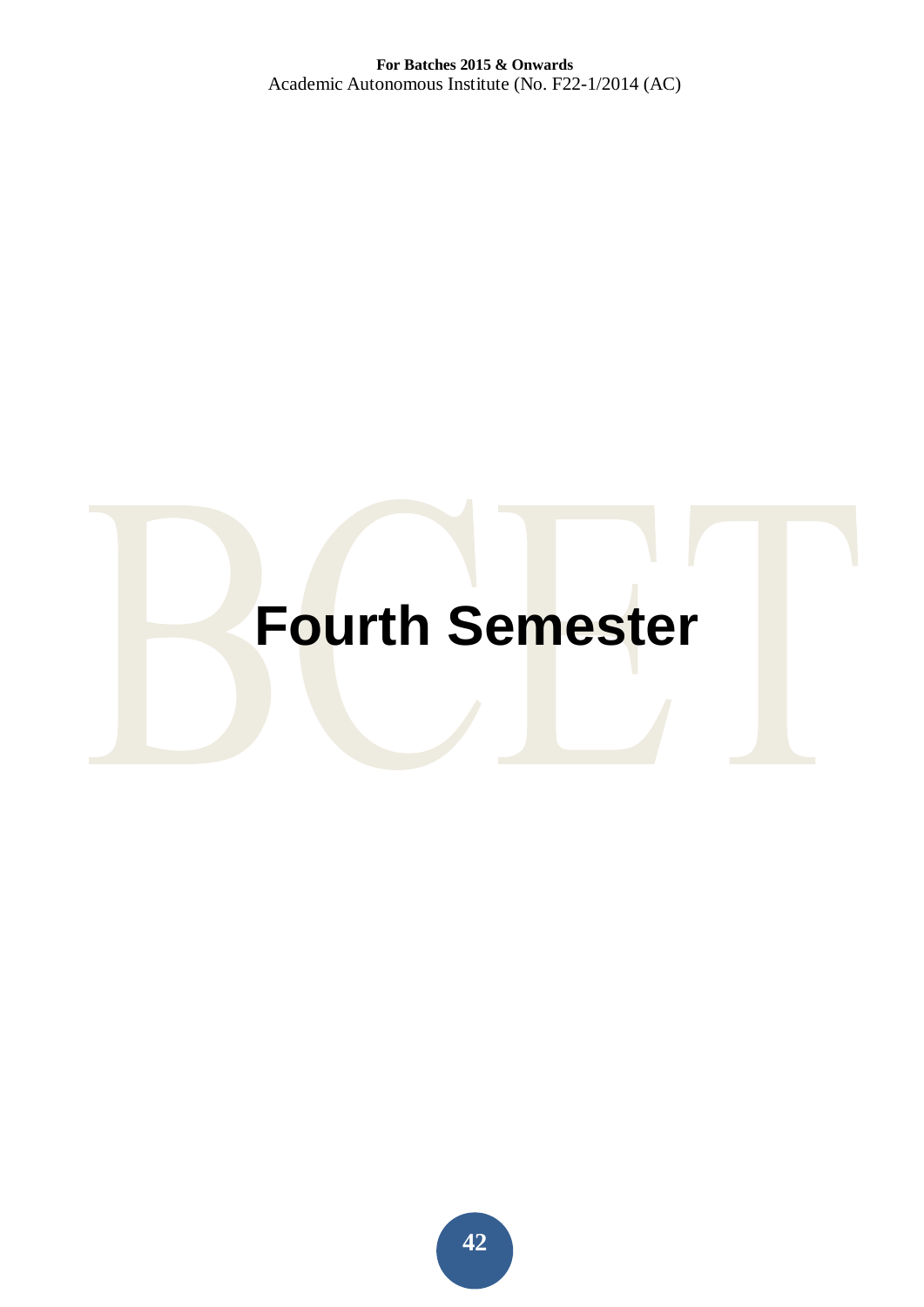#### **MSCH-402 ENVIRONMENTAL CHEMISTRY**

#### **External Marks: 100 L T P Internal marks: 50 3 1 0 Total Marks: 150**

#### **LEARNING OBJECTIVES:**

- 1. To understand how tio analyse various constituents of water.
- 2. To have detailed study of air pollutants.
- 3. To have knowledge of toxicology of various organic compounds.

#### **UNIT - I**

Commonly used terms, environmental segments, **n**atural cycles of environment, environmental chemistry of water, water pollution, water treatment operations, advanced waste water treatment.

#### **UNIT - II**

Analysis of major constituents in water, analysis of common ions at low concentration in water, analysis of trace pollutants in water.

#### **UNIT - III**

The atmosphere and atmospheric chemistry, air pollutants, organic air pollutants, atmospheric analysis of gases, atmospheric analysis of particulates, soil formation, soil properties, analysis of soil sediments and biological specifications.

#### **UNIT - IV**

Toxicological chemistry, toxicology of some organic compounds, reactions and rate of hazardous wastes, hazardous waste reduction and minimization and physical methods of treatment of hazardous waste, chemical methods of treatment of hazardous waste.

#### **INSTRUCTIONS FOR PAPER SETTERS AND CANDIDATES:**

1. Examiner will set total of **NINE** questions comprising **TWO** questions from each unit and **ONE**  compulsory question of short answer type covering whole syllabus.

2. The students are required to attempt **FIVE** questions in all, **ONE** question from

each unit and the compulsory question.

3. All questions carry equal marks.

#### **BOOKS RECOMMENDED:**

1. De., A.K., **Environmental Chemistry**, 5th Ed., New Age International (P) Limited, New Delhi, 2003.

2. Fifield F.W. and P.J. Hains, **Environmental Analytical Chemistry,** Blackie Academic and professional , Glasgow, UK, 1995.

3. Gary, W. Vanloon. Stephen J. Duffy**, Environmental Chemistry, A global Prospective**, Oxford University Press, 2010.

4. John P. Hager, Barry J Hansen, John F. Pusateri, William P. Imrie, V. Ramachandran, **Extraction and Processing for Treatment and Minimization of Waste, the Mineral, Metal and Material Society,** Pannsylvania, 1994.

5. Rao. C.S., **Environmental Pollution Control Engineering**, New Age International, New Delhi, 2007.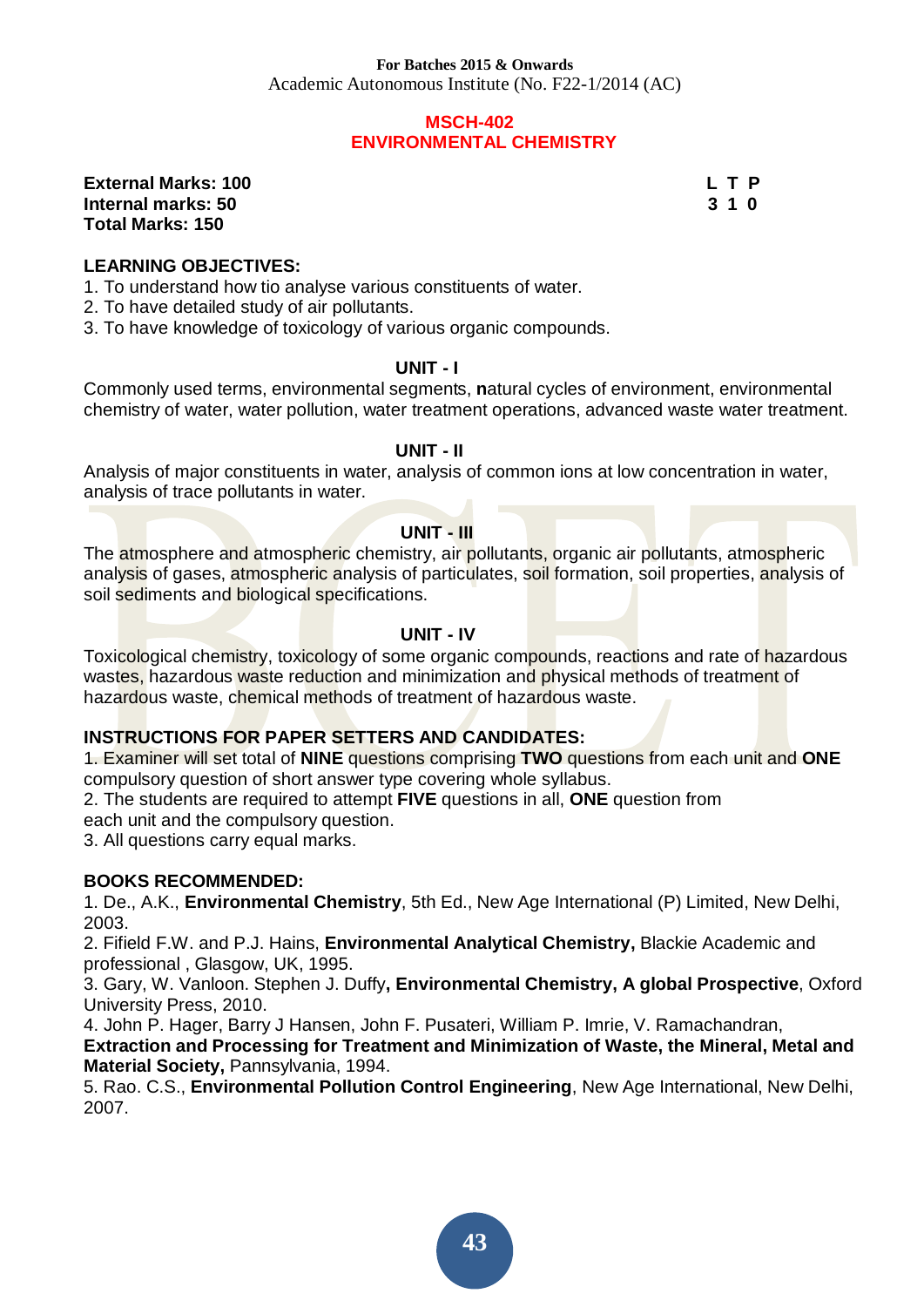Academic Autonomous Institute (No. F22-1/2014 (AC)

#### **MSCH-403**

### **ANALYTICAL, MICROSCOPIC AND DIFFRACTION METHODS OF ANALYSIS**

**External Marks: 100 L T P L T P Internal marks: 50 3 1 0 Total Marks: 150** 

#### **LEARNING OBJECTIVES:**

1. To learn the theory and importance of analytical chemistry.

2. To acquire knowledge about various methods of quantitative estimations.

3. To know the methods of analyzing the chemicals applying the electroanalytical and thermogravimetric instruments.

4.To know the methods of separating the mixture of compounds by chromatographic techniques.

5. To get familiar with various microscopic and diffraction methods of analysis.

#### **UNIT - I**

**1. INTRODUCTION TO ANALYTICAL CHEMISTRY:** Types of analytical methods: Importance of analytical methods in qualitative and quantitative analysis: chemical andinstrumental methodsadvantages and limitations of chemical and instrumental methods. Data handling: Introduction, sensitivity and detection limit, noise and sources, Uncertainties, errors, calibrations, mean, standard deviations. Least square fit, computer aided analysis.

**2. THERMOANALYTICAL TECHNIQUES**: Principle of thermo grarvimetry, differential thermal analysis, differential scanning caloimetry - instrumentation for TGA, DTA and DSC-characteristics of TGA and DTA curves - factors affecting TGA and DTA curves. Applications of thermal analysis.

#### **UNIT - II**

**3. ELECTROCHEMICAL TECHNIQUES**: Basic principle, instrumentation and applications of cyclic voltametry and coulometry, potentiometery, voltametry**, p**olarography.

**4. HIGH PERFORMANCE LIQUID CHROMATOGRAPHY:** Principle, instrumentation, supports in HPLC. Applications of HPLC systems, supercritical fluid chromatography(SFC). Recent developments in SFC and applications.

#### **UNIT - III**

**5. MICROSCOPY TECHNIQUES**: Basic principle, instrumentation and applications of electron microscopy - SEM, TEM, scanning probe microscopy – AFM.

**6. X- RAY DIFFRACTION:** Crystal shapes and point groups, reciprocal lattices, unit cells, Miller indices, Bragg's law in reciprocal space, Diffraction pattern assignments, dimensions and contents of the unit cell, X- ray intensities and atomic positions, Fourier synthesis

#### **UNIT - IV**

**7. NEUTRON DIFFRACTION:** Elementary theory of neutron diffraction, study of hydrogen bonds, hydrates and other hydrogen containing compounds, magnetism, limitations.

**8. ELECTRON DIFFRACTION:** Scattering of electrons by gases, visual method, sector method structure of some molecules studies by electron diffraction, limitation of electron diffraction.

#### **INSTRUCTIONS FOR PAPER SETTERS AND CANDIDATES:**

1. Examiner will set total of **NINE** questions comprising **TWO** questions from each unit and **ONE**  compulsory question of short answer type covering whole syllabus.

2. The students are required to attempt **FIVE** questions in all, **ONE** question from

each unit and the compulsory question.

3. All questions carry equal marks.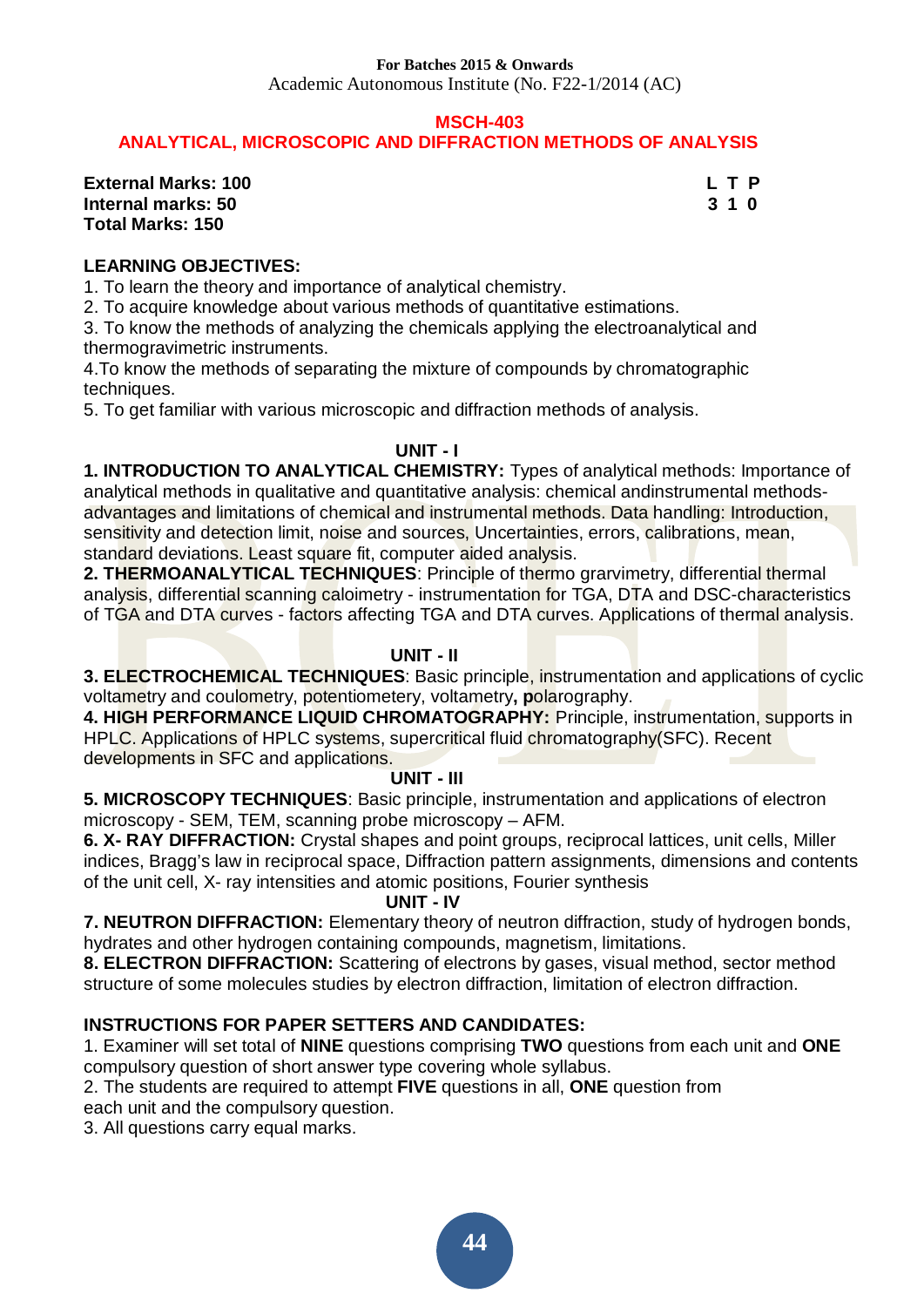Academic Autonomous Institute (No. F22-1/2014 (AC)

#### **BOOKS RECOMMENDED:**

1. Douglas A. Skoog and Donald M. West, F.J. Holler, **Fundamentals of Analytical Chemistry,**  8th edition, Harcourt College Publishers, 2004.

2. J. Mendham, R. C. Denney, J.D. Barnes, M. Thomas, **Vogel's Text Book of Quantitative Chemical Analysis,** 6th edition, Pearson Education, 2006.

3. B.K. Sharma, **Instrumental Methods of Chemical Analysis,** Goel Publishing House, Merrut, 1997.

4. R. Gopalan, P.S. Subramaniam and K. Rengarajan, **Elements of Analytical Chemistry**, 3rd edition, Sultan Chand and Sons, 2003.

5*.* S. Usharani, **Analytical Chemistry,** Macmillan Publishers India, 2000.

6. G. H. Stout and L. H. Jensen, **X-ray Structure Determination- A Practical Guide,** 2nd edition, Wiley New York, 1989.

7. P.J. Wheatley, **Determination of Molecular Structure,** Oxford, 1968.

8. D. F. Shriver and P. W. Atkins, **Inorganic Chemistry,** , 4th edition, Oxford, 2006*.* 

9. A. Braithwaite and F.J. Smith, **Chromatographic Methods,** 5th edn., Blackie Academic and Professional, London, 1996.

10. Skoog, Holder, Nieman, **Principles of Instrumental Analysis**, Fifth edition Thomson Books, 1998.

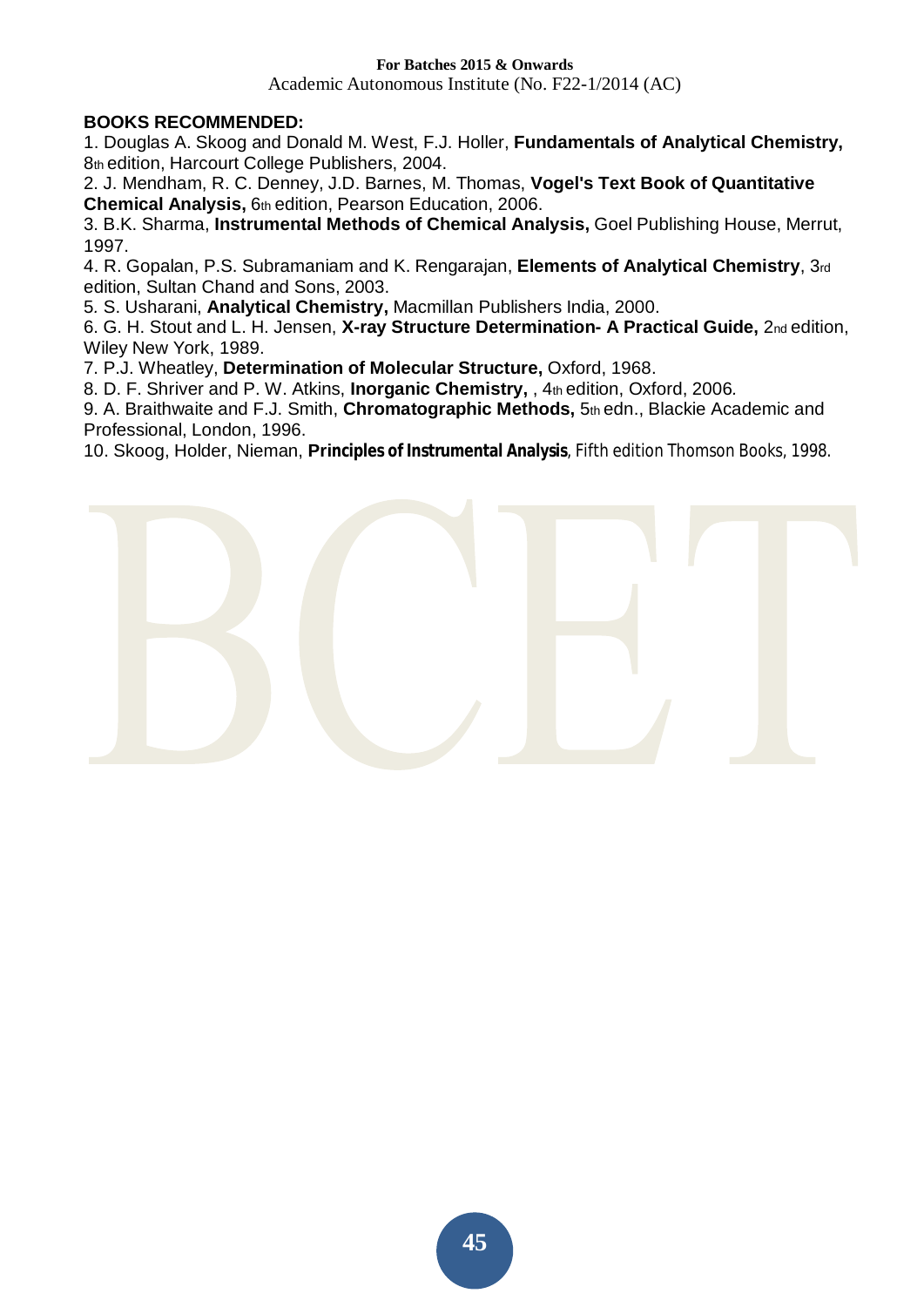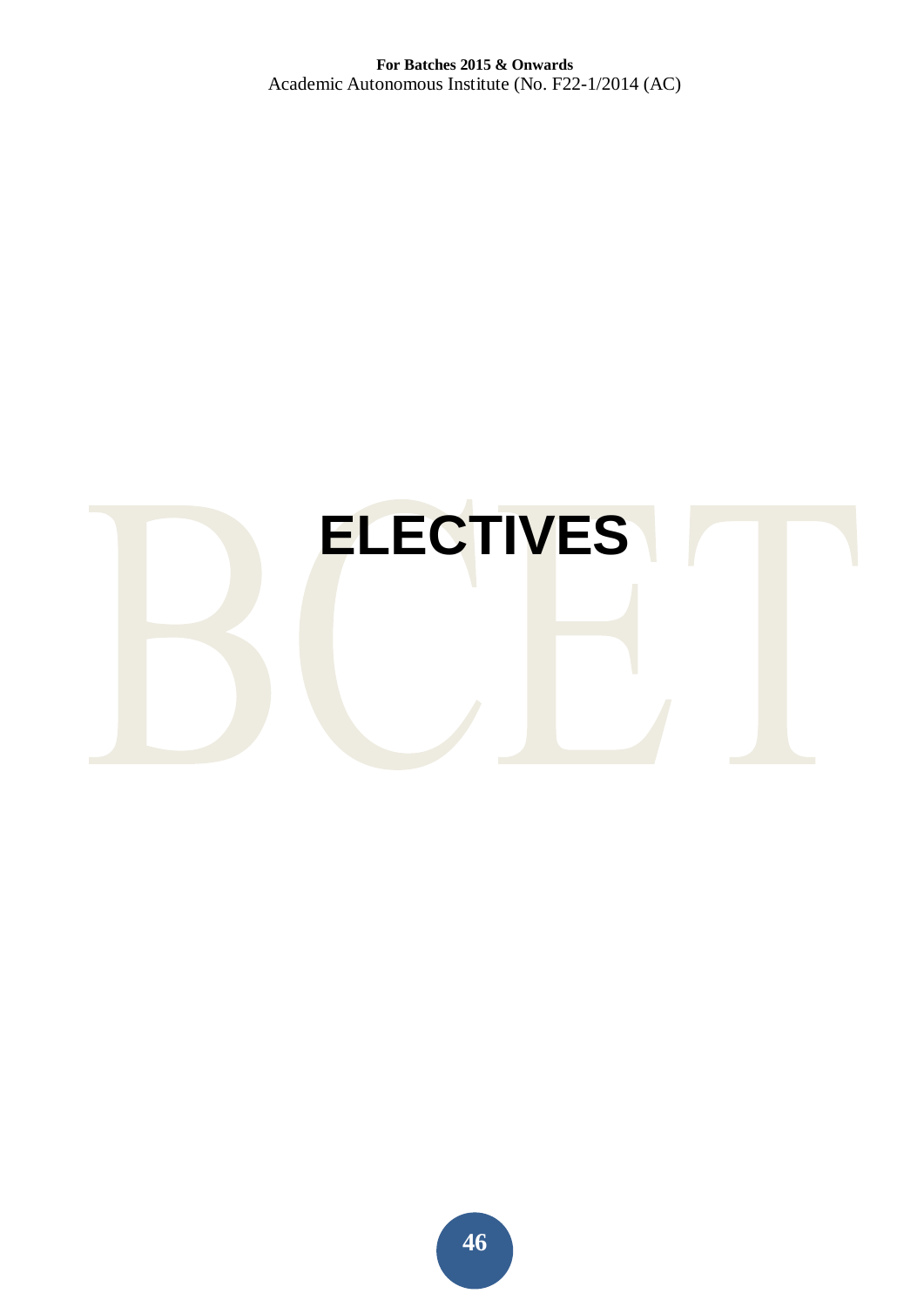#### **MSCH-411 NANOCHEMISTRY ELECTIVE-II**

**External Marks: 100 L T P L T P Internal marks: 50 3 1 0 Total Marks: 150** 

#### **LEARNING OBJECTIVES:**

- 1. To understand the concept of self assembly and its applications to various nano structures.
- 2. To understand synthesis of nano materials.
- 3. To learn characterization of nano materials.

#### **UNIT-I**

**1. INTRODUCTION**: Introdution to nanochemistry and nanotechnology, definition & classification of nanomaterials. Properties & applications of nanomaterials.

**2. SELF ASSEMBLY AND NANOSTRUCTURES**: Types of self assemblies, self assembling materials. Use of self assembly in nano rod devices, nano wires, nano tubes, molecular logic gates, molecular storage devices, DNA, fullerenes, nano gas sensors.

#### **UNIT-II**

**3. NANO MATERIAL SYNTHESIS:** Top down and bottom up approach, synthesis: Vapour phase synthesis by chemical routes; Nucleation & growth from solutions, stabilization against agglomeration. Processing of nano materials; Nano structured sol gel materials. Consolidation of nano crystalline materials by compaction and sintering, nanolithography.

#### **UNIT-III**

**4. CHARACTERIZATION TECHNIQUES**: Characterization of nano structured materials – by scattering techniques, proximal microscopy (AFM & STM).

#### **UNIT-IV**

**5. SCOPE & OPPORTUNITIES**: Bionano composites, biometrics, nano technology enabled sensors, Microelectronics, drug delivery, bionano information.

#### **INSTRUCTIONS FOR PAPER SETTERS AND CANDIDATES:**

1. Examiner will set total of **NINE** questions comprising **TWO** questions from each unit and **ONE**  compulsory question of short answer type covering whole syllabus.

2. The students are required to attempt **FIVE** questions in all, **ONE** question from

each unit and the compulsory question.

3. All questions carry equal marks.

#### **BOOKS RECOMMENDED:**

1. C.P. Poole & F.J. Owens, **Introduction to Nanotechnology**, Wiley, 2003.

2. M. Ratner & D. Ratner, **Nanotechnology,** Prentice Hall, 2003.

3. M. Wilson, K. Kannagara, G. Smith, M. Simmons & B. Raguse, **Nanotechnology,** CRC Press Boca Raton, 2002.

4. A. Ozin Geoffery & C. Andre, **Nanochemistry, A Chemical Approach to Nanomaterials,**  Arsenault Royal Society of Chemists, 2005.

5. E. Foster Lynn, **Nanotechnology, Science Innovation & Opportunity**, Pearson Education, 2007.